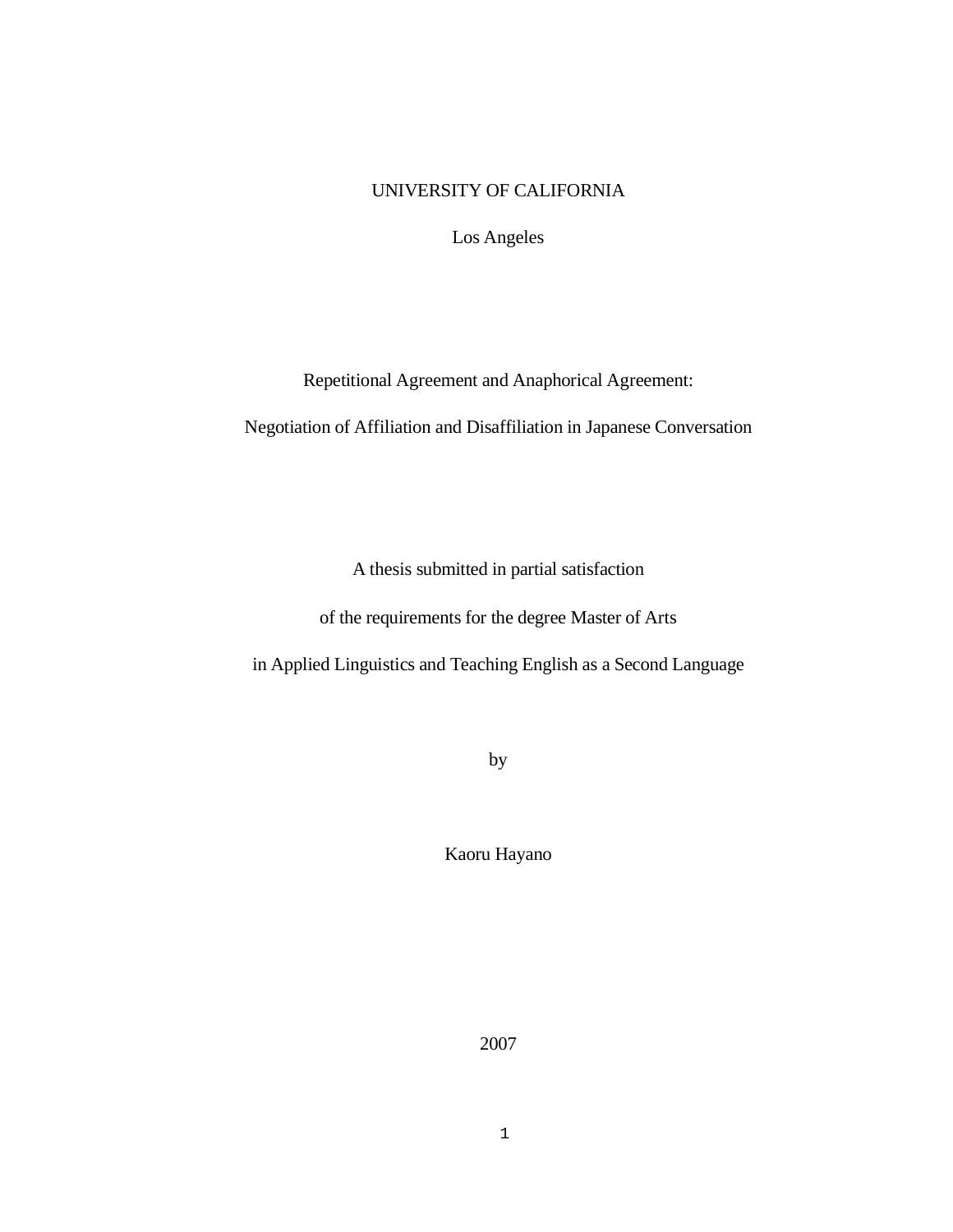## ABSTRACT OF THE THESIS

### Repetitional Agreement and Anaphorical Agreement:

### Negotiation of Affiliation and Disaffiliation in Japanese Conversation

by

Kaoru Hayano

Master of Arts in

Applied Linguistics and Teaching English as a Second Language

University of California, Los Angeles, 2007

Professor Charles Goodwin, Chair

 Adopting the framework of Conversation Analysis, this study explores interactional motivations and consequences of two alternative formulations of agreement in Japanese conversation: repetitional agreements, which repeat the core word(s) of the first statement, and anaphorical agreements, which refer to the first statement with an anaphor "*soo*". Analyzing tape recorded or videotaped spontaneous conversation between Japanese native speakers, the study demonstrate that parties to interaction deploy the two formulations systematically to accomplish interactional consequences. A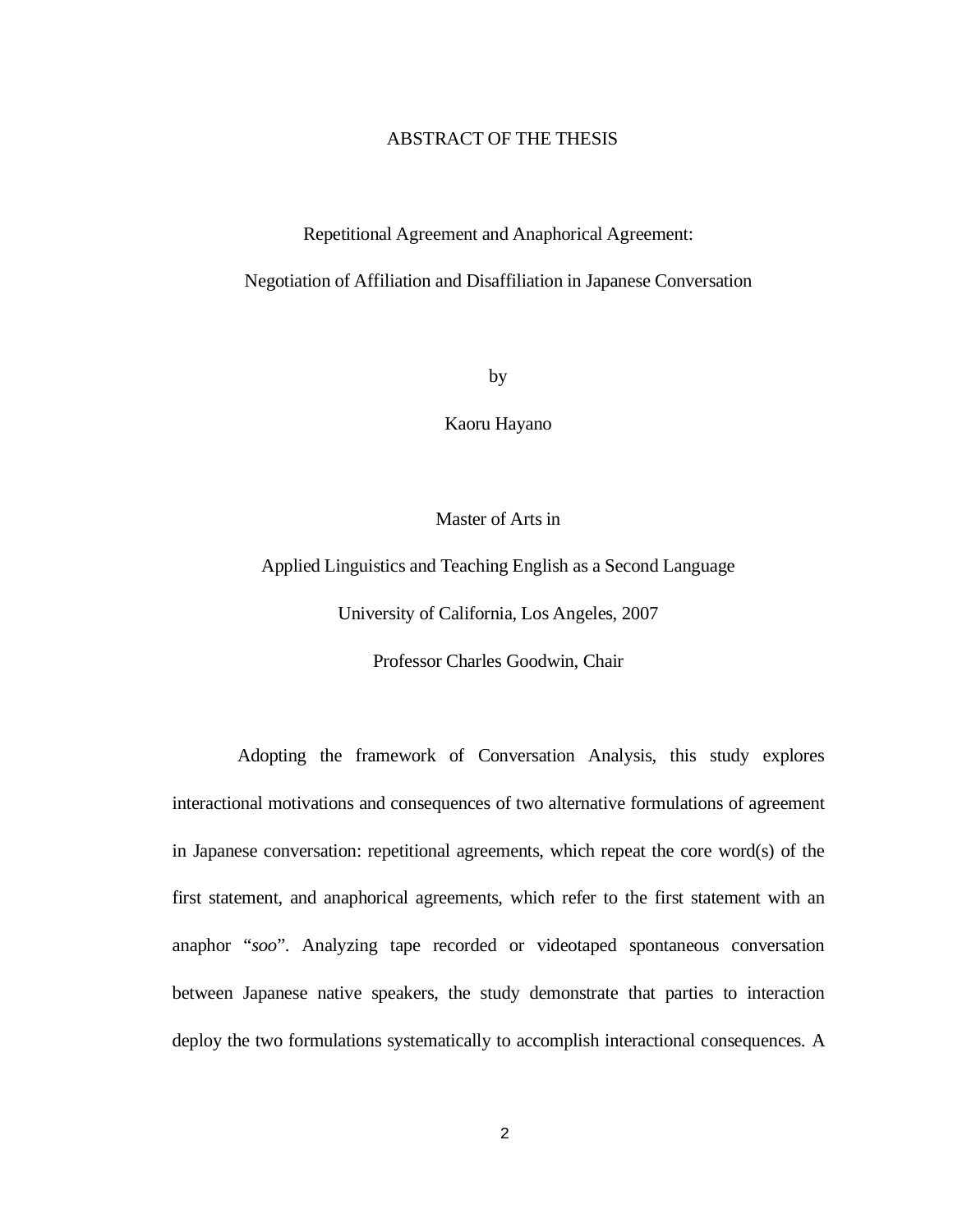repetitional agreement claims that the view was formulated independently of and/or prior to the first statement, and treats the view of the first statement as have already been shared. On the other hand, an anaphorical agreement presents the view as being formed after the articulation of the first statement and acknowledge the view of the first statement to be a new perspective. By conveying differential relationship of the agreement to the first statement, parties negotiate affiliation and disaffiliation between them. A repetitional agreement is a resource for proposing, negotiating, and establishing affiliation between the parties, whereas an anaphorical agreement is used to project and invite a coparticipant to deal with possible disaffiliation. It is further argued that the negotiation of affiliation and disaffiliation through the different formulations of agreement can be an embodiment of the negotiation of locally relevant social relationship, which should be regarded as interactional achievement. The study empirically illustrates how people handle the dilemma between affiliation and disaffiliation in talk-in-interaction.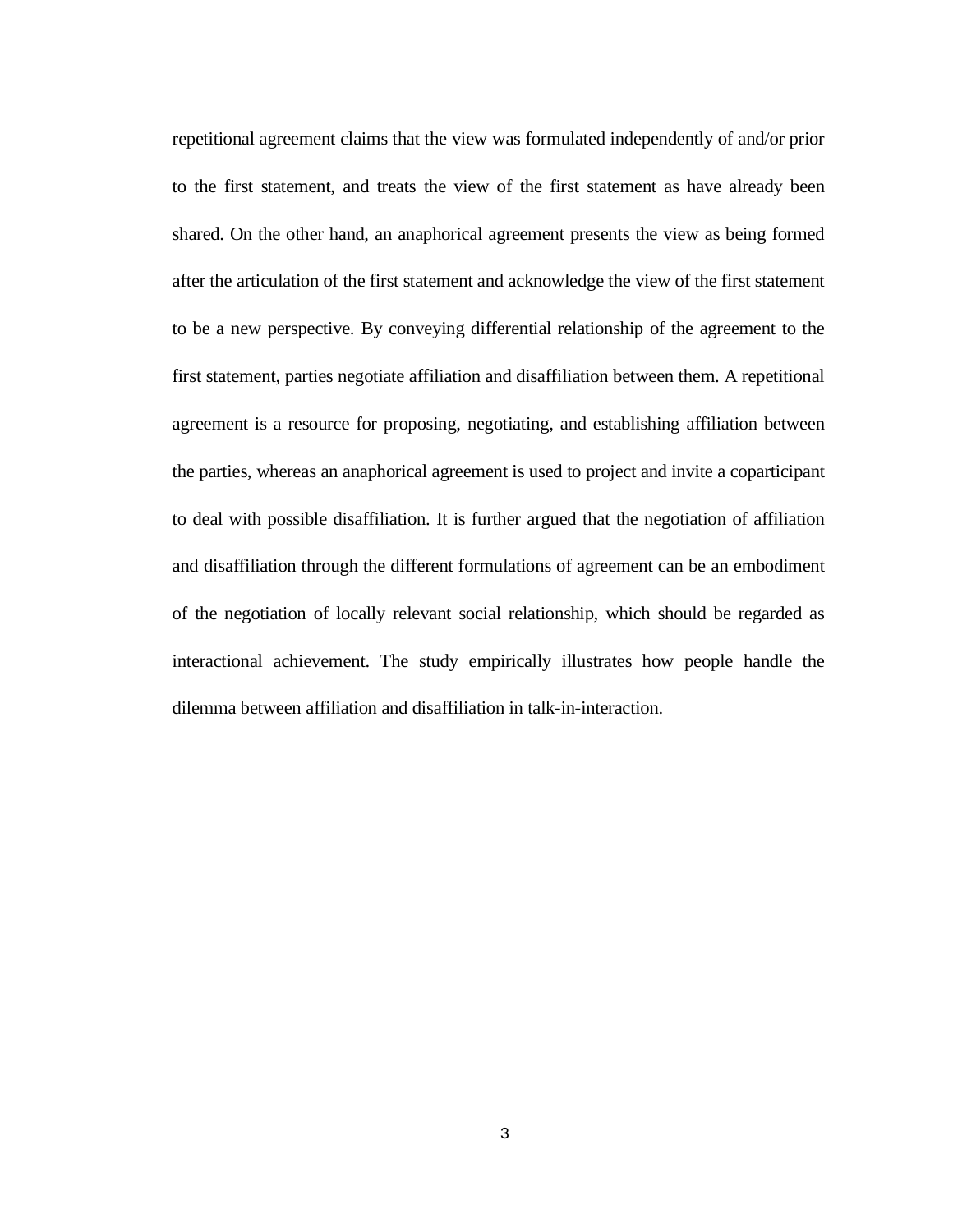### **Chapter 1**

### **Introduction**

Whenever a participant utters an assessment, a view, an observation, or an opinion about an object in everyday conversation, it becomes relevant for another participant to reciprocate with his or her assessment, view, or opinion about the same object. The second participant's statement is understood as either an agreement or disagreement depending upon its compatibility with the preceding statement. The sequence of the adjacent statements by the two participants is a form of joint activity in which they co-experience the object, coordinate their views, and take stances toward the object and toward each other (Pomerantz 1984; Goodwin and Goodwin 1987). Agreements can be characterized as affiliating and preferred enhancing, while disagreements represent disaffiliating and dispreferred (Pomerantz 1984; Sacks 1987).

 However, the distinction between agreement and disagreement is not by any means the only concern involved with second assessments (Heritage and Raymond 2005). When (more than) two individual speakers present and coordinate their views about an issue, they take stances in terms of such issues as the following: the degree of agreement or disagreement (Pomerantz 1984), the kind of access to the subject of assessment that the participants' views are based on (Goodwin and Goodwin 1987), which participant has the primary right to discuss the subject (Heritage and Raymond 2005; Raymond and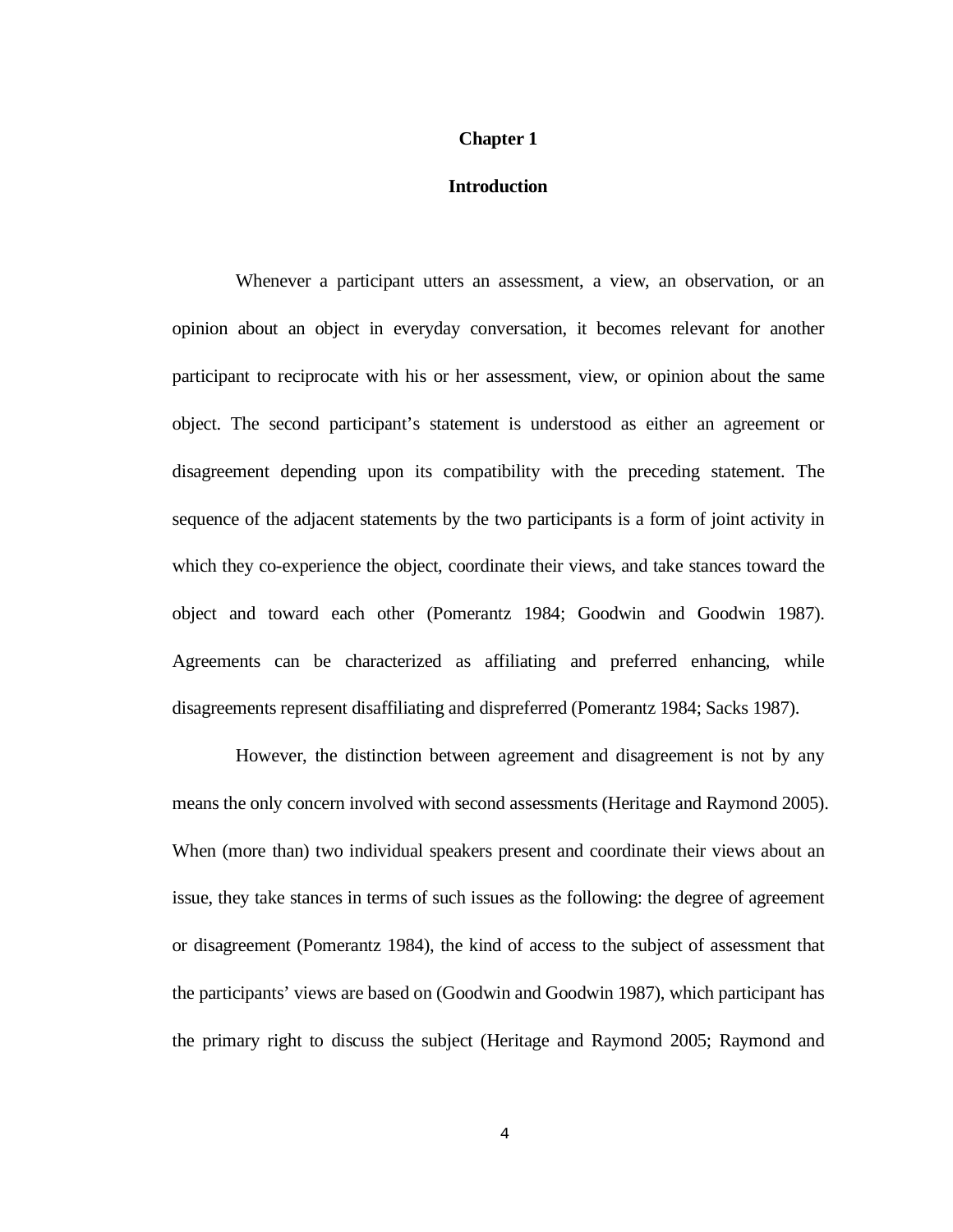Heritage 2006; Stivers 2005), and whether the agreeing party formed the view independently or not (Heritage 2002; Heritage and Raymond 2005). Thus, it is quite possible for a speaker to align with a coparticipant at the basic content level and simultaneously disalign in terms of these issues. Diversity in the way first statements and (dis)agreements are formulated in a given language can be regarded as reflections of such concerns.

In this study, I explore interactional motivations for and consequences of the use of different formulations of agreements in Japanese conversation. With Conversation Analysis (CA) as its theoretical and analytical framework, the study focuses on a central and almost obligatory variant of agreement in Japanese—whether a speaker repeats the core word(s) used in the first statement (repetitional agreement) on the one hand, or refers to it with an anaphor "*soo*" (anaphorical agreement) on the other. It will be demonstrated that parties to conversation distinguish the two formulations to differentiate the agreements' relation to the first statements. They choose repetitional agreements to convey that they have had that view independent of the first statement or prior to its articulation. They use anaphorical agreements to convey that they hadn't held the view until they had listened to the first statement. The two formulations will be shown to be a means of negotiating affiliation and disaffiliation between the participants' views and of negotiating and balancing their desires for solidarity and difference in their social relationship. The analysis will exhibit the advantage and robustness of the analytical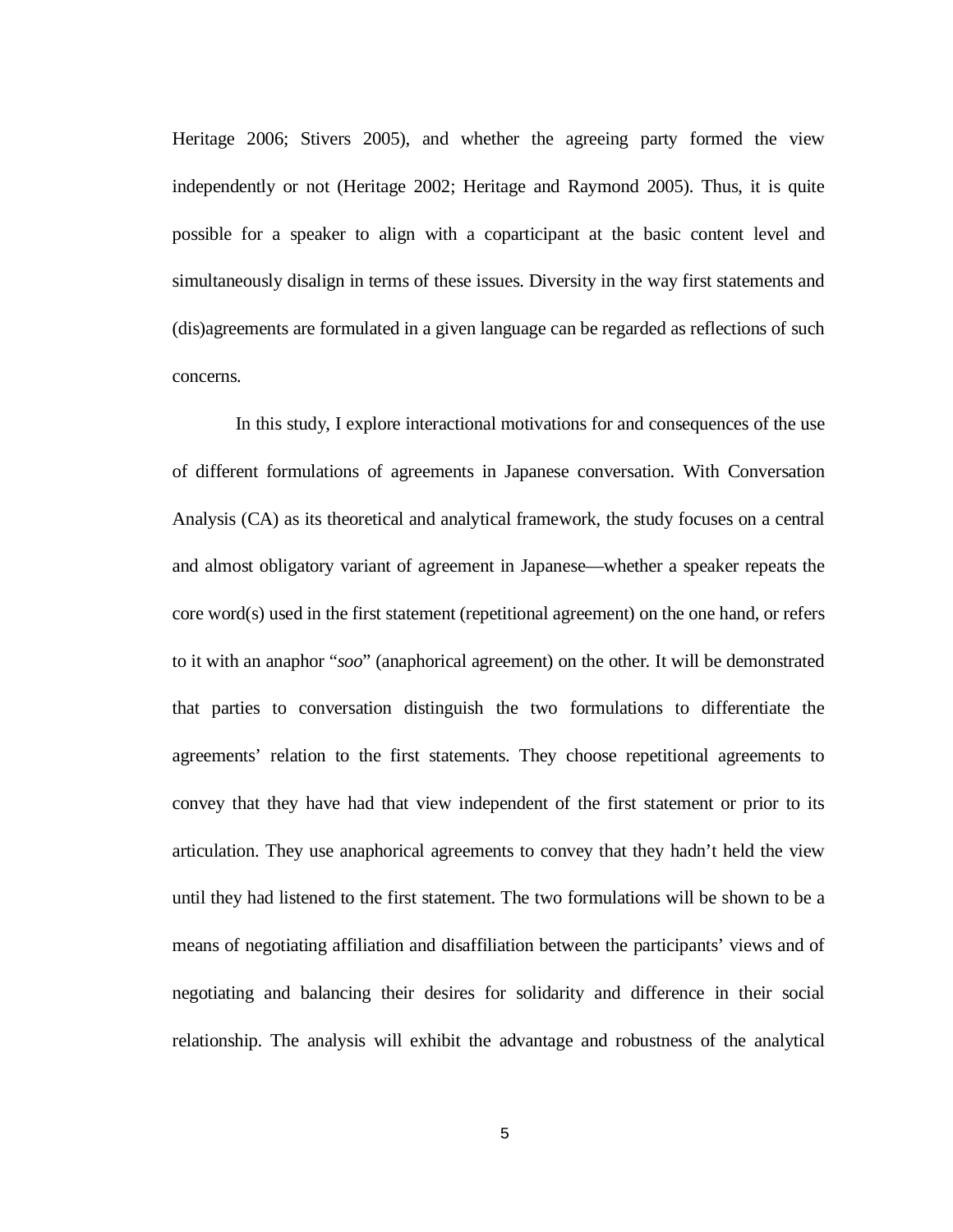framework of CA, which allows us to empirically approach the processes of construction and reconstruction of the social relationships that develop turn-by-turn in everyday conversation.

 The organization of the paper is as follows. In Chapter 2, I review the relevant background for the study, and in Chapter 3, I introduce the database and the analytical framework the study adopts. Chapter 4 presents the analysis, starting from the description of sequential distribution of the target phenomena, and then demonstrates how speakers utilize the available linguistic resources in interaction. Chapter 5 summarizes the findings of the study and discusses their significance in a larger perspective.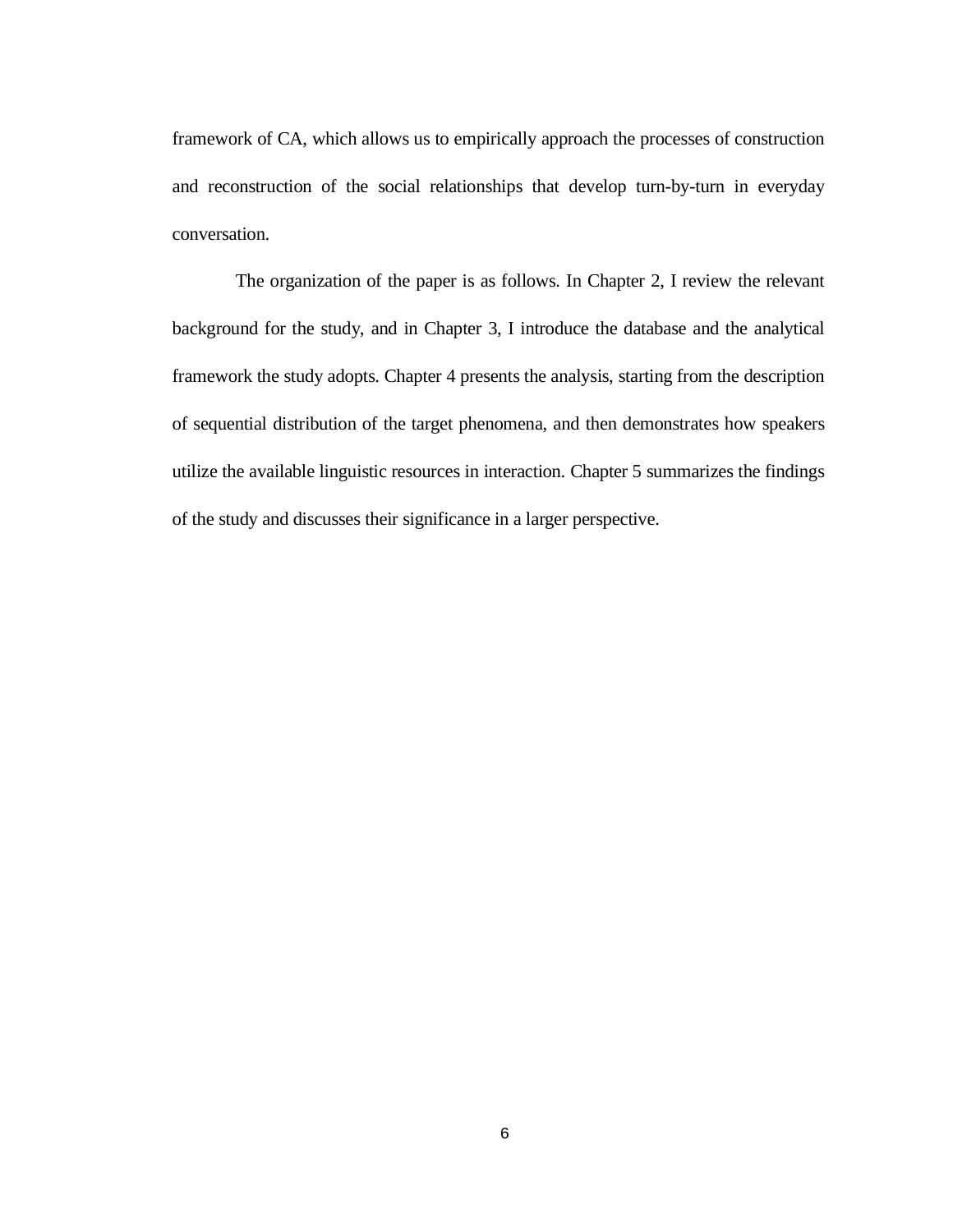### **Chapter 2**

### **Background of the Study**

#### **2.1 Agreement as a Multidimensional Action**

When a speaker makes an assessment, states a viewpoint, or offers an interpretation about an issue in conversation (henceforth, the "first statement"<sup>1</sup>) it becomes relevant for another speaker to reciprocate with his or her view about the same issue (henceforth, the "second statement"). Thus, the consecutive statements compose an "adjacency pair" (Schegloff and Sacks 1973). While the first statement can be a vehicle for various actions such as compliments and complaints, the significance of a second statement is conditioned by the first statement, and it is inevitably understood as either an agreement or disagreement with the first statement (Pomerantz 1984:63). Researchers have investigated characteristics of agreement in contrast with disagreement and have pointed out that they are not symmetrical, unprejudiced alternative responses. Instead, agreement is not only socially but also structurally preferred to disagreement (e.g., Pomerantz 1984; Heritage 1984b; Sacks 1987; Schegloff 2007; Mori 1999). When an agreement is produced, the gap between it and the first assessment is minimized and it contains explicit components of agreement, while disagreements are usually delayed and do not contain explicit components of the action.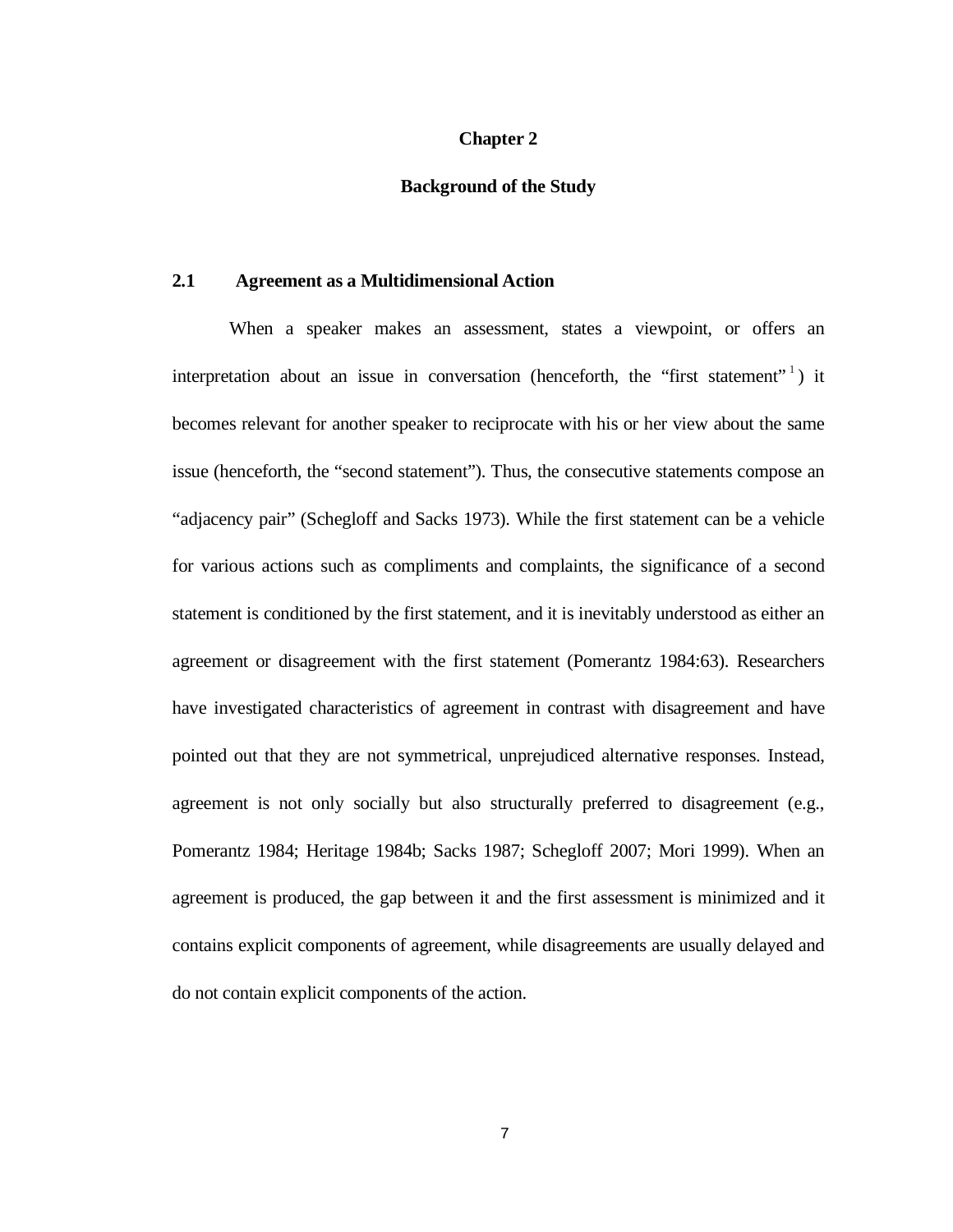The distinction of agreement and disagreement is the most basic and perceptible stance marked by a second statement, but it is not the only relevant stance. Goodwin and Goodwin (1987) call assessment sequences "an assessment activity" to capture diverse types of actions involved other than assessment per se, which may include achievement and display of congruent understanding of the events, achievement of social organization, and achievement of organization of affect and emotion . Agreement, therefore, can be regarded as an action in which a variety of stances of the speaker are embodied.

 Heritage (2002) focuses on one aspect of such stances relevant to the design of agreements in English conversation: whether an agreeing speaker claims to have "epistemic independence"—i.e., independent access to an issue on which an evaluation is made—and who claims to be the "epistemic authority"—i.e., relative knowledgeability about an issue. According to Heritage, speakers of agreements tend to be inferred to be "merely agreeing" and epistemically dependent upon the speaker of the first assessment (Heritage 2002:200). A change-of-state token *oh* (Heritage 1984a) prefacing an agreement is shown to be a means of overriding that inference and claiming epistemic independence, or, in some contexts, claiming the epistemic authority. Later, Heritage and Raymond illustrate other English linguistic resources speakers deploy to upgrade or downgrade epistemic stance in first and second assessments, such as tag questions, negative interrogatives, evidential markers, and full or partial repeats with agreement tokens (Heritage and Raymond 2005; Raymond and Heritage 2006). They demonstrate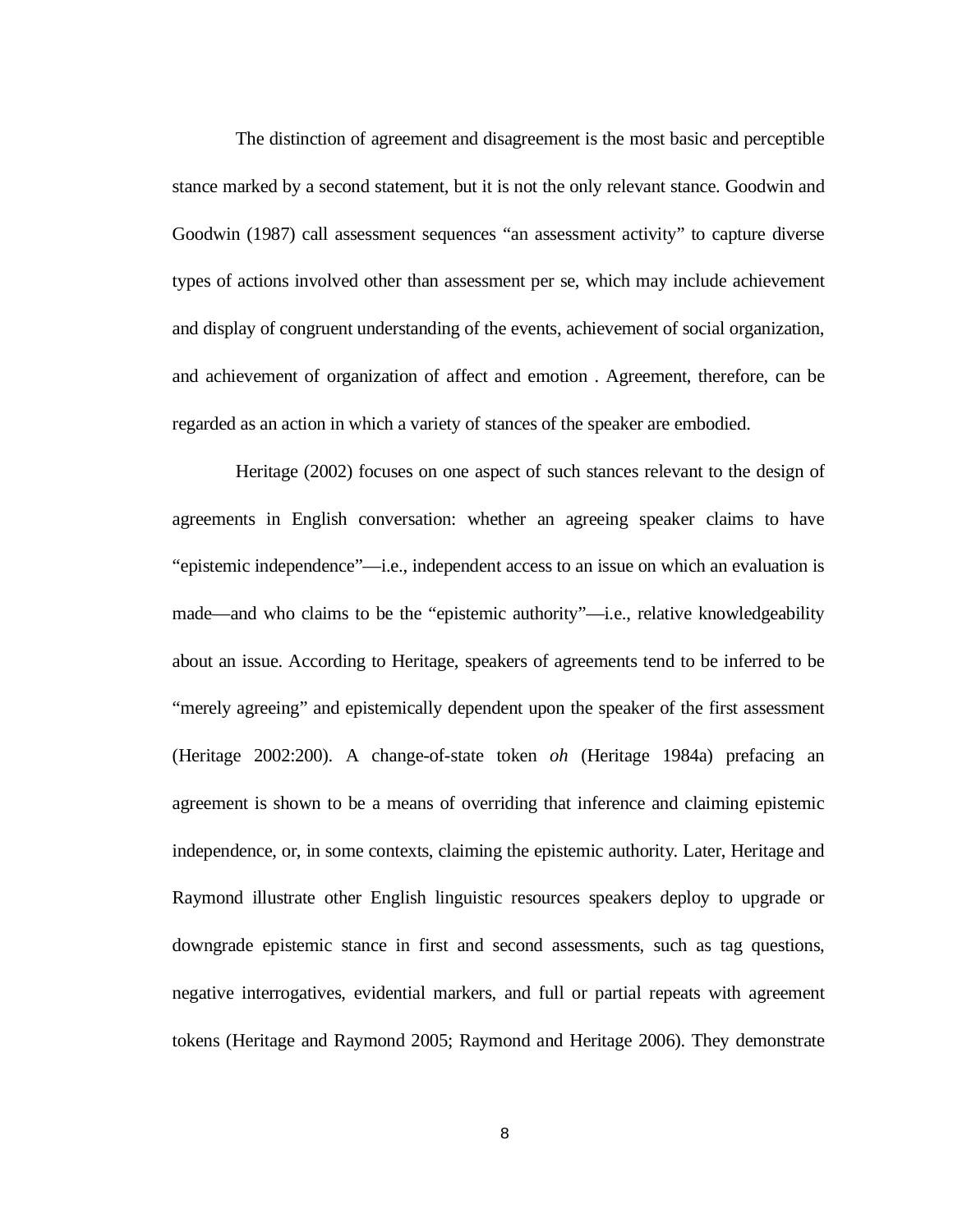the multi-dimensionality involved in assessments, claiming that "even within sequences of action designed to achieve agreement (which are preferred) participants can become involved in complex negotiations concerning the management of their relative rights to knowledge and information" (Raymond and Heritage 2006:684). In the same line of research, Stivers (2005) shows repeats in the second position to be a way of claiming primary rights—i.e., socially attributed entitlement to the object.

 Another issue has to do with "who is agreeing with whom", as compared with who is in the position to confirm whom (Schegloff 1996; Heritage and Raymond 2005). Schegloff (1996) demonstrates that repeating the previous turn by another speaker can be a practice that he calls "confirming allusions"; a repetition claims that what the other party has just said is what he alluded to in his previous turn, and thus he is not just agreeing with the other party but is also confirming that the other's understanding of his previous talk is correct. In such cases, repetition is shown to be a means of resisting being in a subordinate position and of claiming autonomy.

 As these studies propose, agreements involve multi-dimensional interactional concerns, which are reflected by the composition of agreements. Hence, exploration of composition of agreements in a given language allows us to approach the considerations to which its speakers attend as they agree with others in conversation. This study focuses on one of the available variables for formulating agreements in Japanese: repetitional agreements versus anaphorical agreements. As will be illustrated in Chapter 4, the use of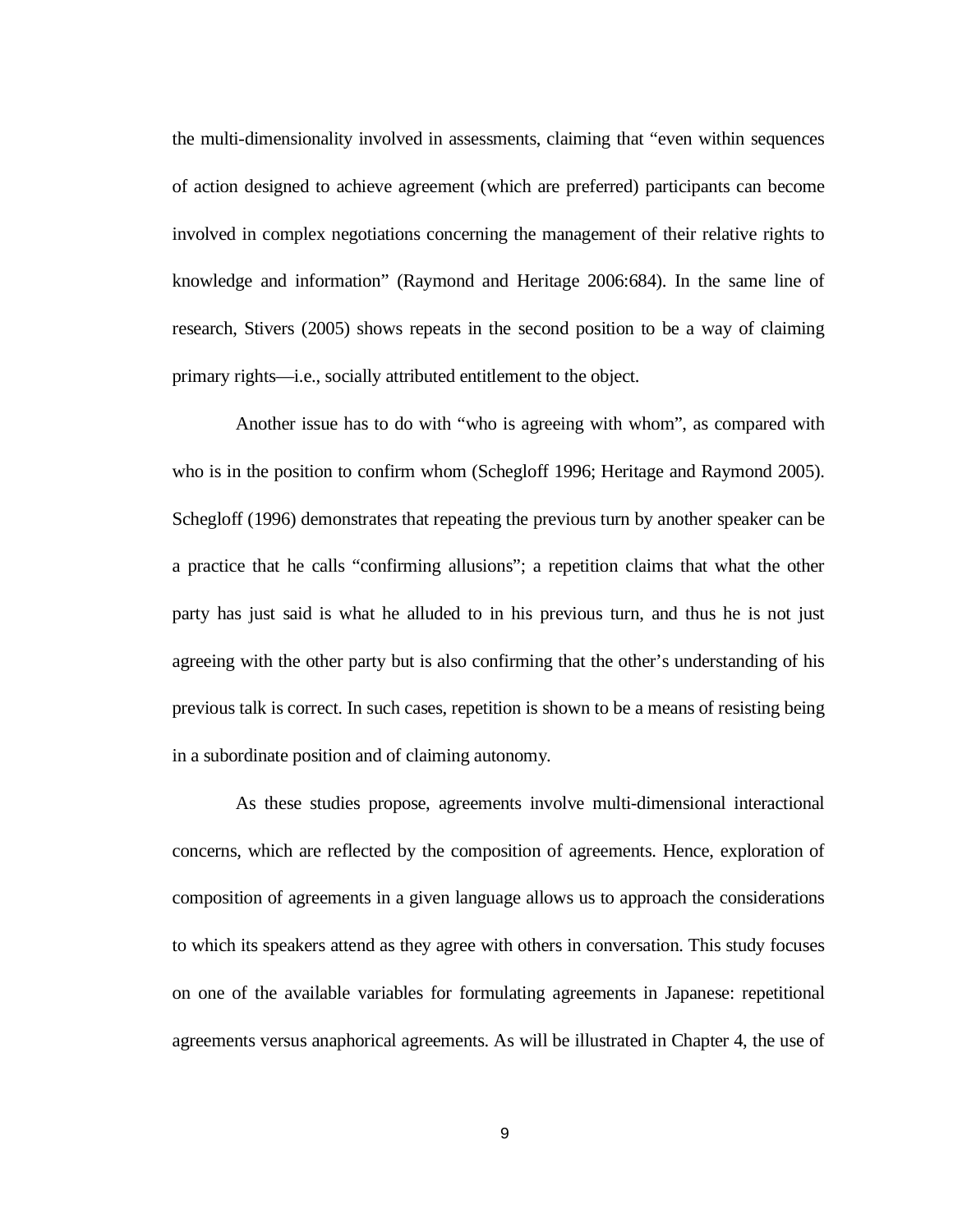repetition in an agreement in Japanese as opposed to the use of the anaphor resonates with the use of repetitions as opposed to agreement tokens (e.g., "yes" or "yeah) in English conversation.

# **2.2 Formulating an Agreement in Japanese**

 Japanese has a rich repertoire of grammaticalized resources to mark different affective or epistemic stances, and speakers are required to make a series of choices every time they formulate agreements: the use or non-use of a copula, a nominalizer, turn-initial interjections, and final particles. The choices of these linguistic resources have significant interactional consequences. In this section, I quickly review previous studies on sentence final particles, which are the linguistic resource that has been studied most intensively, and then I identify the variable on which this study focuses.

## **2.2.1 Sentence Final Particles** *Ne***,** *Yone***, and** *Yo*

 Among the variables, final particles have attracted researchers' interest more than any other resource, especially the ones most commonly used in ordinary conversation: *ne*, *yone*, and *yo* (e.g., Kamio 1990, 1998; Kinsui and Takubo 1997, 1998; Morita 2002, 2005; Kanai 2003; Tanaka 2000). Many of these researchers agree that the particles mark some aspect of epistemic stance of the speaker. For instance, Kamio (1990, 1998) says that the particles are used to mark which speaker's "territory" a piece of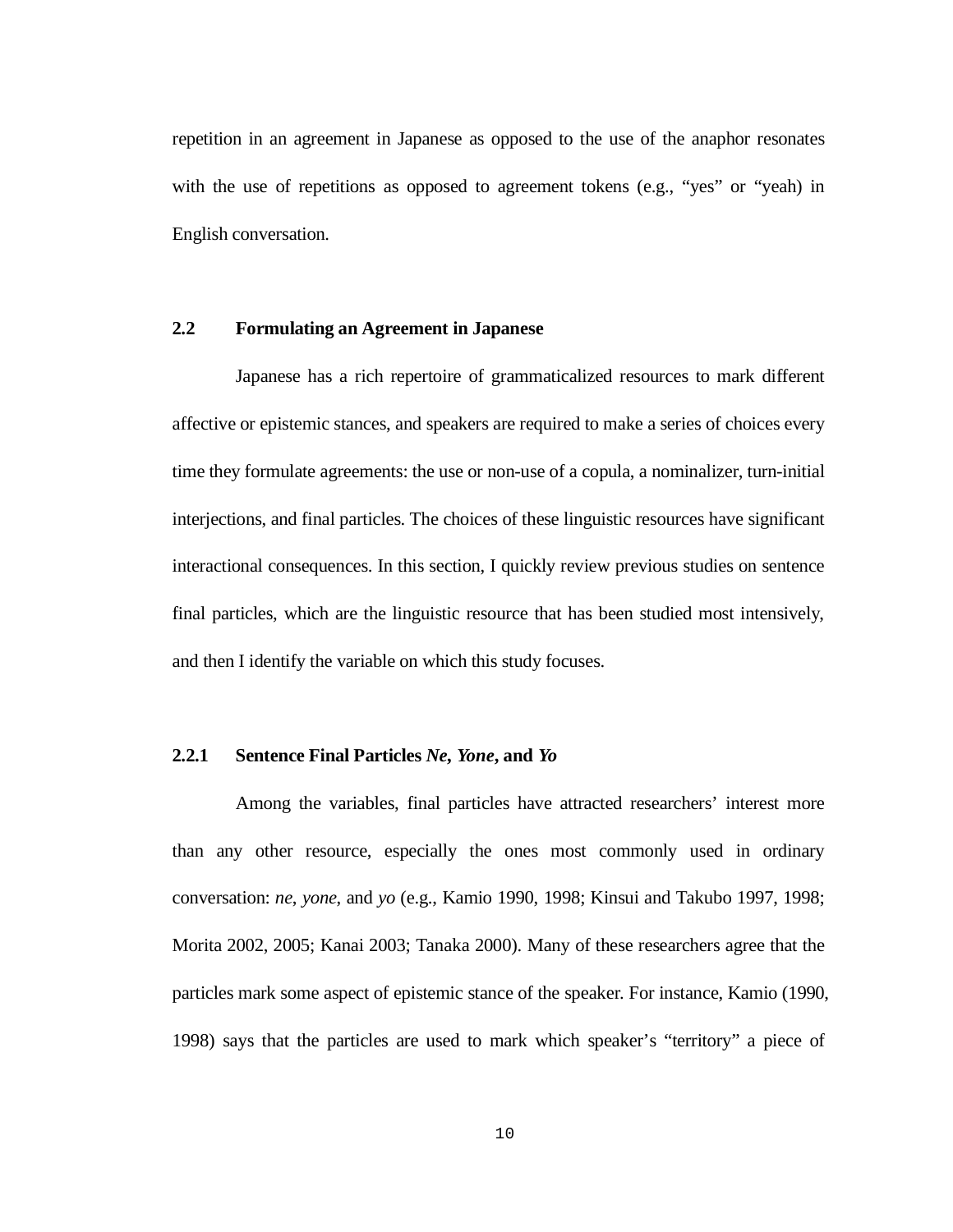information belongs to. For instance, when a speaker describes the inner state of the hearer, the use of *ne*, which is argued to mark information that belongs to the hearer's territory of information, is obligatory. Morita (2002) adopts Goffman's (1981) notion of "authorship", which roughly corresponds to the notion of "epistemic authority" in Heritage (2002) and in later works (Kanai 2003; Morita 2005), and argues that *yo* marks the speaker's strong authority, *ne* marks "weak or incomplete authority in relation to the other speaker" (Morita 2002:226), and *yone* functions as the combination of *yo* and *ne*. These previous studies lead us to reasonably assume that these final particles are used to mark different stances in terms of "socioepistemic authority" (Stivers 2005:132)—i.e., knowledgeability based on social identity or expertise.

 However, the final particles are not the only epistemic marker within a turn. Other components such as a copula, nominalization, interjections, and the choice of descriptive words also contribute to the overall stance embodied in the utterance. Thus, although researchers tend to argue about the overall stance of an utterance by examining only these particles, the significance of the turn as a whole is determined by the combination of all the components of it.

 As an attempt to fill in this gap, this study focuses on another variable for formulating an agreement in Japanese, which consists of different ways of referring to the core of the first assessment or what it is agreeing with—repetition of a descriptive term used in the preceding first assessment as opposed to the use of an anaphor "*soo*" in

11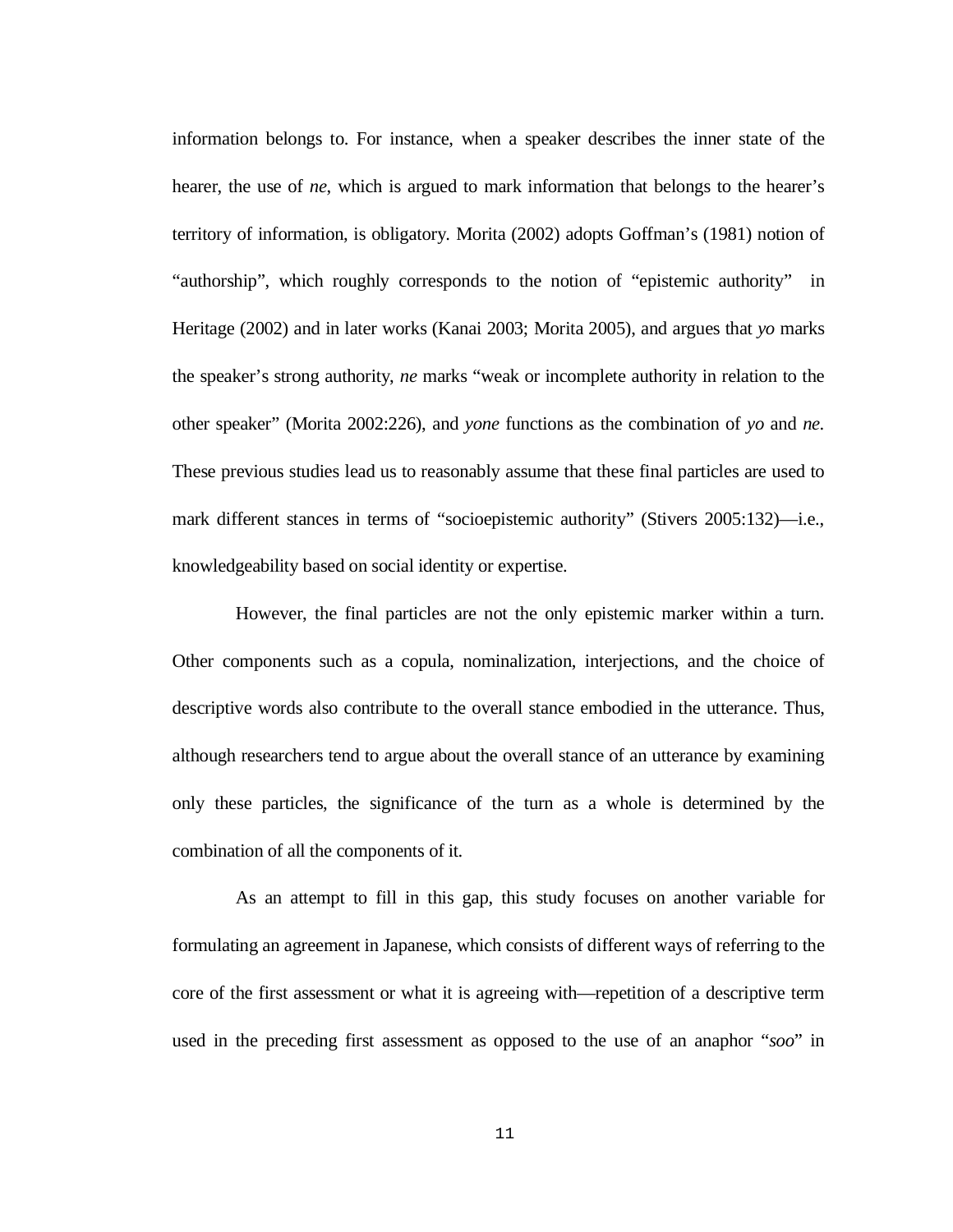referring to it. Hereinafter, an agreement that includes the former will be called a repetitional agreement, and one with the latter will called an anaphorical agreement. Both repetitional and anaphorical agreements can include all of the three final particles (as will be shown in excerpts (1) through (6) in the next section), which indicates that the choice between the two formulations reflects a stance that is independent of the stance marked by the particles. In what follows, I illustrate how repetitional agreements and anaphorical agreements look.

### **2.2.2 Repetitional Agreement**

 Excerpts (1) to (3) are examples of repetitional agreements, in which the speaker repeats the descriptor adopted in the first statement. Stance markers that follow may or may not be the same as the ones used in the first statement.

(1) Two sisters are talking about how much an orchestra to which their acquaintances belong practices.

| 04               | Mari: | kowai ne.=                                             |
|------------------|-------|--------------------------------------------------------|
|                  |       | scary FP                                               |
|                  |       | It's scary.                                            |
| $05 \rightarrow$ |       | Nami: = kowai yone: . dakara ne=                       |
|                  |       | scary FP so<br>FP                                      |
|                  |       | It's scary. So,                                        |
|                  |       |                                                        |
| 06               |       | =nanka oga-chan wa nanka soko made yaru no wa=         |
|                  |       | Oga-END TP like that till<br>- TP<br>like<br>do<br>- N |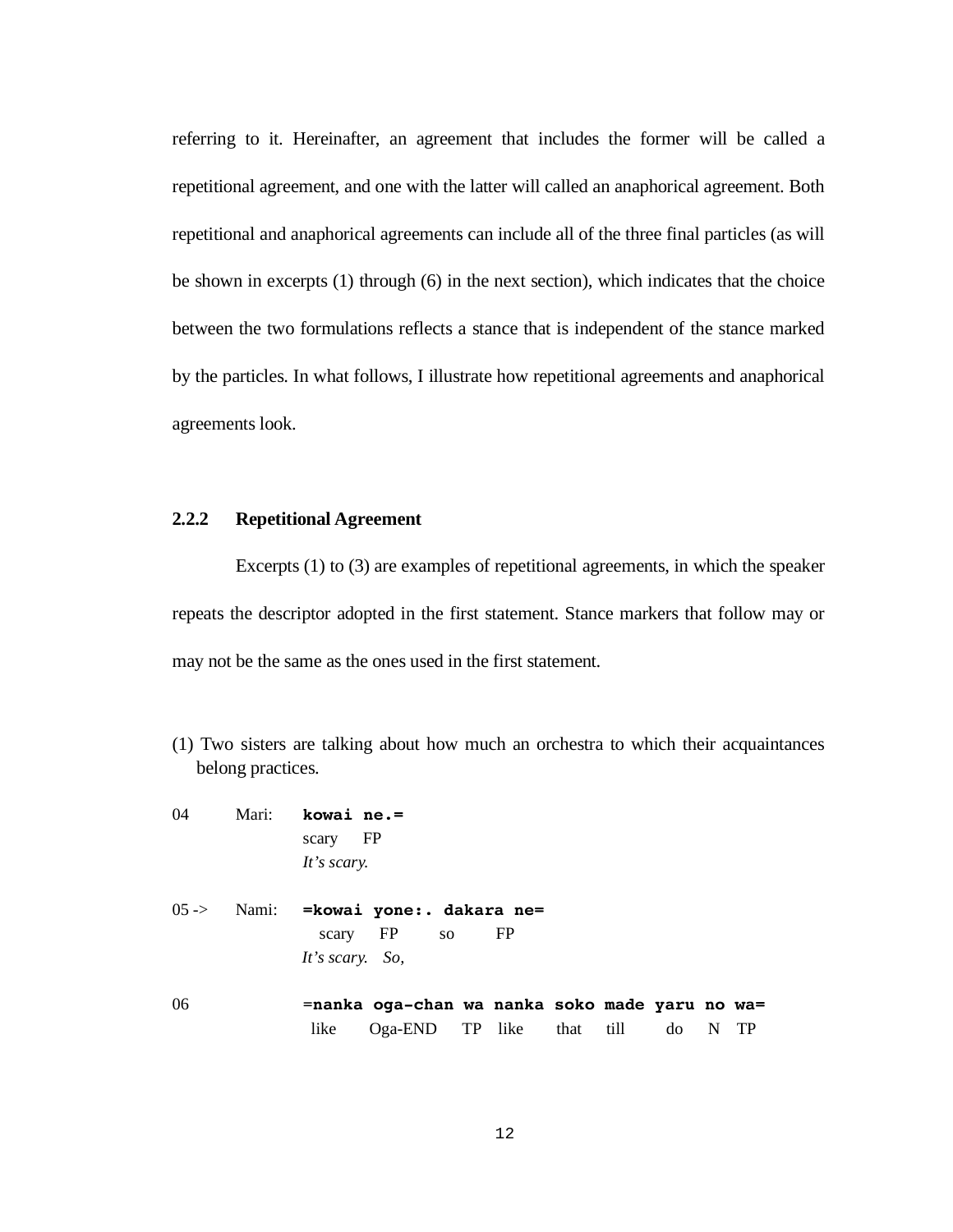07 **=nanka chotto,** like a little *Like Oga (was) saying like doing that much is like a little, hard, so, or something, (it's) a little*

(2) Sisters (Kayo and Saki) are driving on a freeway, and a car has just passed them:

|                          | $01 \rightarrow$ Kayo: | sugoi ne.                                                                         |
|--------------------------|------------------------|-----------------------------------------------------------------------------------|
|                          |                        | amazing FP                                                                        |
|                          |                        | (The car that passed them) is amazing.                                            |
| $02 \rightarrow >$ Saki: |                        | sugoi yo.yappari ano bariki ni wa=<br>amazing FP after all that horse power DP TP |

03 **=ikura nandemo [kate nai].** no matter how win not *(It) is amazing. After all, (I/my car) can't beat that horsepower no matter what.* 

(3) Sisters-in-law (Aki and Rika) are discussing plum wine that Rika had given Aki when they met last time.

| 01               | Aki:  |                        |           | an dake atta no ni kire::ini non                         |           | jatta | no. |
|------------------|-------|------------------------|-----------|----------------------------------------------------------|-----------|-------|-----|
|                  |       |                        |           | that much existed N but clearly                          | drink AUX |       | FP  |
|                  |       |                        |           | I drank it all though there was that much (of the wine.) |           |       |     |
| 02               |       | sukkarakann da mon.    |           |                                                          |           |       |     |
|                  |       | penniless              | $CP$ $FP$ |                                                          |           |       |     |
|                  |       | (The bottle) is empty. |           |                                                          |           |       |     |
| $03 -$           | Rika: | oishii mon ne:.        |           |                                                          |           |       |     |
|                  |       | delicious FP FP        |           |                                                          |           |       |     |
|                  |       | $(It's)$ delicious.    |           |                                                          |           |       |     |
| $04 \rightarrow$ | Aki:  | oishii mon ne:.        |           |                                                          |           |       |     |
|                  |       | delicious FP FP        |           |                                                          |           |       |     |
|                  |       | $(It's)$ delicious.    |           |                                                          |           |       |     |
|                  |       |                        |           |                                                          |           |       |     |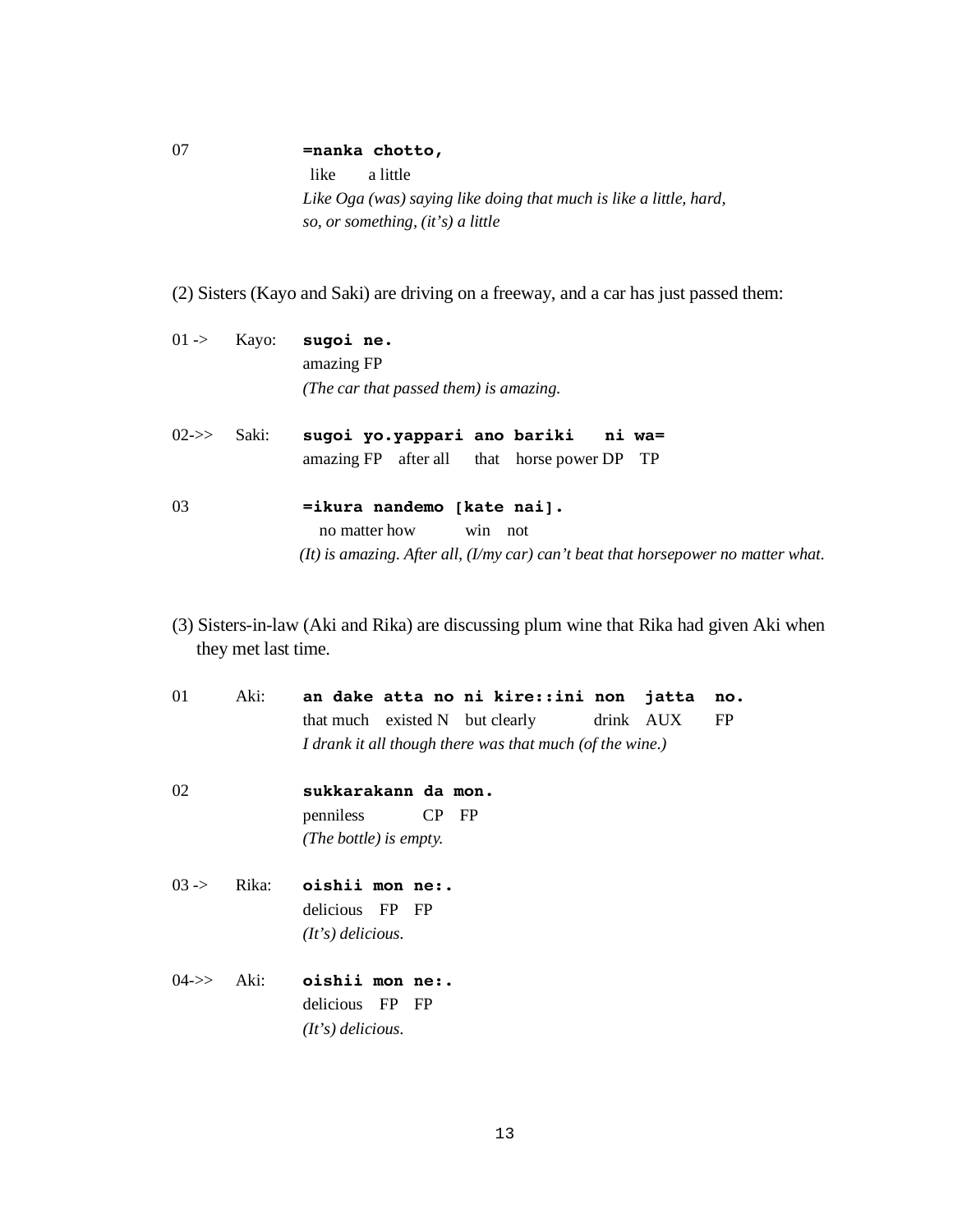As was mentioned in Section 2.1, repetition as a form of agreement in English conversation has been extensively studied by conversation analysts. Heritage and Raymond (2005:23–6) show that repetitions accompanied by agreement tokens can be a way to claim that the view was "previously held". Stivers (2005) focuses on what she calls "modified repeats"—repeats of the prior statement by another speaker with stress on the copula or an auxiliary—and regards them as a means of asserting the primary right to evaluate the issue. Schegloff (1996) shows that by repeating the exact words of a preceding turn, the speaker claims that she is treating the preceding turn not as an independent statement but as a candidate understanding of what she already said. In all of these accounts, repetition is shown as a means of resisting the secondariness or dependence that would otherwise be assigned to the turn because of its sequential position relative to the first statement. The current study, by examining repetition as an agreement, in contrast to anaphorical agreements in Japanese, empirically investigates the cross-linguistic relevance of these arguments. As will be shown in Chapter 4, Japanese speakers are found to accomplish quite similar interactional consequences with repetitions.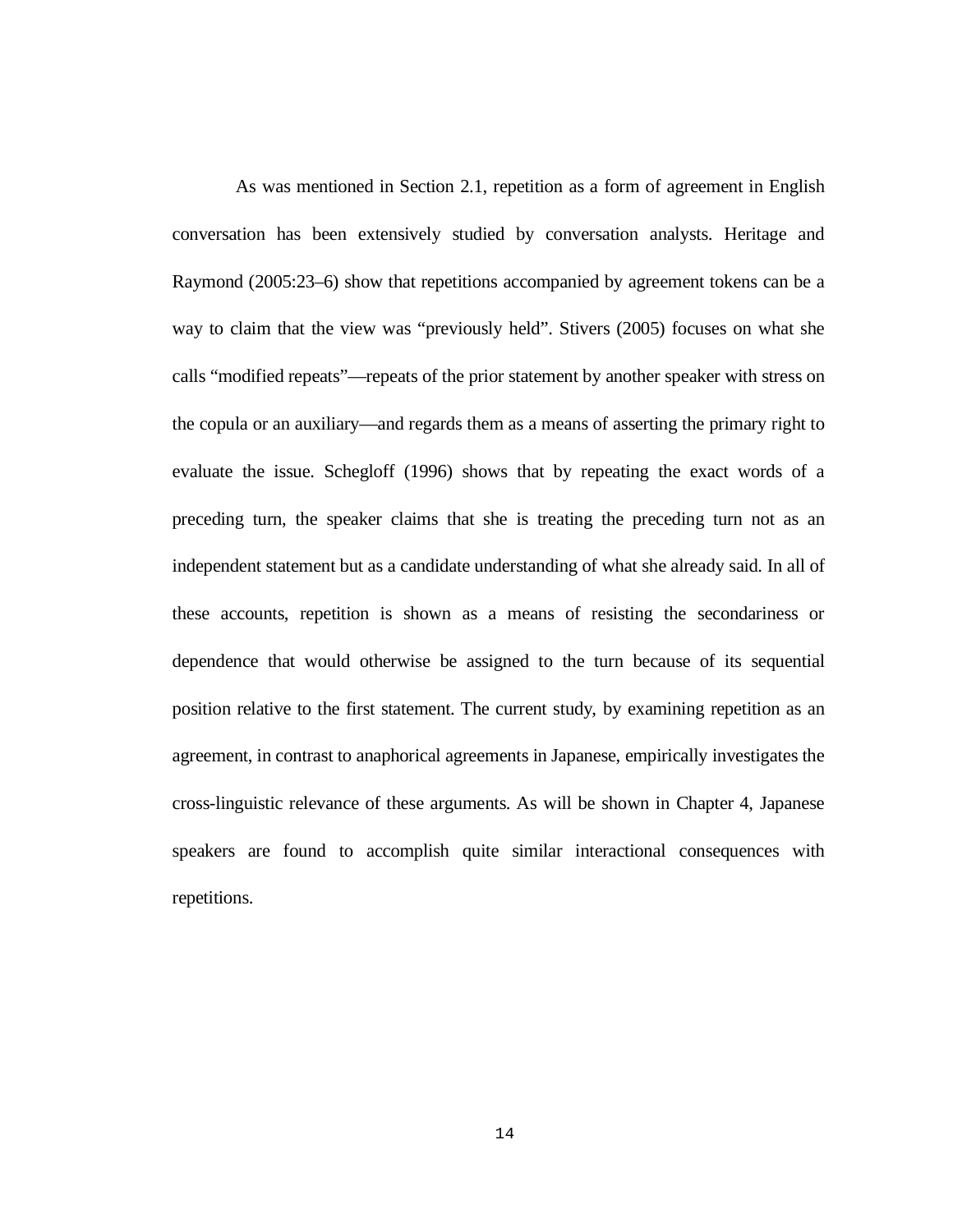## **2.2.3 Anaphorical Agreement**

 The alternative formulation of agreements involves an anaphor *soo*. It is a variation of a deictic term, *so*, which refers to an object that belongs to the hearer, in contrast with *a*, which refers to an object that does not belong to either the speaker or the hearer, and *ko*, which refers to an object that belongs to the speaker. When *soo* is used as a discursive anaphora, it refers to the other speakers' context (Hayashi 1983), and accordingly it is the only deictic form that is used for response tokens and back-channels (Noda et al. 2002). S*oo* in an agreement is accompanied by various epistemic and affective stance markers, such as a nominalizer, a copula, final particles, or tag question markers, as is illustrated in excerpts (4) to (6). Thus, an anaphorical agreement states the speaker's various attitudes toward what was said in the first assessment (cf. Noda et al. ibid.).

(4) R has told L that she once found a total stranger sleeping in her doorway;

- 12 -> L: **hehhehhe demo warui hito ja nakute yokatta desu ne.**  but bad person TP not good CP FP *But it was lucky that (he) was not a bad person.*
- 13->> R: **n:: honto soo desu ne, un.**  yeah really that CP FP yeah *Yeah, that really is true.*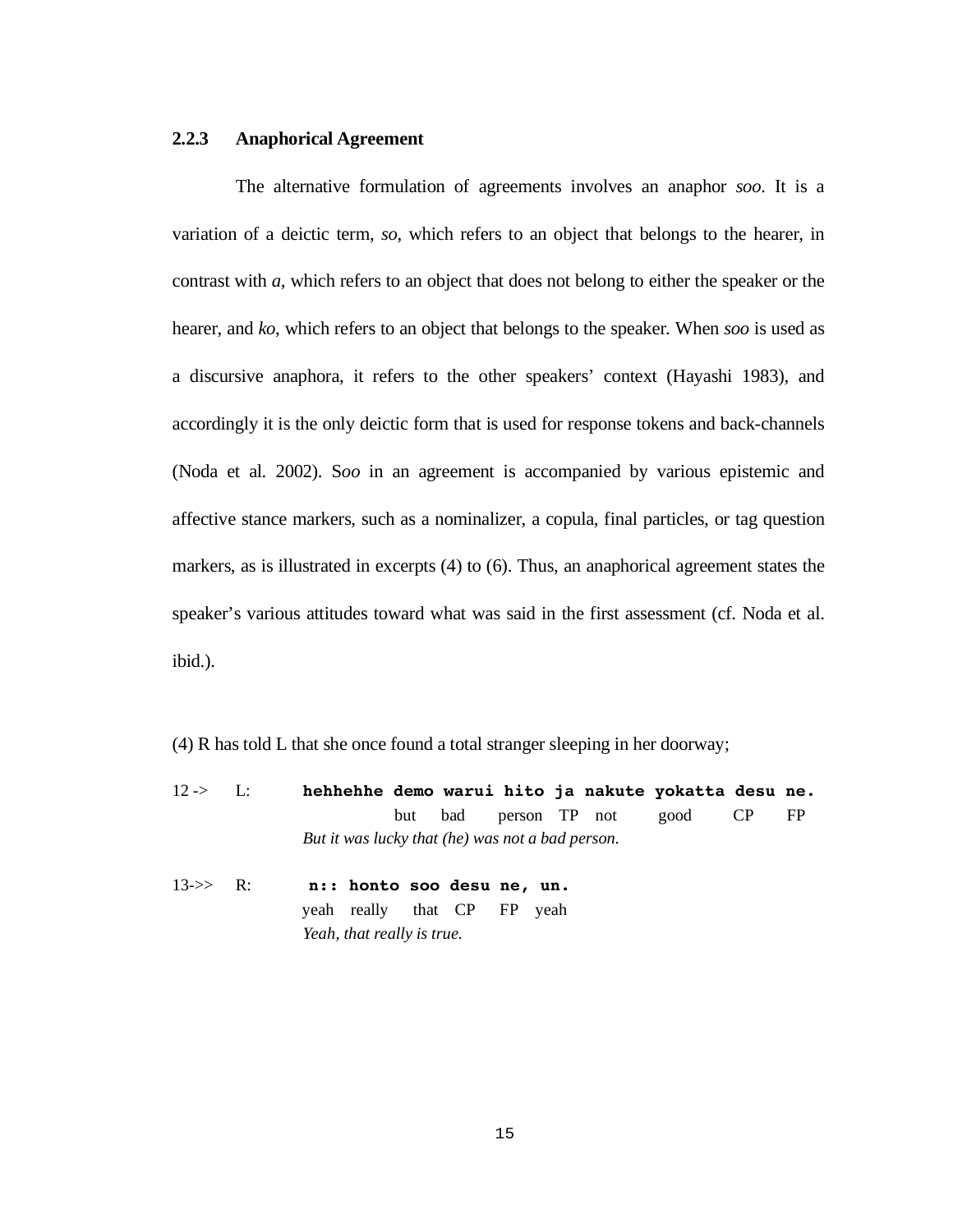- (5) Daughter, Mother, and Aunt are talking about a toy called "bowlingual".
- 27 -> Daugh: **ningen no kotoba ni honnyaku dekiru to iu jite** human L language DP translate can QP say poin-  *At the point where (they) think (dogs' language) can be translated into human language,*
- 28 **omou jiten de machigatteru yo[ne**  think point at wrong FP *it's already wrong.*
- 29->> Mom: **maa soo da yone**  well ANA CP FP *Well that is true.*
- (6) Sisters are talking about lending their children their cars;
- 06 -> Kayo **nanka, nai to komaru no yone.**  like not then troubled FP FP *Like, (I) get troubled if (the car) is not there.*
- 07 ->> Saki: **iya dakara soo na no yo.**  no so ANA CP N FP *No, so, that's true.*

 The selection between the alternatives is almost obligatory in most agreement tokens, but there are ways to agree that do not involve this choice, such as the use of an agreement token (e.g., "*hai/un* (yes/yeah)") or a descriptor that is similar to but different from the one used in the first assessment. However, such forms are not recognized as a fully aligning, complete agreement, or are recognized to involve disalignment to some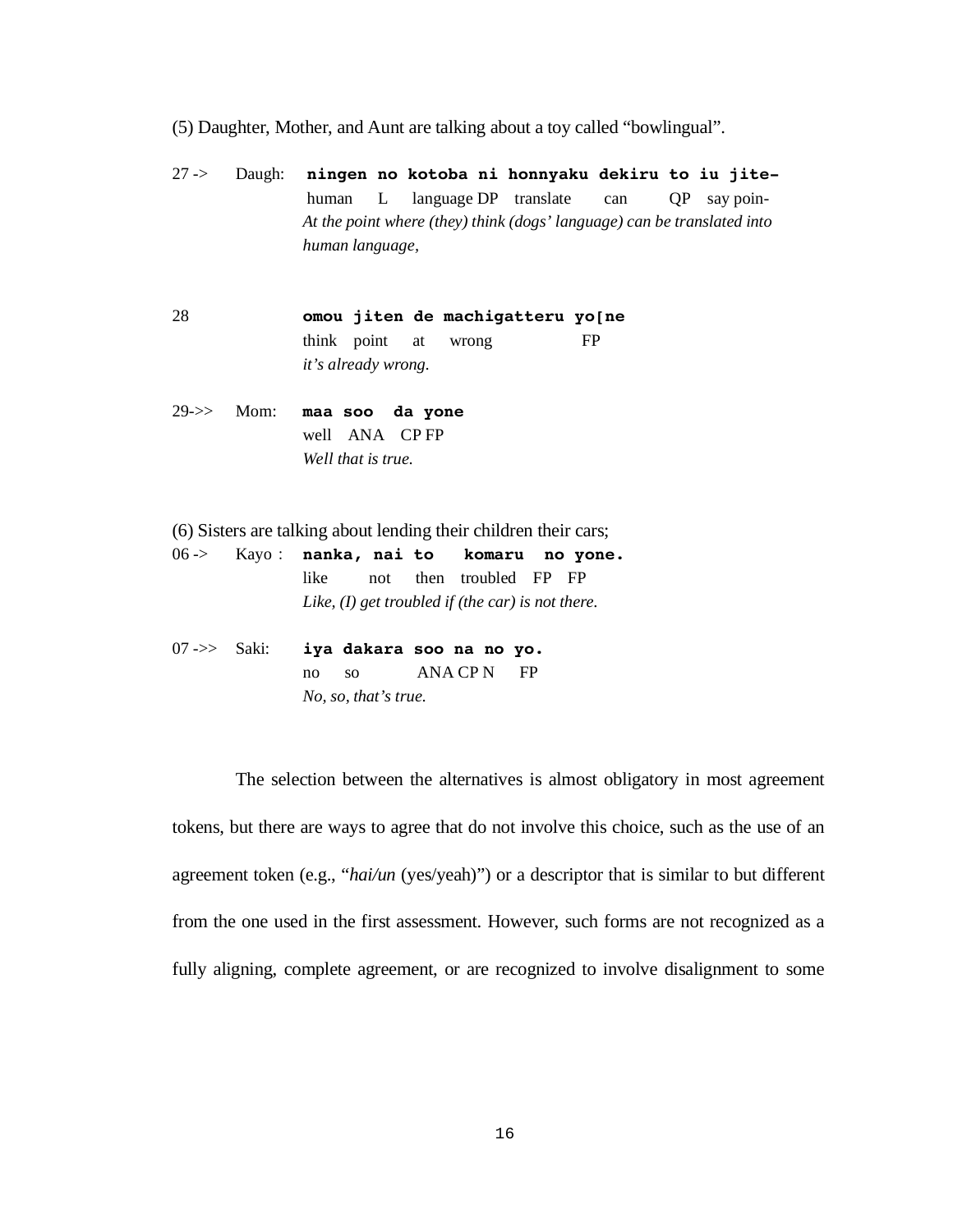degree. The majority of agreements include either repetition of or anaphorical reference to the descriptor in the first assessment.<sup>2</sup>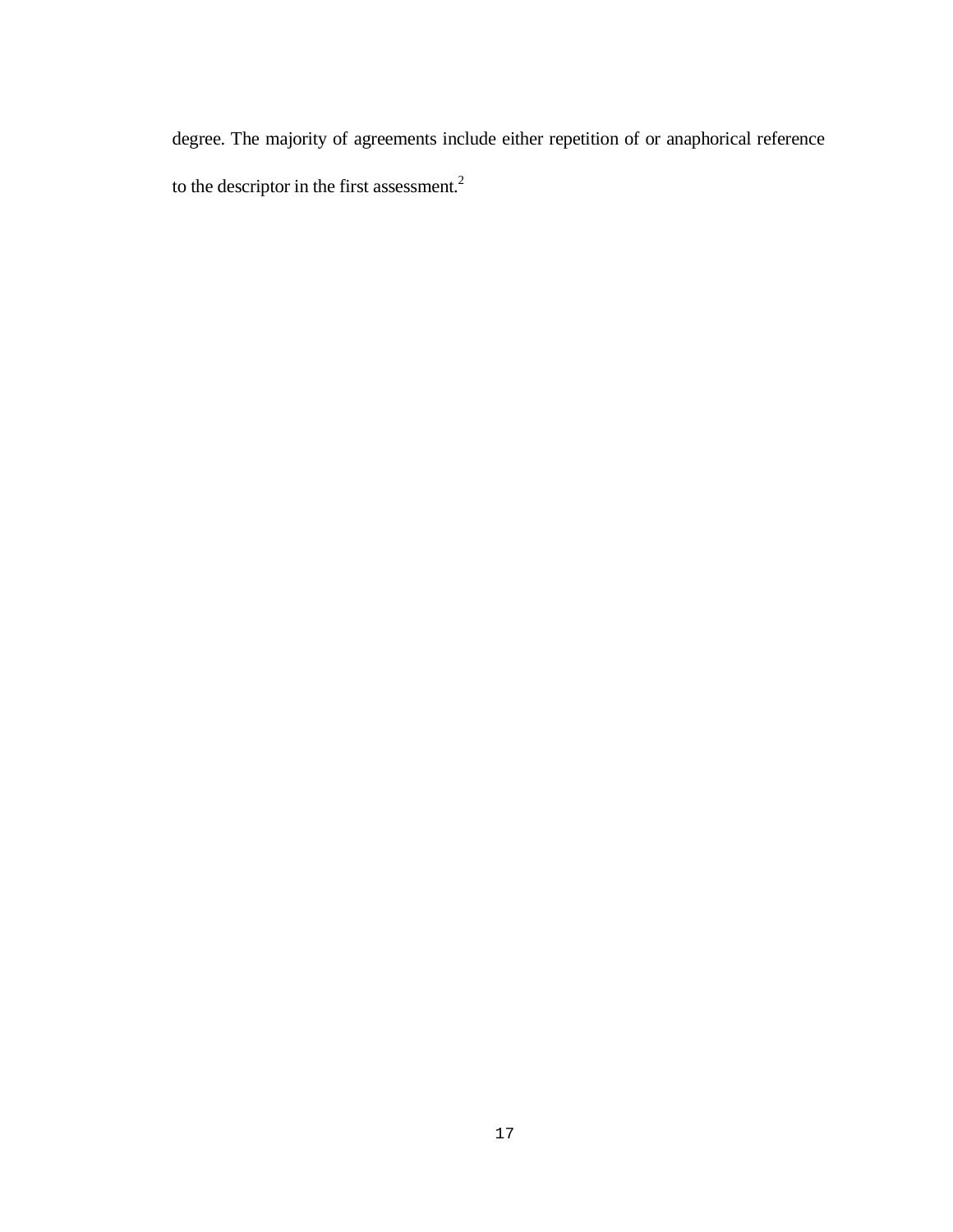# **Chapter 3**

### **Methodology and Data**

### **3.1 Analytical Framework**

 This study investigates agreements in Japanese conversation using the framework of Conversation Analysis (CA). Differences between repetitional agreements and anaphorical agreements cannot be identified by reference to grammatical or semantic rules, for most of the occurrences of one of the forms could be replaced by another without violating such rules. Nonetheless, speakers constantly make choices as to which form to use in a particular sequential environment. The CA framework relies on detailed examination of the action accomplished by a turn by reference to its position in the sequence organization as well as its composition (Schegloff 2007:20), asking the question "why that now" (Schegloff and Sacks 1973:299). This approach allows us to investigate underlying motivation for the choices made in formulating an agreement, as well as the consequences of the choices with regard to the subsequent interaction, which would otherwise be treated as interchangeable or equivalent.

# **3.2 Data**

 The data I examine in this study consist of different sets of ordinary conversation: talk between friends, sisters, and family, in natural environments such as at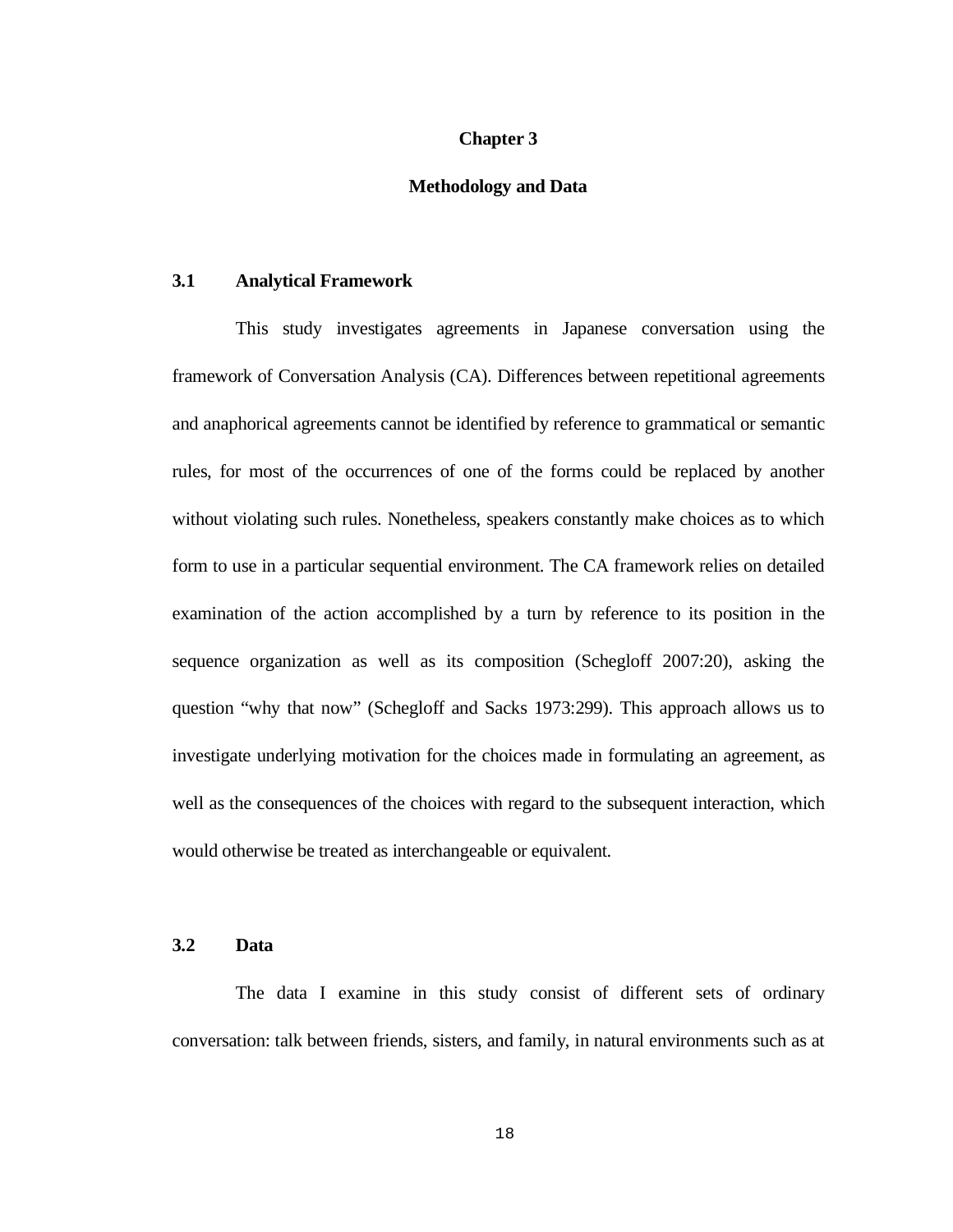a family's dinner table or in a students' lounge on campus. Two excerpts (excerpt  $(4)$ , reproduced as (15) and (15)' and excerpt (23)), are drawn from a corpus of semi-spontaneous conversation collected as a part of a large research project<sup>3</sup>; participants in this corpus were asked to talk about a topic specified by researchers—namely, "the most surprising thing that has happened to you". All conversations were either tape recorded or videotaped and then transcribed following the conventions developed by Gail Jefferson. Transcription symbols and abbreviations are provided in the appendix. In all, 24 cases of repetitional agreements and 20 cases of anaphorical agreements were analyzed.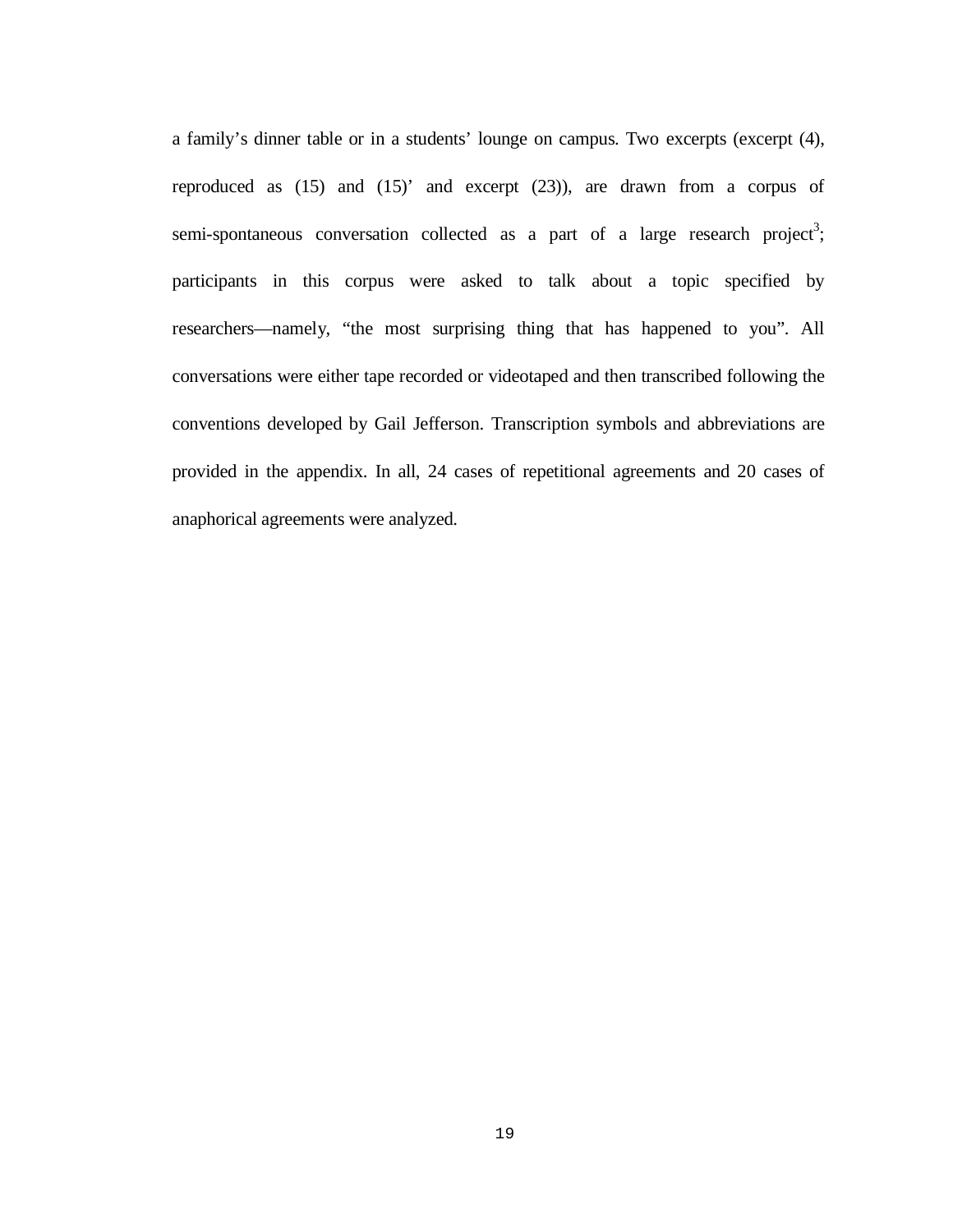## **Chapter 4**

**Analysis** 

# **4.1 Initial Observations: Interactional Motivations for Repetitional Agreements and Anaphorical Agreements**

 This section identifies the basic situational and sequential environment in which repetitional agreements and anaphorical agreements typically occur. It demonstrates that the key factor that motivates the choice between the two forms of agreement can be accounted for by reference to the kind of significance a first statement has with respect to an agreement.

# **4.1.1 Repetitional Agreements: Presentation of Views as Independently and/or Previously Formed**

 The most evident difference between the distributions of repetitional agreements and anaphorical agreements is that when the object of statements is present in the interactional situation and the interactants evaluate it "here and now", the second statement takes the form of repetitional agreement, with no exception in our data. In each of the examples provided below, parties experience and assess the object together.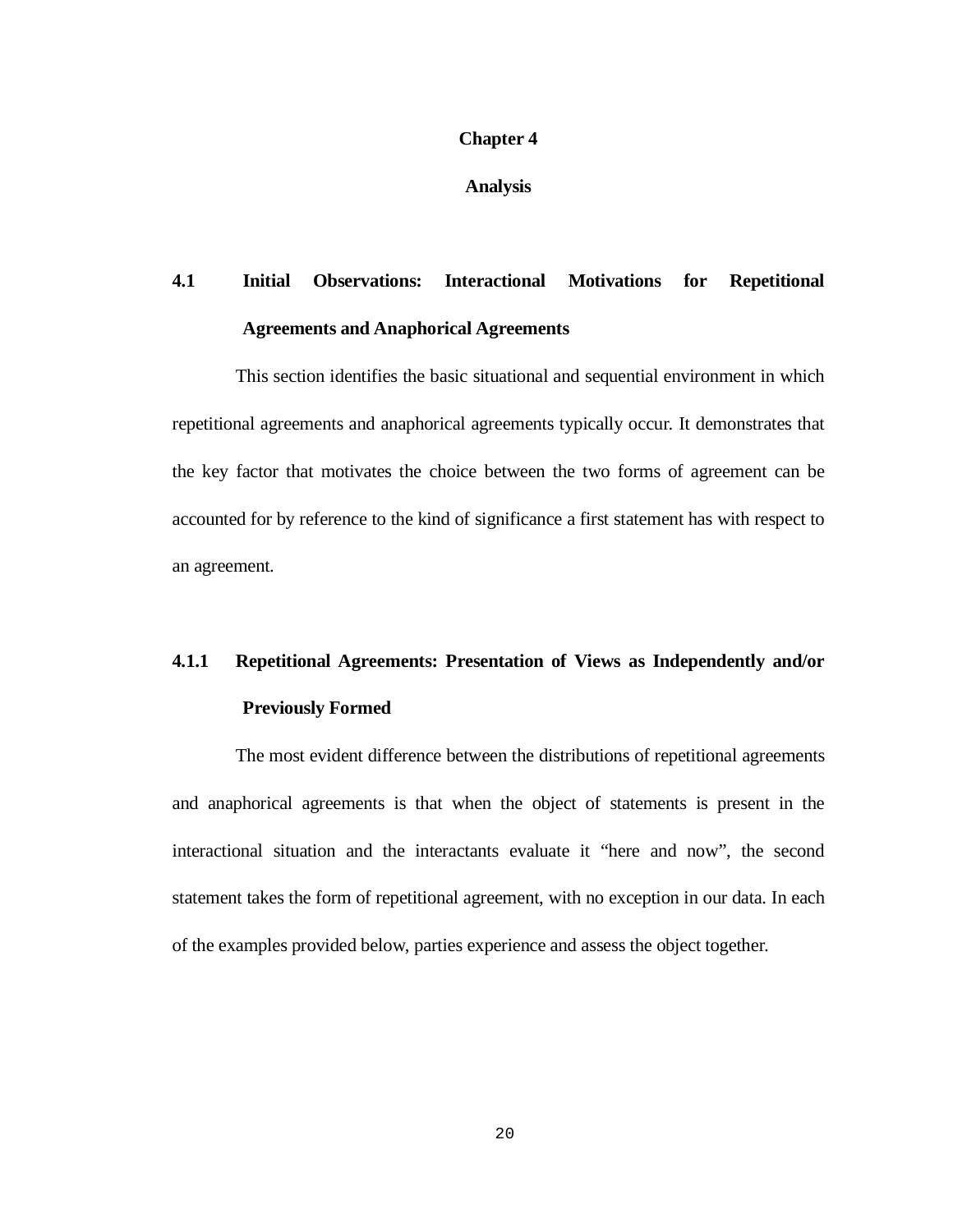(7) Mari, Kay, Yuu, and Yuri are getting ready for their end-of-quarter sushi party. Mari opens the wrapping of the sushi plate and makes an assessment at line 01

|                        |       | $01$ -> Mari: sugo::i:.<br>Great                                                                        |
|------------------------|-------|---------------------------------------------------------------------------------------------------------|
| 02                     |       | $(1.0)$ $((\text{Kay takes a look at the subi plate}))$                                                 |
|                        |       | 03->> Kay: $\text{sugo}:$ [::1]<br>Great                                                                |
| $04 \rightarrow$ Yuri: |       | $[sugo:::i. =$<br>Great                                                                                 |
| 05                     | Mari: | ii kanji jan yottsu zutsu de.<br>good like TAG four each<br>with<br>It's nice, four for each (topping). |

(8) Kay, Mari, and two other students have just started to eat sushi;

20 -> Kay: **oishii::** *Delicious* 

21 ->> Mari: **oishii:.** *Delicious*

- (9) Nami and her younger sister Mari are looking at a magazine with pictures of different hairstyles, discussing which one would look good on Nami. The following is about one of the hairstyles:
- 01 Mari **kore toka mo sugoi suteki da kedo.** this etc. also very nice CP but *This is also nice.*  02 -> **oneesama kei.[nagai] ne** lady like long FP *Like a lady. It's long ((the model has long hair)).*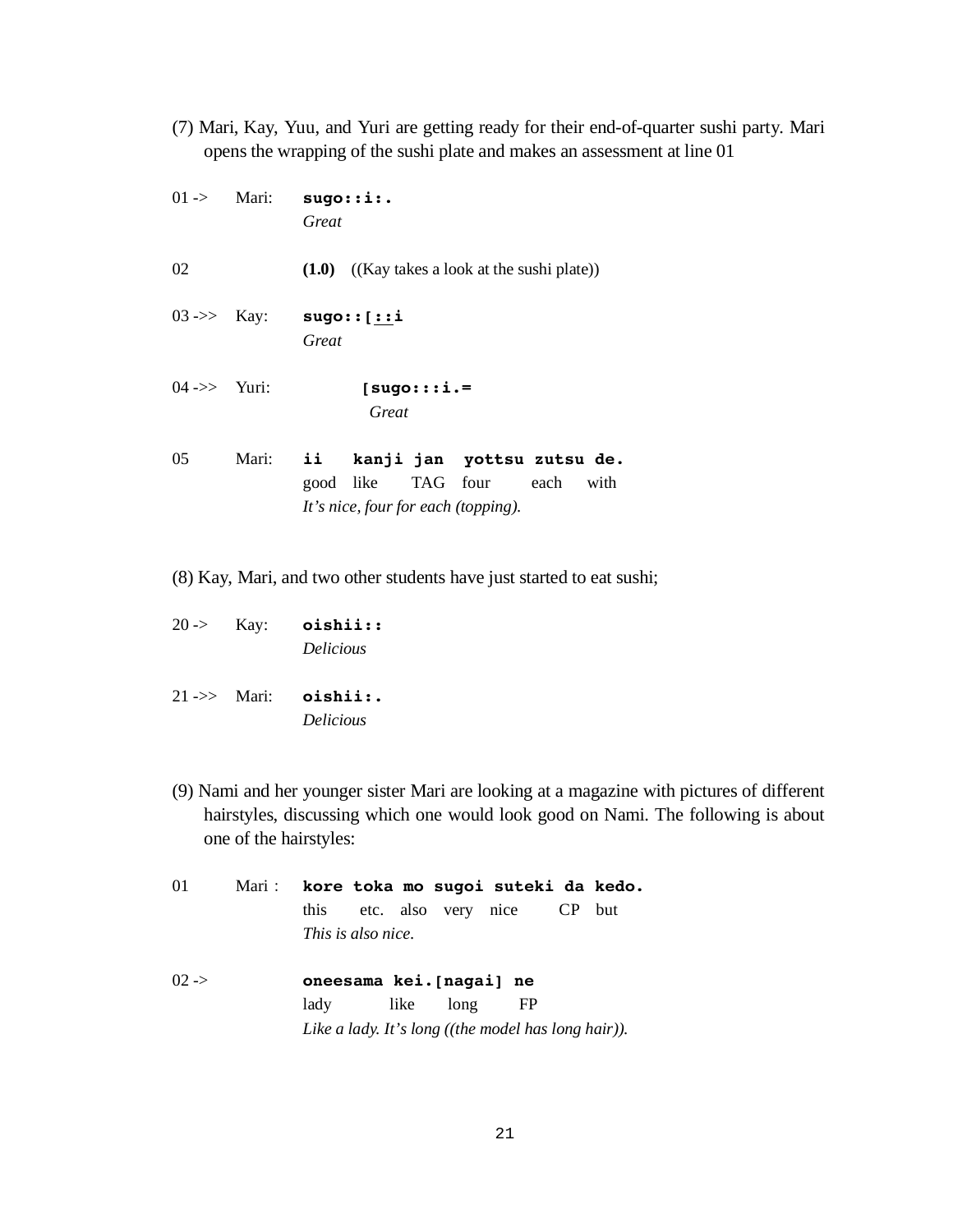- 03 Nami **:**  $[n=]$ . *yeah*
- 04 ->> **ne nagai ne** FP long FP *Yeah, it's long.*
- (10) Sisters (Kayo and Saki) are driving on a freeway. A car going fast has just passed them:

|                          | $01 \rightarrow$ Kayo: | sugoi ne.<br>amazing FP<br>(The car that passed them) is amazing.                                                                               |
|--------------------------|------------------------|-------------------------------------------------------------------------------------------------------------------------------------------------|
| $02 \rightarrow >$ Saki: |                        | sugoi yo.yappari ano bariki ni wa=<br>amazing FP after all that horse power DP TP                                                               |
| 03                       |                        | =ikura nandemo [kate nai].<br>no matter how<br>win not<br>$(It)$ is amazing. After all, $(I/my car) can't beat that horsepower no matter what.$ |
| 04                       | Kayo:                  | $[$ $($ $)$ $]$ itte goran.<br>$g_{0}$<br>see<br>Try going().                                                                                   |
| 05                       | Saki:                  | i kou ka. oshi<br>go AUX QP fine<br>Shall $(I/we)$ go? All right.                                                                               |

In above examples, first and second statements are direct products of the joint activity in which parties are engaged: opening wrappings of sushi (7), eating sushi (8), looking at pictures in a magazine (9), and driving on a freeway (10). The speakers of the repetitional agreements clearly have direct experience of and access to the object being assessed. A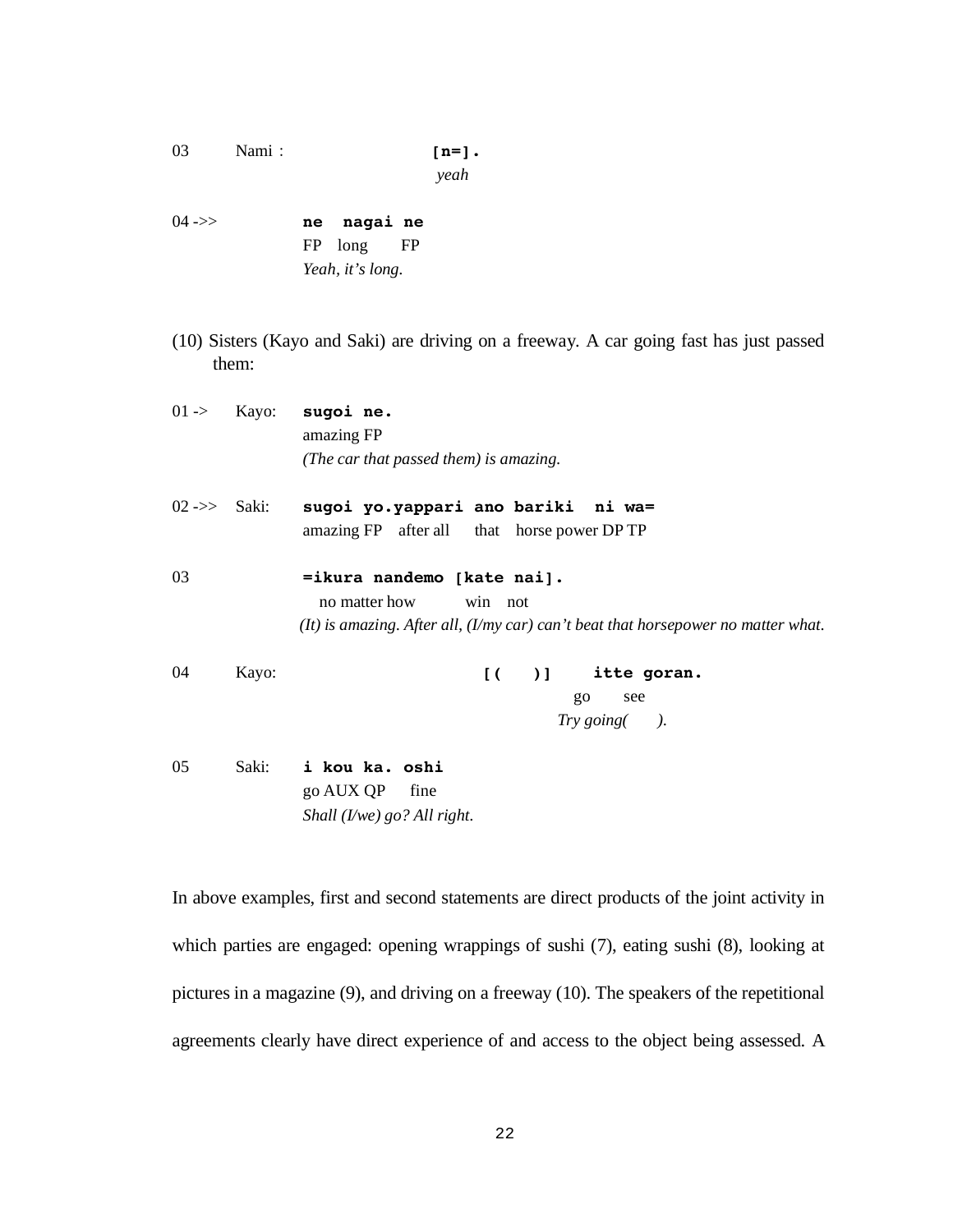first statement prompts the sequence and the second statement responds to it, but the agreement does not rely on the first statement in terms of its epistemic access to the object or formulation of the view. This type of sequences are consecutive statements of independent views.

 However, the presence of the object in the interactional setting is not a necessary condition for the occurrence of a repetitional agreement. A repetitional agreement is also found when its speaker has implied the view prior to the articulation of the first statement and thus has the ground to claim that she had had the view before she listened to the first statement. Excerpt (11) is an example in which sisters-in-law are talking about plum wine that Rika had given Aki when they met last time.

(11)

| $\Omega$ | Aki:  | an dake atta no ni kire::ini non jatta<br>no.            |
|----------|-------|----------------------------------------------------------|
|          |       | that much existed N but clearly drink AUX<br>FP          |
|          |       | I drank it all though there was that much (of the wine). |
| 02       |       | sukkarakan da mon.                                       |
|          |       | penniless CP FP                                          |
|          |       | (The bottle) is empty.                                   |
|          |       |                                                          |
| $03 -$   | Rika: | oishii mon ne:.                                          |

 delicious FP FP  *(It's) delicious.*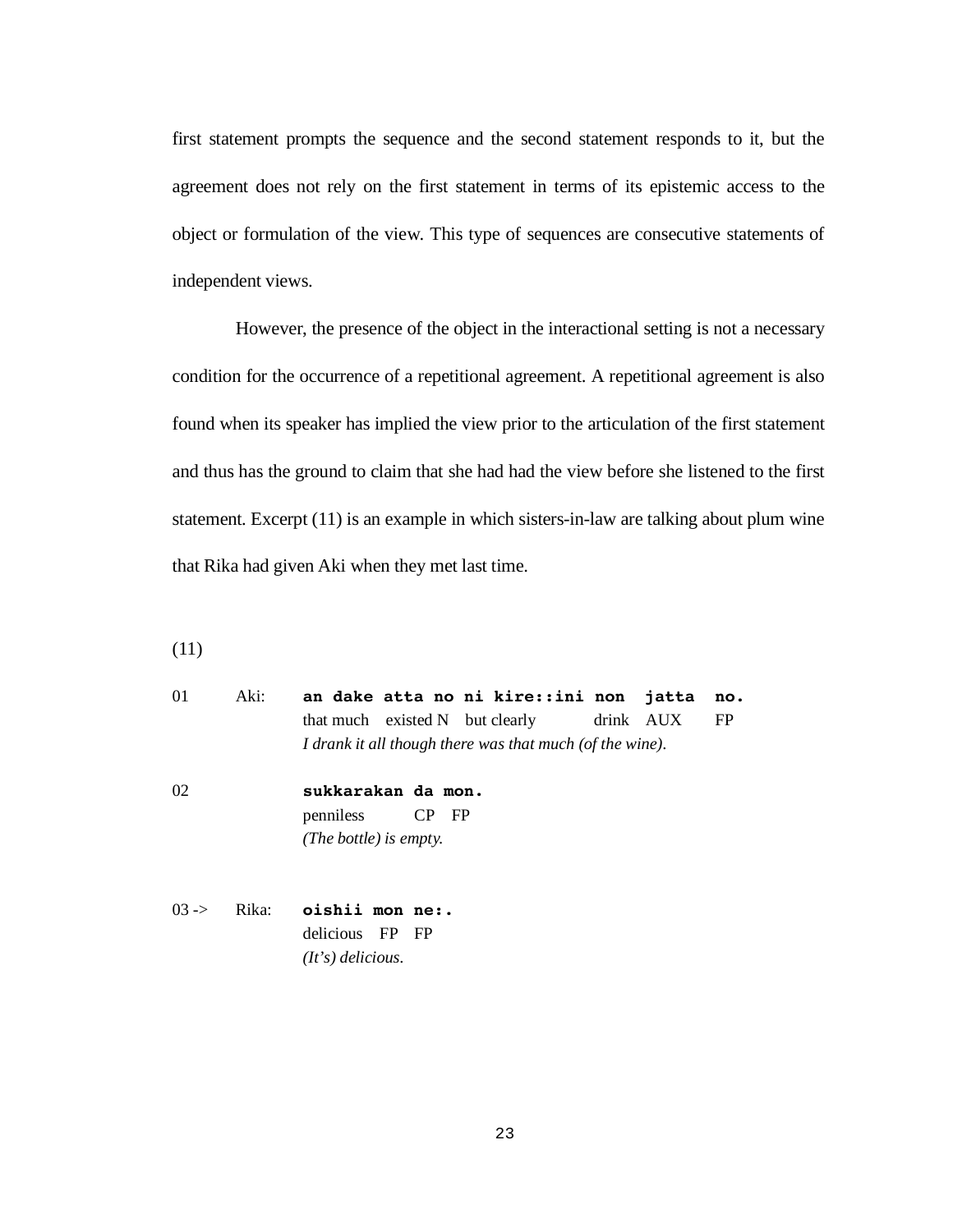# 04->> Aki: **oishii mon ne:.** delicious FP FP *(It's) delicious.*

05 Nami **demo okayu ni nani ga tsuku no?** but porridge with what SP attach FP  *But what comes with rice porridge?* 

At lines 01 and 02, Aki says that she finished the plum wine although there was a lot in the bottle. This report clearly suggests that she enjoyed it very much. Rika's statement about the taste of the wine at line 03 articulates what was "alluded to" (Schegloff 1996) by Aki. Here, Aki has the ground to claim that she had that view prior to the articulation of Rika's first statement.<sup>4</sup> In this sequential environment, that is, when the speaker of an agreement has previously alluded to the view articulated in the first assessment, repetitional agreements are normatively used. The same pattern is found in excerpts (12) and (13), both of which are segments from a conversation between sisters Nami and Mari, who are in their early twenties.

(12) Nami and Mari are talking about their mutual friend Saibaa, who was recently found to have gotten married

| 01 | Nami: |        |                                    |    | saibaa kekkon yubiwa shiteru shi. |     |
|----|-------|--------|------------------------------------|----|-----------------------------------|-----|
|    |       |        | Saibaa marriage ring               |    | doing                             | and |
|    |       |        | Saibaa is wearing an wedding ring. |    |                                   |     |
| 02 |       |        | itsu $no(h)$ $ma(h)$ $[ni(h)]$ .   |    |                                   |     |
|    |       | when L | while                              | at |                                   |     |
|    |       |        | while $(I)$ didn't know.           |    |                                   |     |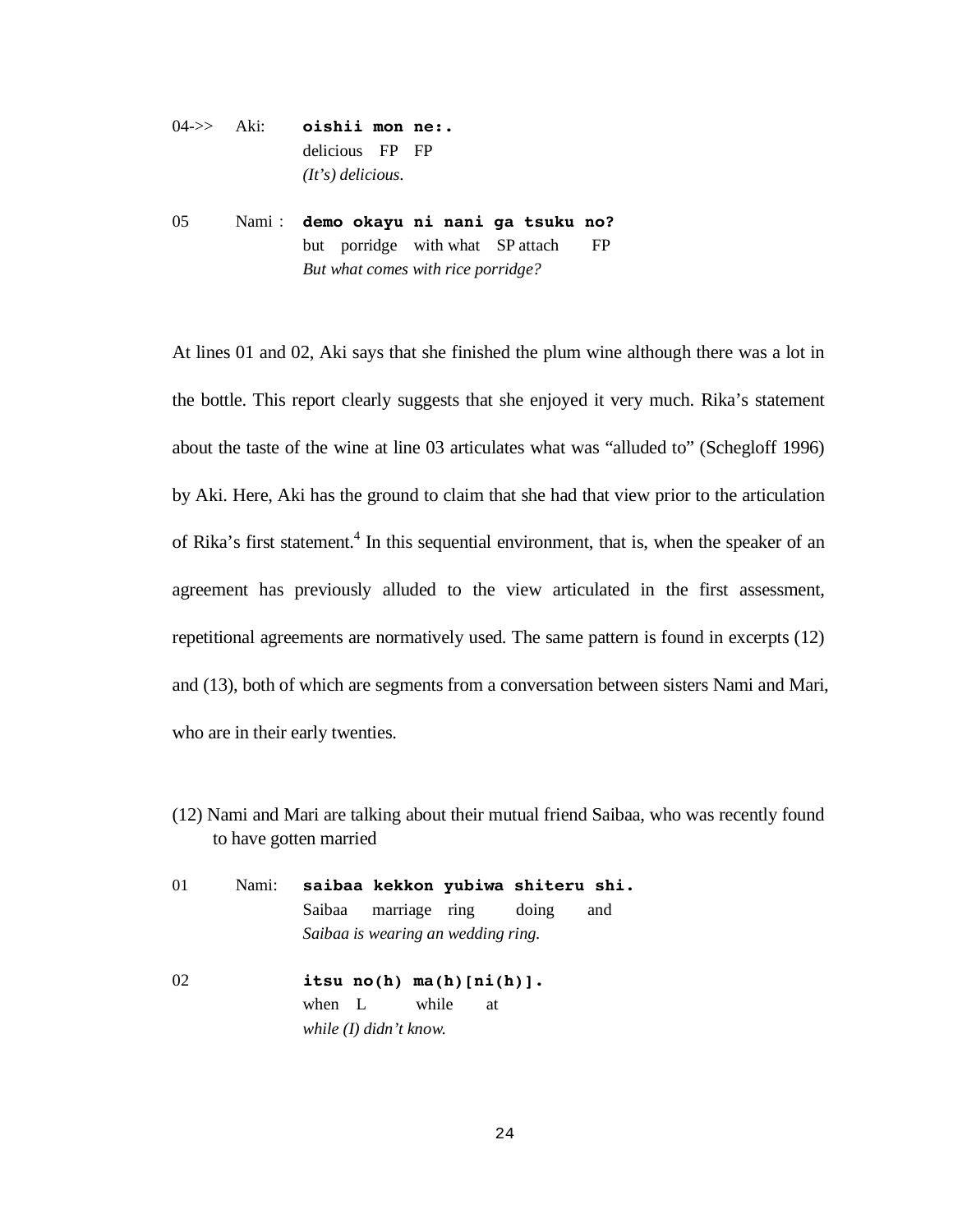| 03               | Mari: | $\overline{1}$<br>$)$ ]                                                                                                        |
|------------------|-------|--------------------------------------------------------------------------------------------------------------------------------|
| 04               | Nami: | hhh                                                                                                                            |
| $05 - > 0$       | Mari: | hayai na:.<br>fast<br>FP<br>(Time passes) fast.                                                                                |
| $06 \rightarrow$ | Nami: | hayai na:.<br>fast<br>FP<br>(Time passes) fast.                                                                                |
| 07               |       | (0.4)                                                                                                                          |
| 08               | Nami: | suzukisan mo moo kekkon shiteru shi.<br>Suzuki-HT also already marriage doing<br>and<br>Mr./Ms. Suzuki is already married and. |

(13) Nami has been describing for Mari how much an amateur orchestra some of whose members they know practice

| 01 | Nami: | sonnani renshuu shite >datte<<br>that much practice do<br>cuz<br>Practicing that much, because,                                                                        |
|----|-------|------------------------------------------------------------------------------------------------------------------------------------------------------------------------|
| 02 |       | karera umai kuseni so(h)nnani renshuu shite<br>good despite that much<br>practice<br>they<br>do                                                                        |
| 03 |       | doo su n da yo tte kanji ja(h)nai.<br>how do N CPFP QP like TAG<br>not<br>They are (already) good, it's like "what would they want practicing<br>that much," isn't it? |
| 04 |       | $(\cdot)$                                                                                                                                                              |
| 05 | Nami: | .hhh                                                                                                                                                                   |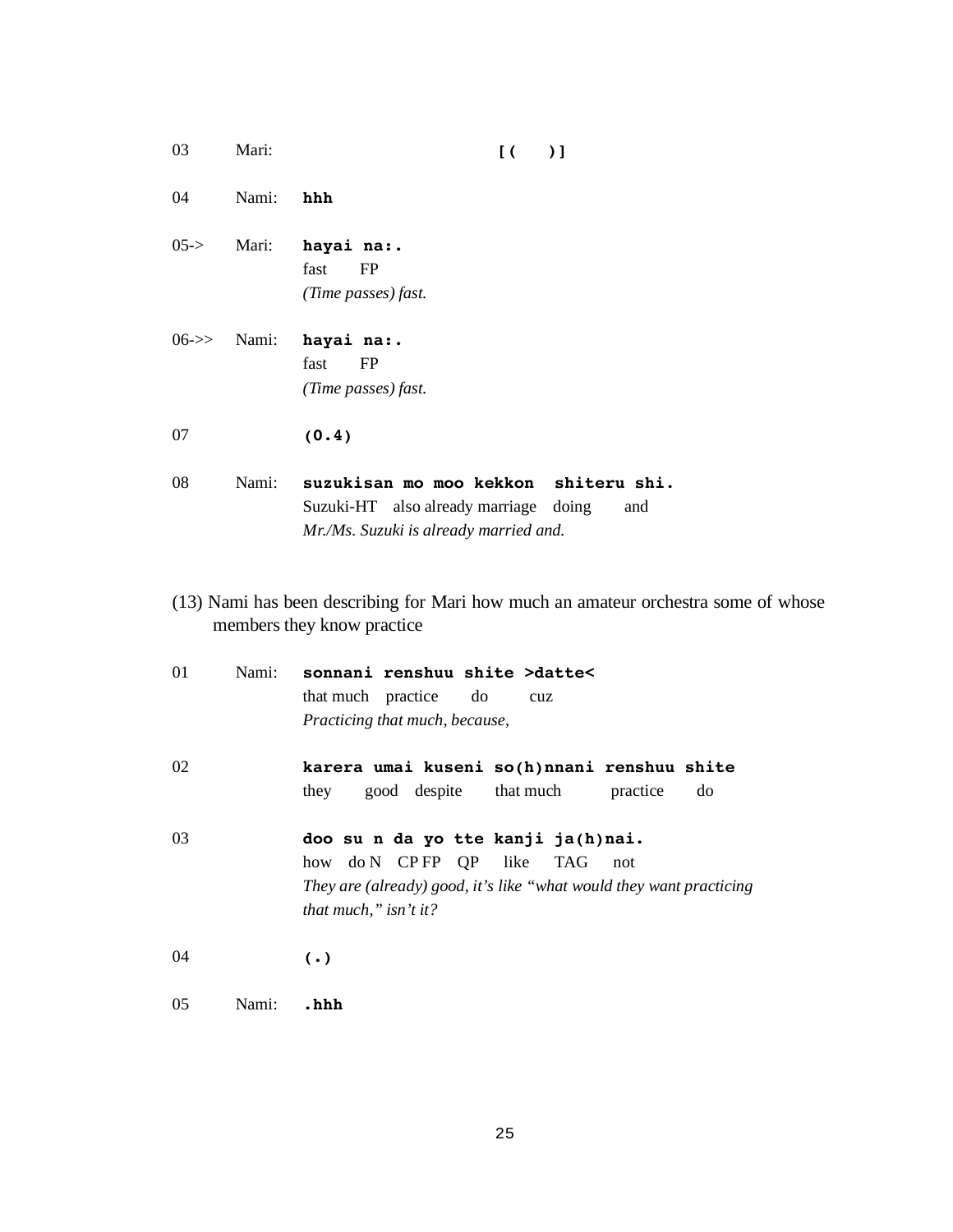06 -> Mari: **kowai ne.=** scary FP *It's scary.*  07 ->> Nami: **=kowai yone:. dakara ne=**

scary FP so FP *It's scary. So,* 

In (12), Nami reports to Mari that she found their friend married and wearing a wedding ring while she didn't even know when he or she got married. After the possible completion of the sentential "turn constructional unit" (Sacks et al. 1974) at line 01, in which Nami reports the objective facts she had observed, she adds a phrasal turn constructional unit "*itsu no ma ni* (while (I) didn't know)" (line 02). This is an idiomatic phrase to express surprise that something happened so fast that one didn't even know it. Thus, Nami has established a ground to claim that she already held the view that "time passes fast" before Mari says so.

 In (13), Nami tells Mari about an orchestra to which Nami's friend belongs and how much they practice. Both of the sisters play violins, so they have a basis to evaluate the amount of their practice. At lines 01 and 03, Nami expresses her amazement by articulating her internal speech ("*karera umai kuseni sonnani renshuu shite dousun da yo* (what would they want practicing that much, they're already good)"), and this amazement is presented with some flavor of scorn rather than respect (the connective "*kuseni* (despite)" at line 02 often prefaces disrespectful behavior of a person, and the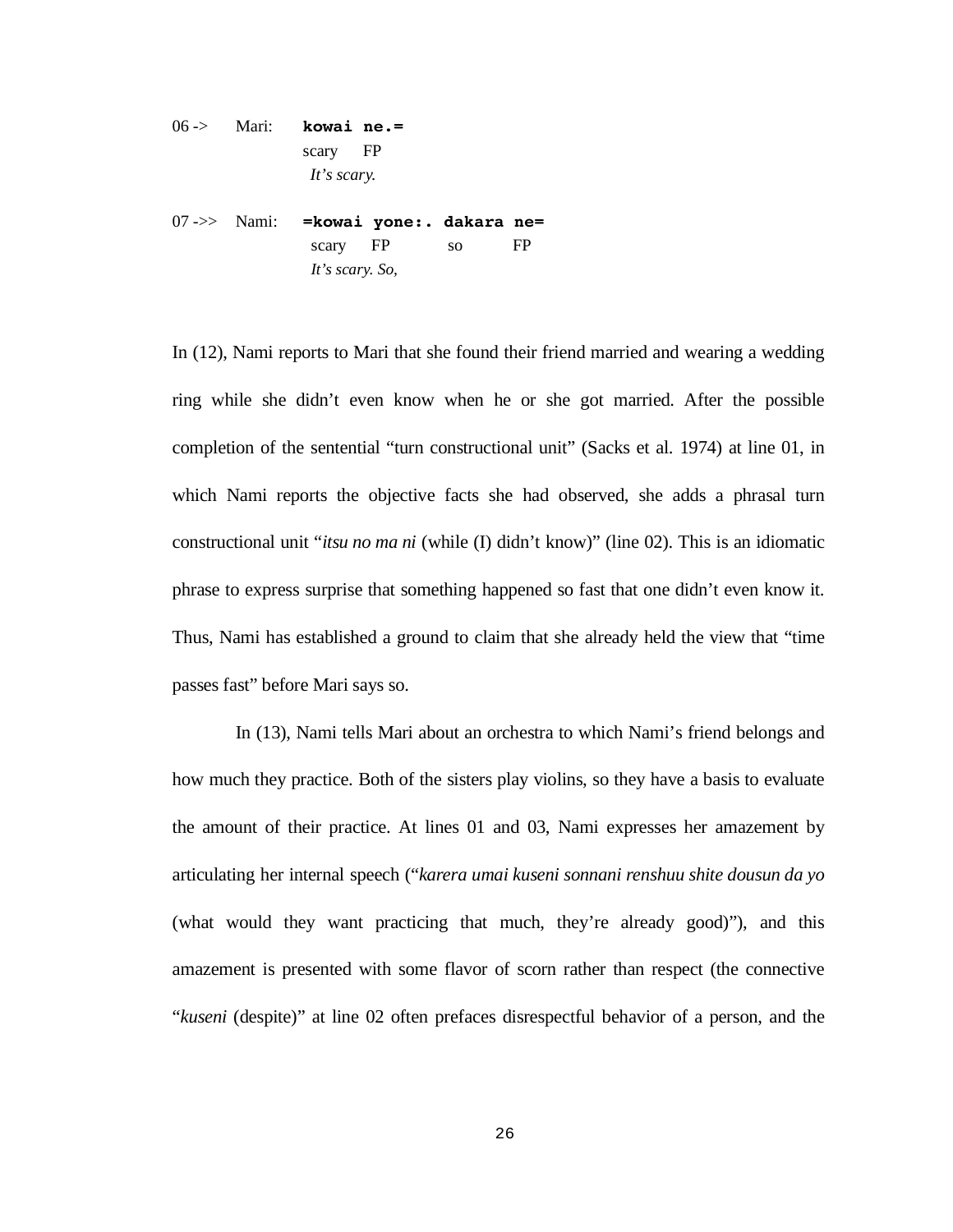final particle *yo* is used to make the utterance sound rough and almost complaining in this case). Mari makes a negative assessment, capturing what was implied by Nami. Here again, Nami repetitionally agrees with Mari. There is no way to examine whether or not "*kowai* (scary)" was the exact word that Nami had in her mind, but Nami adopts the word immediately, which seems to indicate that it completely captures the view she previously had.

 To sum, repetitional agreements are employed when speakers have a ground to claim that the view was formed independently of the first statement, and/or they had that view prior to the articulation of the first. Such a claim is typically relevant when the object is present in the interaction (excerpts (7) to (10)) or when the view was alluded to prior to the first statement (excerpts (11) to (13)).

 In English conversation, a repeat followed by an agreement token (e.g., "yes" and "yeah") can be a resource to claim that the position was previously held or settled, which represents a claim for epistemic rights (Heritage and Raymond 2005: 23). In contrast, none of the repetitional agreements in my Japanese data are followed by an agreement token. Also, many of them (8 cases out of 24) employ the same stance markers as those used in the first statements, and only one of them uses the sentence final particle *yo*, which represents a claim of full epistemic authority. It seems that the use of repetitional agreements in Japanese conversation are oriented toward the achievement of affiliating, symmetrical stances between the interactants, rather than to the superior right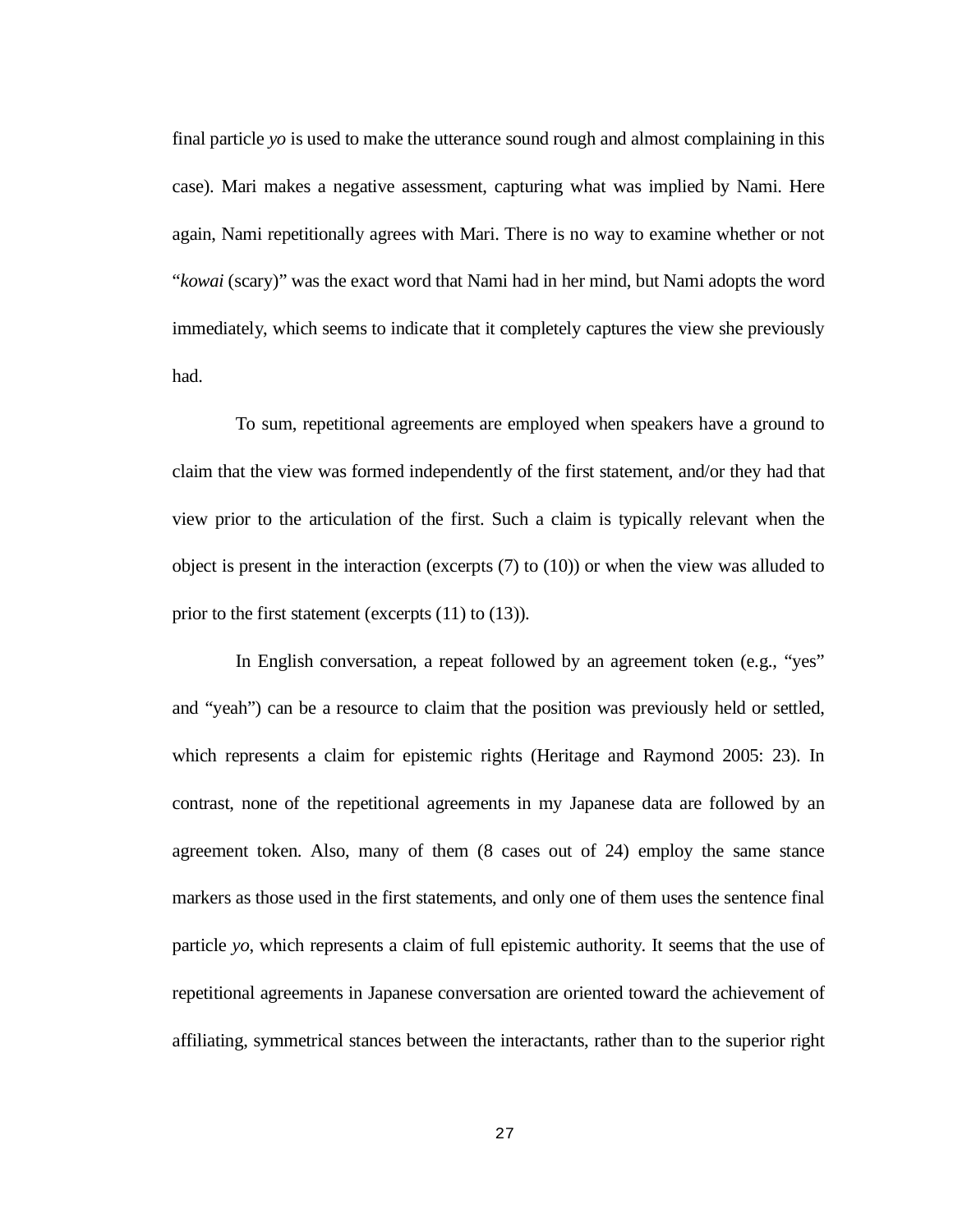of the speaker compared with the coparticipants. We will come back to this point later in Section 4.2.1.

### **4.1.2 Anaphorical Agreement: Presentation of Views as "Newly Formed"**

 The sequential environment in which anaphorical agreements are typically found is contrastive with the one in which repetitional agreements are found. Anaphorical agreements are typically used when the first statements have provided a participant with a new perspective that he hadn't had before. Thus, a speaker abandons or withholds the view she has held or presented when she anaphorically agrees, and it is most clearly the case when first statements present views as different from or incompatible with the views that have been alluded to by the agreeing party. For instance, in excerpt (14), Nami states a view at lines 10 to 12 that is different from the one suggested by Mari at line 26. So, Nami's agreement with Mari at line 27 involves a shift in her view.

- (14) Nami has just finished telling Mari a hearsay story about the sisters' common acquaintance Mr. Soga, a conductor of an orchestra. Nami has told Mari that a part leader of Soga's orchestra is so enthusiastic that s/he turns down Soga's suggestion for a break, and other members are unhappy about it. We know from their previous conversation that Soga is an overweight person who sweats a lot during a practice.
- 10 Nami: **de: sousuruto sono funniki o sacchi shite: nanka**  and then that atmosphere O feel do like *Then (Mr. Soga) senses it (that other members need a break), and like*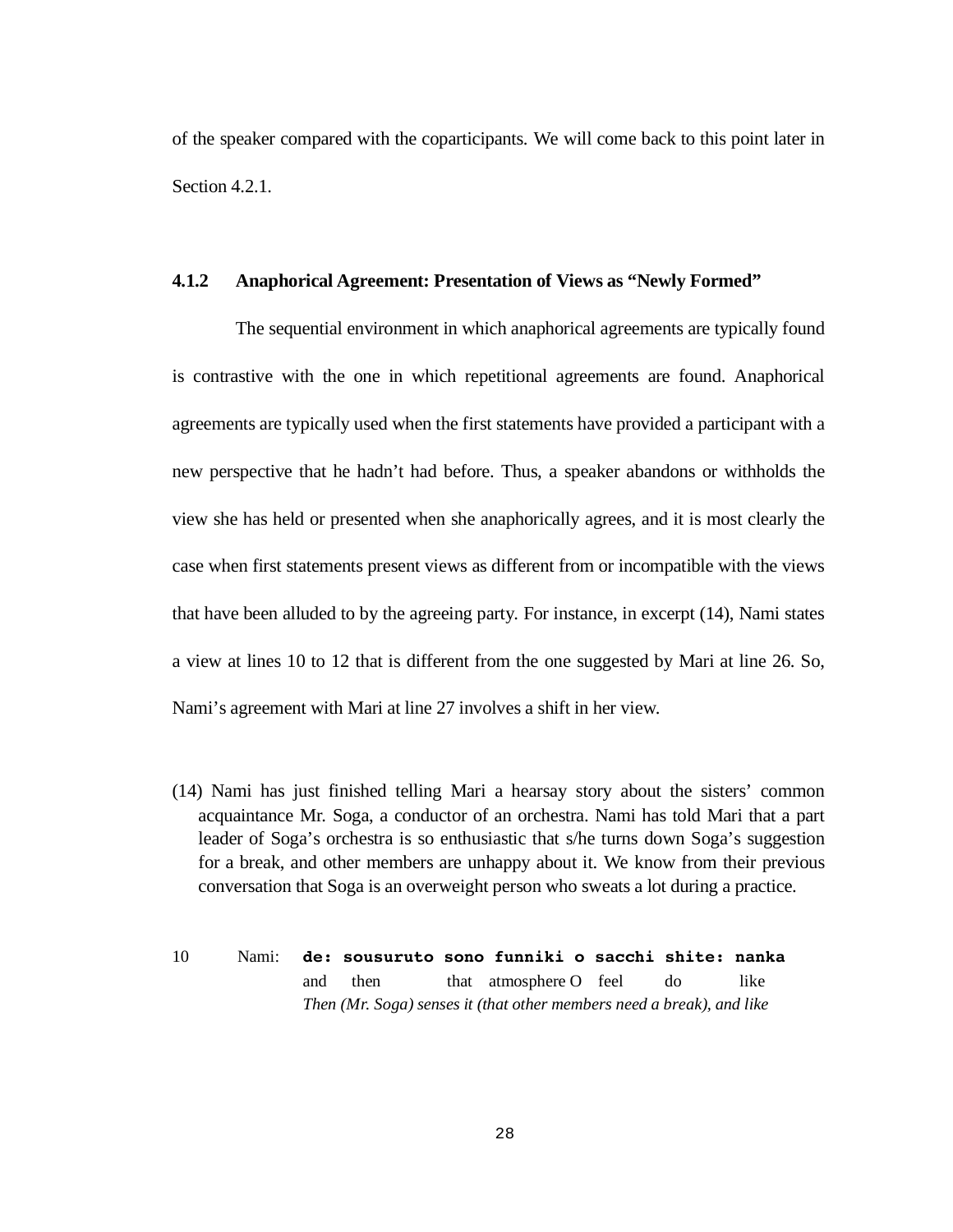| 11 | gofun gurai toka i(h)tteh .hh mou hontoni |     |  |             |
|----|-------------------------------------------|-----|--|-------------|
|    | five min. about etc                       | say |  | like really |

12 **jaa,toire iku dake**de **o(h)wa(h)[ri ja:n mitaina]** then bathroom go only over TAG like  *(he says) "Well, (let's take a break) for about 5 min," but (she's) like, "it'll be just over if we go to the bathroom,"* 

((11 turns omitted, during which they talk about how much they practice and about their next concert))

| 24         | Mari: | soo na n da: $:$ .<br>that $CPN$<br>- CP<br>Is that so.                                                                                                       |
|------------|-------|---------------------------------------------------------------------------------------------------------------------------------------------------------------|
| 25         | Nami: | $un.-$<br>Yeah                                                                                                                                                |
| $26 - \ge$ | Mari: | >demo< Sogasan ga ichiban yasumi tai n janai?<br>Soga-HT SP most<br>N TAG<br>but<br>rest<br>want<br>But Mr. Soga needs a break more than anybody, doesn't he? |
|            |       | $27 \rightarrow >$ Nami: soo da yo[ne].<br>that CP FP<br>That's true.                                                                                         |
| 28         | Mari: | [hehhe]                                                                                                                                                       |
| 29         |       | Nami: tsurai to omou [yone (<br>$\lambda$<br>QT think<br>tough<br><b>FP</b><br>$(I)$ think it's tough (for him).                                              |
| 30         | Mari: | [annani ase kaite(h)hehhe=<br>that much sweat get<br>Getting sweaty that much.                                                                                |

At lines from 10 to 12, as she tells the hearsay story, she indicates that Soga suggests a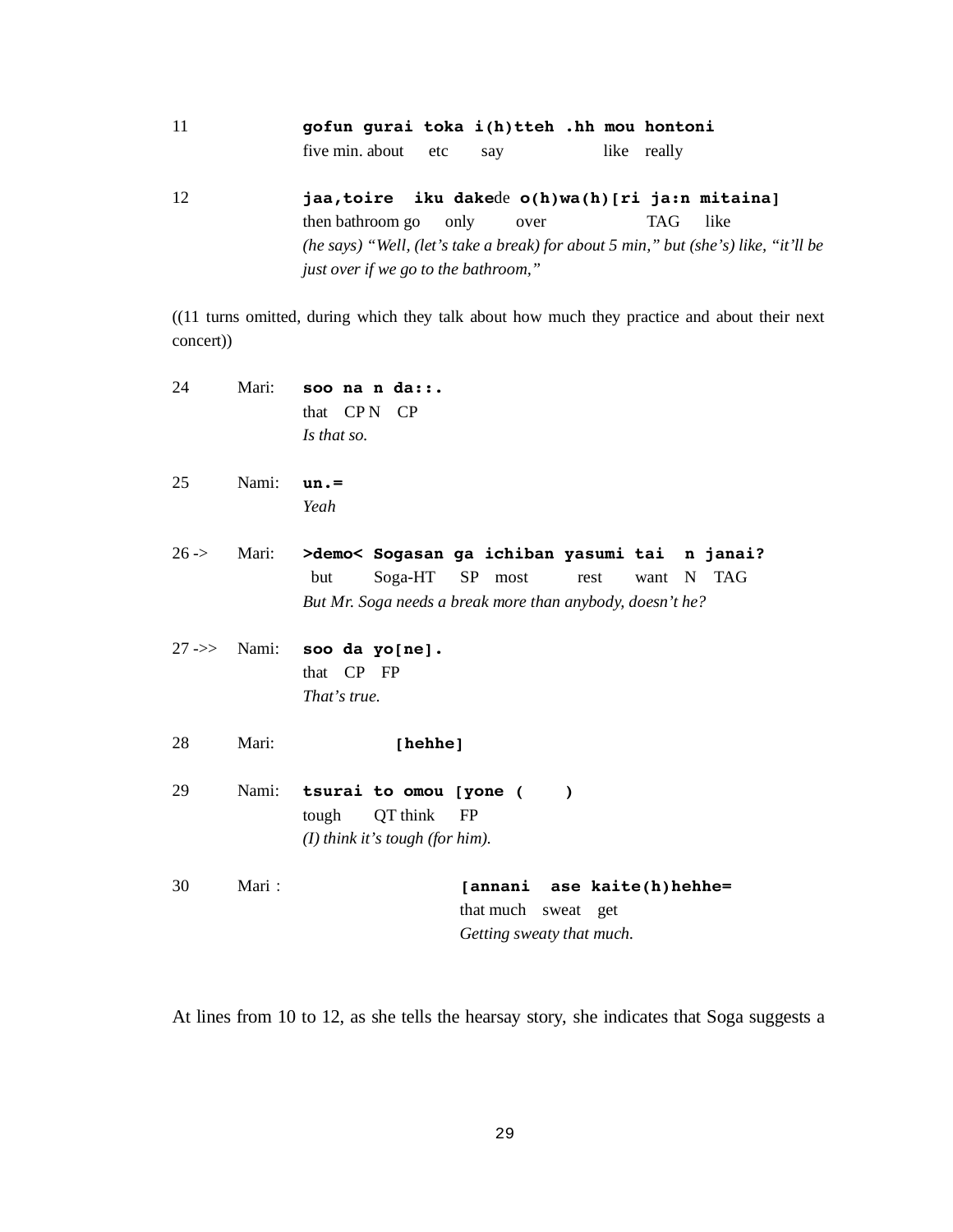break because he feels that other members need it. The view Mari suggests at line 26 is an alternative to this, which says that it's Soga himself who needs a break more than anyone else. Thus, Nami has to abandon what she said before in order to align with this newly proposed idea. This is an environment in which an anaphorical agreement is recurrently found.<sup>5</sup> In this case, as well as some of the cases we will examine later (excerpts 15 and 16), the speaker of the first statement designs the turn to be disjunct from and disaligning with the coparticipant by prefacing it with "*demo* (but)". Therefore, both parties are oriented to the fact that the first statement addresses a view that is not shared by the agreeing party. In that sense, Mari and Nami in this excerpt are taking matching, aligning stances, while dealing with the disalignment at the same time.

 In excerpt (14) above, Nami completely abandons her previous view (that Mr. Soga suggests a break for the sake of other members) in favor of Mari's alternative view suggested by Mari; she supplies an account for the view, which shows her understanding of and commitment to it (line 29). In other cases, however, a speaker merely withholds her original view as she agrees with the different view, but soon goes back to it. That is the case with excerpt (15), in which R has been telling L that she once found a drunk stranger sleeping in her doorway inside her apartment. She explained that the stranger turned out to be a neighbor living in the same apartment building, and he was so drunk that he took R's room to be his. R is finishing her story, summing it up by saying that "well, such a scary experience or a surprising experience, I had" (lines 16 and 18). In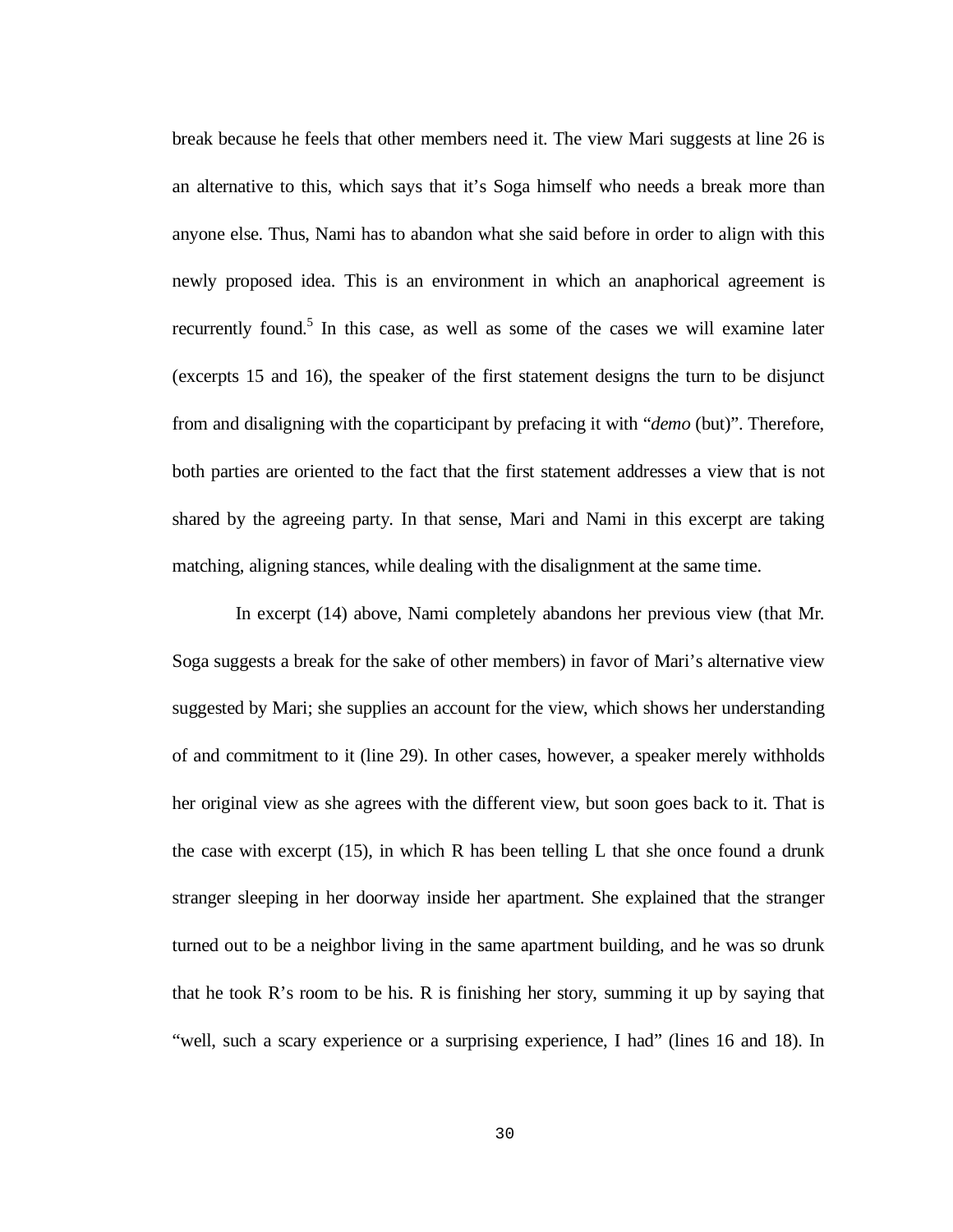response to this story, L suggests an alternative, positivistic way of seeing the event, which does not really match R's description of it ("*kowai* (scary)" or "*bikkurisita* (surprising)"). This first statement is again prefaced by "*demo* (but)".

(15) R has told L that she once found a total stranger sleeping in the doorway inside her apartment

| 13         | R:             | [de oshiire no oku no hoo de:, .h katama(.)ttete:,<br>L deep L way at<br>and closet<br>hardened<br>and (the cat) was (sitting deep inside the closet as firm<br>as firm as a rock, |
|------------|----------------|------------------------------------------------------------------------------------------------------------------------------------------------------------------------------------|
| 14         |                | n:, hh na[(h)nka sugoku:].hh<br>like<br>uhm<br>very<br>Uhm, like, very,                                                                                                            |
| 15         | L:             | [hhh hhh]                                                                                                                                                                          |
| 16         | $\mathbb{R}$ : | ano souiu kowa(h)i kei(h)ke(h)n, [te iuka:(h),<br>well that<br>experience<br>scary<br>QP or<br>well, such scary experience, or                                                     |
| 17         | L:             | $[a - na(h) ruhodo(h)]$<br>oh indeed<br>Oh I see.                                                                                                                                  |
| 18         |                | bikkurishita keiken o shimasita: (h)=<br>surprising experience O did<br>surprising experience, I had.                                                                              |
| $19 - > 1$ | $\mathbf{L}$ : | =.h[hhh <demo hito="" ja="" nakute="&lt;br" warui]="">but<br/>bad<br/>person TP not<br/>But that (he) was not a bad person,</demo>                                                 |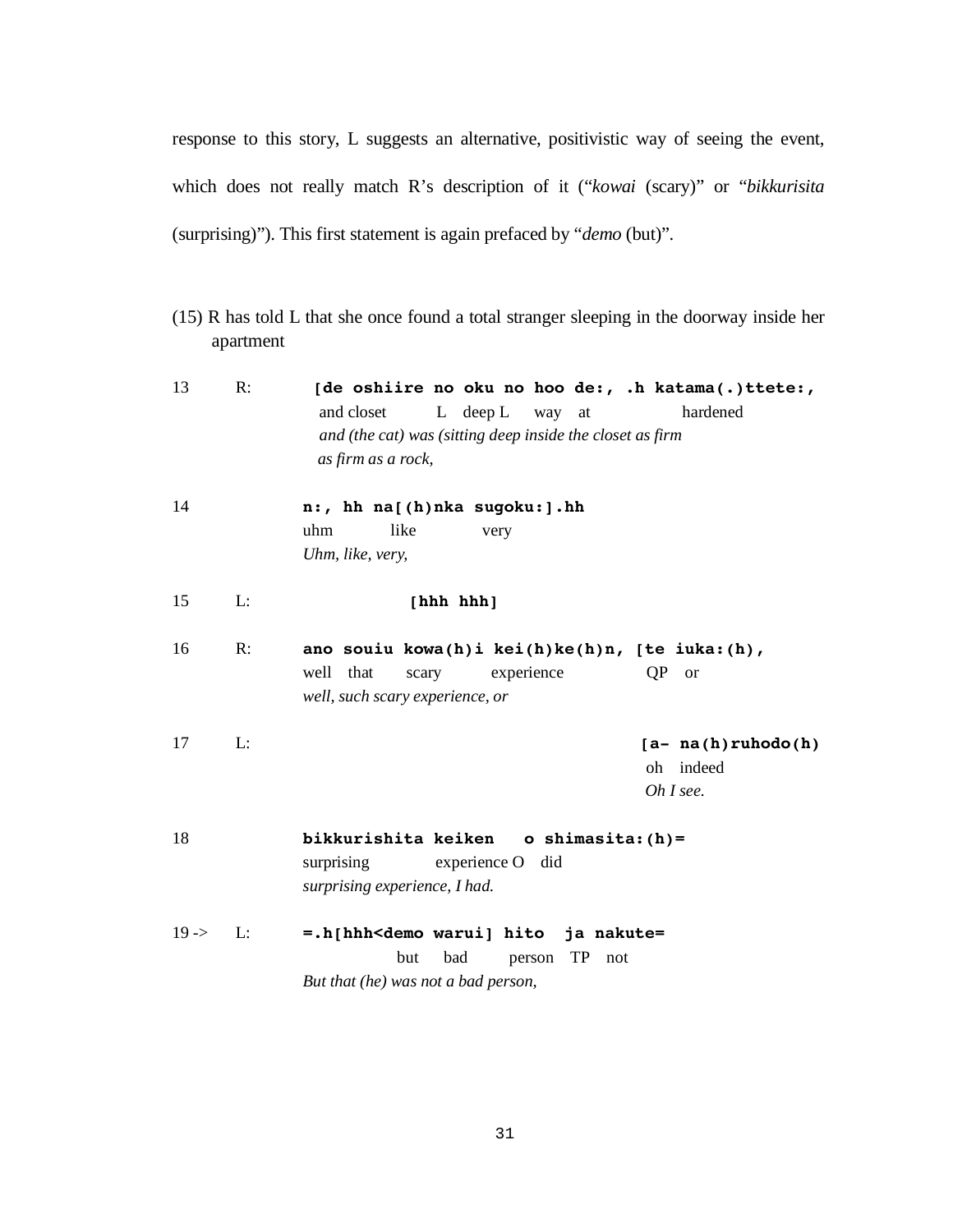20 R: **[u n .h h h]**   *yeah*  21 -> L: **=[yokatta desu ne. ehhehhehhe.hhhh u::n]** good CP FP  *it was fortunate.*  22 ->> R: **[aa ^honto soo desu nee:, un:, demo sono ato]=**  oh really that CP NE yeah but that later *Uhm, that really is true. But later,*  23 **=nanka keisatsu kara iroiro,[kochira]ga kikareru no wa,** 

*like the police asked us various questions,* 

like police from various this side SP heard N TP

- 24 L: **[hai]** *Yes.*
- 25 R: **chotto, iya- iya da(h)tta de(h)su yone, na(h)nka,=** little annoying CP FP like *It was a little annoying, like*

 Note that in both excerpts (14) and (15), the speakers of anaphorical agreements have better epistemic access to the objects that they are discussing than their coparticipants. In (14), Nami is the teller of the hearsay story, and she heard it from her friend whom Mari knows through Nami. In (15), R is the one who experienced the event and L has just heard about it. Thus, what is at stake seems not their relative access to the object of the statements itself, but is the access to the view on it.

 Below is another example from conversation between two female graduate students, Kay and Jay. Jay is thinking about getting a new cell phone. She tells Kay that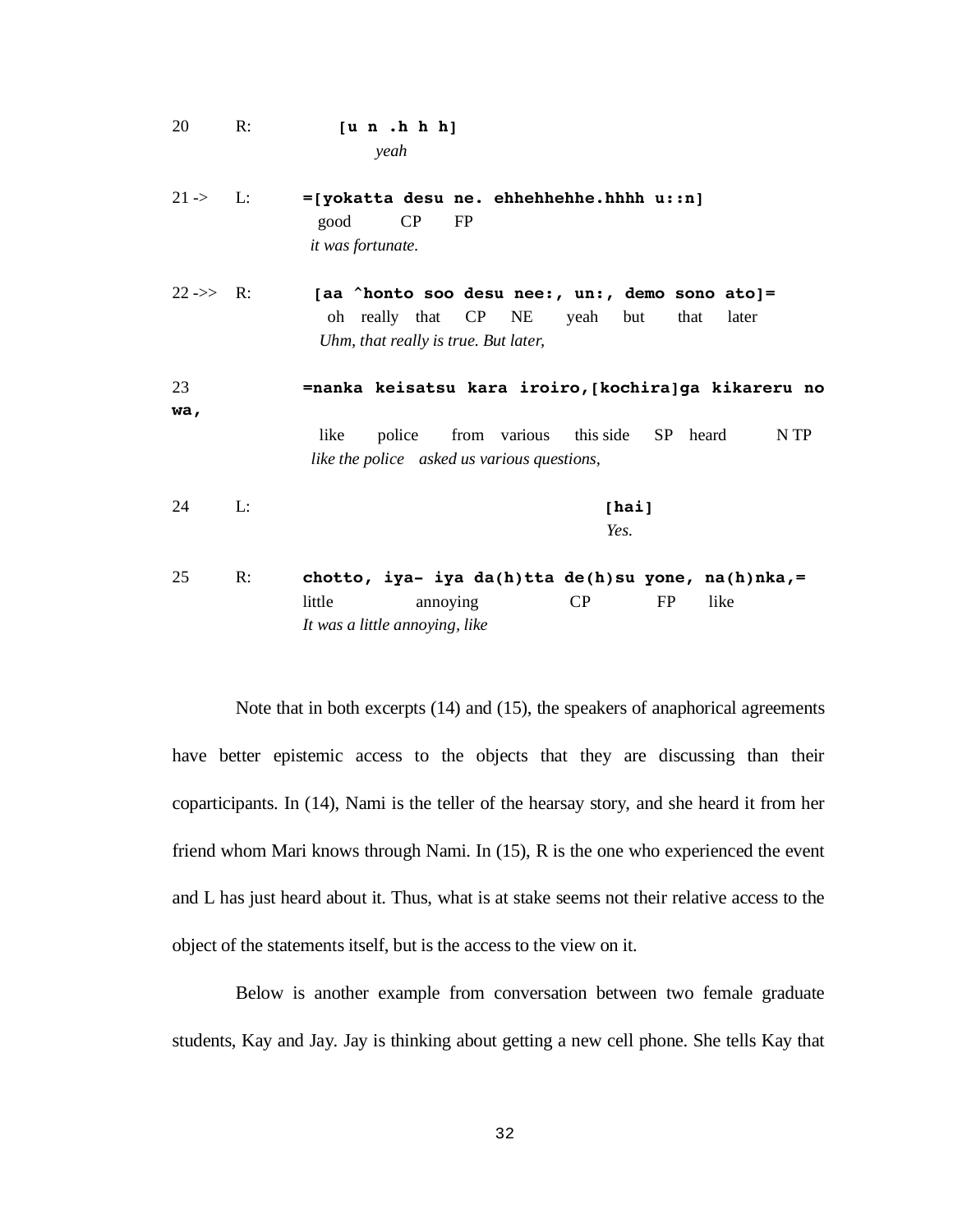she has been using the one from a company called Tuka because its monthly fee is cheaper than other companies, and asks Kay which company has good cell phones. At line 07, Kay suggests that Jay get a new cell phone from Tuka again, so that she won't have to change her phone number. Jay turns down this suggestion, explaining that someone— who turns out to be her boyfriend— told her that she shouldn't get a phone from Tuka because she would get the same, bad connection that she has had (lines  $09-13$ ).

(16)

| kore wa nan datta? Tsuuka:?                                                        |     |
|------------------------------------------------------------------------------------|-----|
| this<br>TP what CP<br>Tuka                                                         |     |
| What's this one (that you are using now)? Tuka?                                    |     |
| Tsu:ka: da yo.                                                                     |     |
| Tuka<br>CP <sub>FP</sub>                                                           |     |
| $(It's)$ Tuka.                                                                     |     |
| (0.2)                                                                              |     |
| Tsu:ka: yasui n da yo.                                                             |     |
| cheap $NCP$ FP<br>Tuka                                                             |     |
| Tuka is cheap.                                                                     |     |
|                                                                                    |     |
| datte denwa sa:, (0.2) bangoo kae taku nai jan.                                    |     |
| because phone<br>number change want not<br>FP                                      | TAG |
| Because (you/we) don't want to change the phone number.                            |     |
|                                                                                    |     |
|                                                                                    |     |
|                                                                                    |     |
| kae taku nai yo[ne:].<br>change want not FP<br>$(I/We)$ don't want to change (it). |     |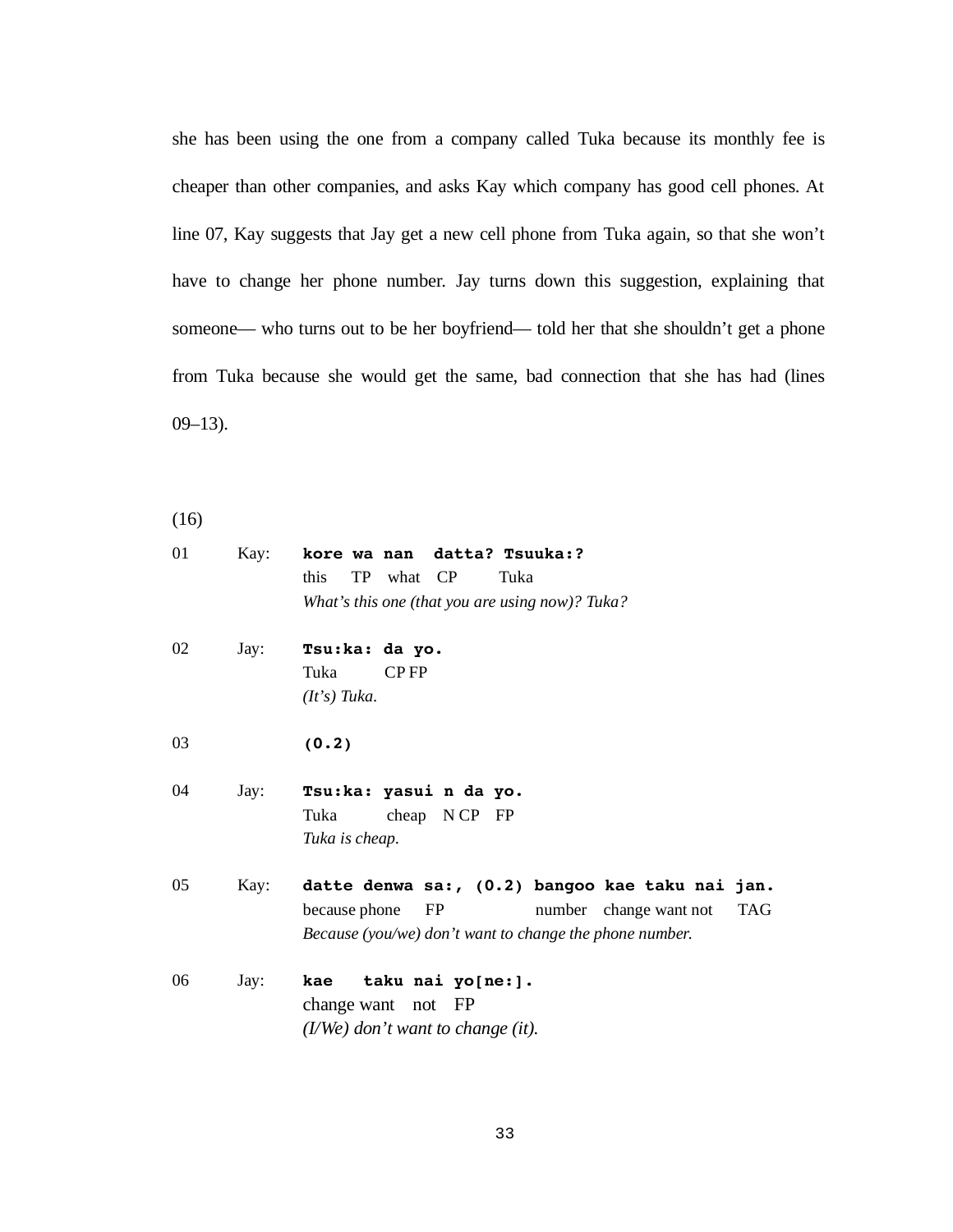| 07          | Kay:                              | dakara Tsuukaa ni shi na yo.<br>Tuka<br>DP do IMPFP<br><b>SO</b><br>So, get a (cell phone from) Tuka.                                                                           |
|-------------|-----------------------------------|---------------------------------------------------------------------------------------------------------------------------------------------------------------------------------|
| 08          |                                   | (0.8)                                                                                                                                                                           |
| $09 -$      | Jay:                              | demo dakara ne,<br>FP<br>but<br>SO.<br>But because,                                                                                                                             |
| $10 - \geq$ |                                   | Tsuukaa no onaji kishu-onaji: kaisha datta ra:,<br>Tuka<br>L<br>kind<br>same<br>company CP<br>same<br>then<br>if $(I get)$ a kind same with Tuka-, (one) from the same company, |
| $11 -$      |                                   | kae<br>temo:, <imi iu="" nai="" no.<br="" toka="">change though<br/>sense not<br/>say FP<br/>etc.<br/><math>\emptyset</math> says it would be useless.</imi>                    |
| 12          |                                   | (0.7)                                                                                                                                                                           |
| $13 - > 12$ | Jay:                              | tsuuji nai kara.=<br>connect not<br>SO.<br>Because it wouldn't have a (good) connection.                                                                                        |
|             | $14 \rightarrow \rightarrow$ Kay: | =a a:: sokka sokka so- aa soo da yone[: ] soo da yone:.<br>that Q that oh that CPFP<br>that CP FP<br>oh oh<br>that Q<br>Oh, oh, $(I)$ see $(I)$ see, that's true, that's true.  |
| 15          | Jay:                              | [un.]<br>Yeah.                                                                                                                                                                  |
| 16          | Jay:                              | un.<br>Yeah.                                                                                                                                                                    |
| 17          |                                   | (0.9)                                                                                                                                                                           |

34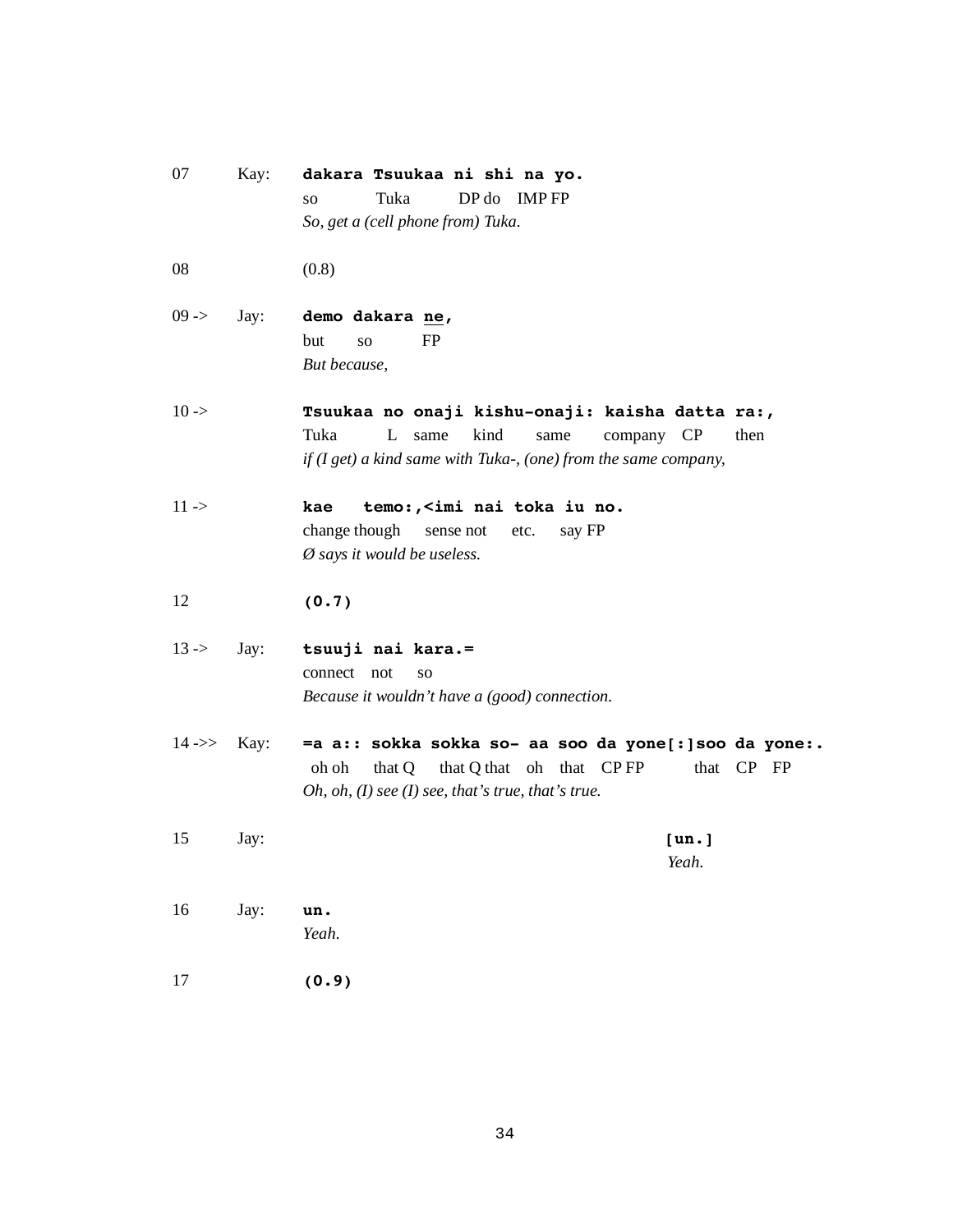| $18 - \ge 1$            | Kay: | soo da yone:.ii jan betsuni:.=<br>fine TAG particularly<br>CP <sub>FP</sub><br>that<br>That's true. It's fine, really (you don't need to change your cell phone). |
|-------------------------|------|-------------------------------------------------------------------------------------------------------------------------------------------------------------------|
| $19 \rightarrow >$ Jay: |      | =ii yone::. [atashi (<br>$\overline{\phantom{0}}$<br>fine FP<br>$\mathbf I$<br>(It is) fine. I,                                                                   |
| 20                      | Kay: | [nande] kaeru no?                                                                                                                                                 |
|                         |      | change FP<br>why                                                                                                                                                  |
|                         |      | Why would (you) change (your cell phone)?                                                                                                                         |
| 21                      | Jay: | chiga- [atashi]<br>I<br>no<br>No, I                                                                                                                               |
| 22                      | Kay: | [dare ga] kae<br>ro tte iu no?<br>who SP<br>change IMP QP say FP<br>Who tells (you) to change $(it)$ ?                                                            |
| 23                      | Kay: | kareshi ga kae ro tte iu no?<br>boyfriend SP change IMP QP say FP<br>Does (your) boyfriend tell (you) to change (it)?                                             |

Although Jay's utterance (lines 09–13) presents the view (that it would be useless to get a phone from the same company) not as her own idea but somebody else's, it is relevant for Kay to agree or disagree with it. At line 14, Kay expresses that she has just understood and is convinced by the quoted view through "*a a::* (*oh, oh,*)", a "change-of-state token" (Heritage 1984b), followed by a news receipt token "*sokka sokka* (*(I) see (I) see*)". Then she gives an anaphorical agreement, conveying that she has shifted her opinion after listening to the preceding turn. At line 18, Kay makes an anaphorical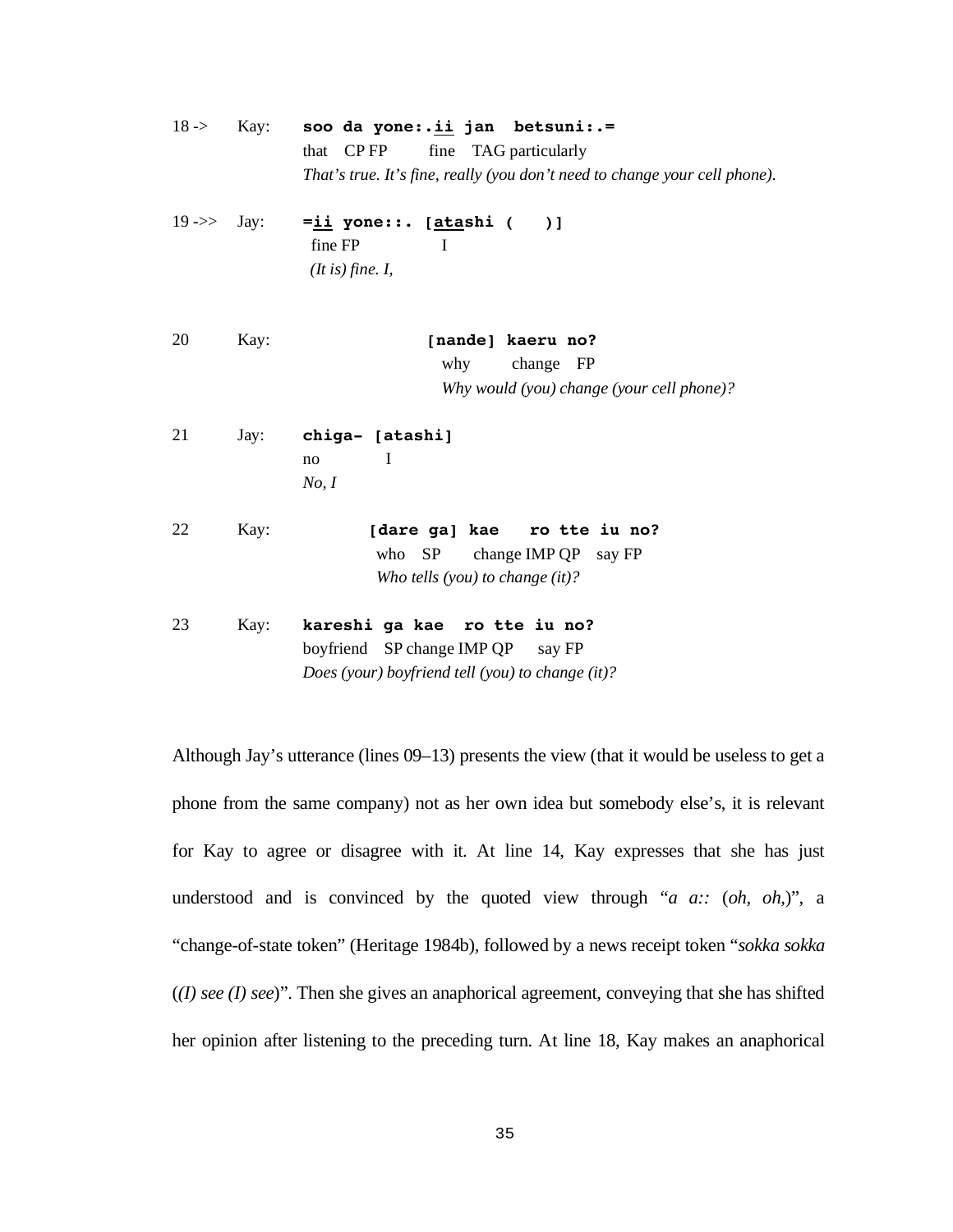agreement once again, and then— now that she understood that Jay would have to pay more and change her phone number in exchange for better connection— suggests that Jay really does not have to get a new phone after all. Jay repetitionally agrees with this (line 19); although she hasn't clearly alluded to this view, she has implied a preference for keeping the current phone by saying that Tuka is cheap (line 04) and that she wouldn't want to change her number (line  $06$ ).<sup>6</sup> Thus, she has a ground to claim that she has had that view prior to Kay's first statement.

### **4.1.3 Summary and Implications of Initial Observations**

 These initial observations suggest that the distribution of repetitional agreements and anaphorical agreements is not arbitrary but systematic and contrastive. Speakers employ the two formulations of agreements to embody differential relationships of agreements to the first statements. With a repetitional agreement, a speaker claims that the agreement is not dependent upon the first statement but was formed independently of and/or prior to the first statement. With an anaphorical agreement, a speaker claims that he did not have that view until listening to the first statement, thus treating the view as something new to which she hadn't had an independent access.

 This analysis is compatible with the compositions of the two types of agreements. A repetitional agreement does not syntactically rely on the preceding first assessment in order to convey its content. Nothing but its sequential positioning presents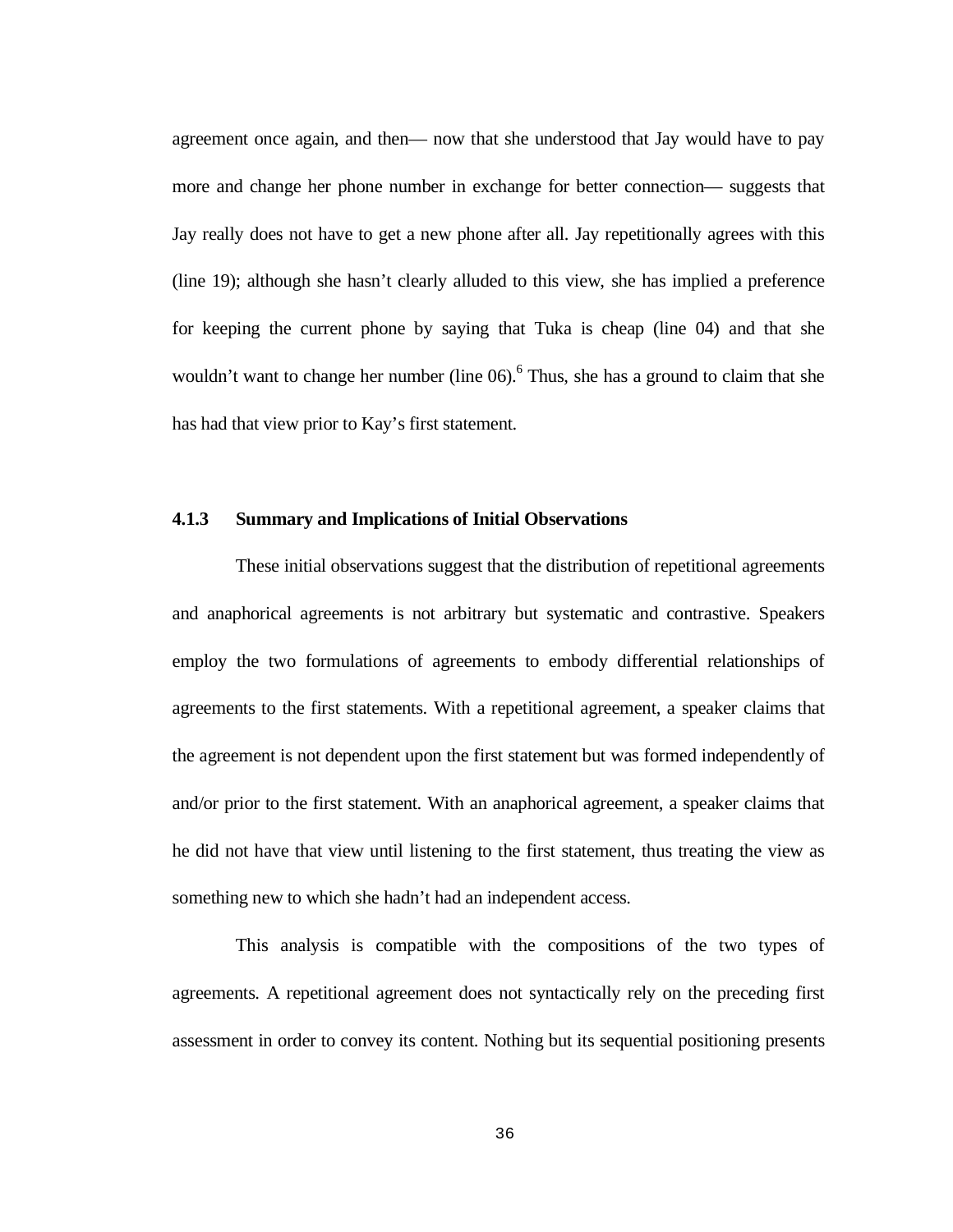it as a secondary response to the first assessment, corresponding to its basis on the speaker's independent access to the assessable object. On the other hand, the composition of an anaphorical agreement itself reflects its indexical and dependent relationship with regard to the first assessment; one needs to have access to the first assessment in order to understand the referent of the anaphora "*soo*".

 Our analysis is supported also by the distribution of upgrading and downgrading modifiers. While anaphorical agreements are often upgraded or downgraded (see excerpts (17) through (19) below), no repetitional agreement in our data accompanies an upgrader or downgrader. This uneven distribution can be accounted for by reference to the action accomplished by them. Because a repetitional agreement marks the accordance of the first and second statements, if a repetitional agreement involves upgrading or downgrading of the first statement, it conveys that the first statement did not exactly captures the agreeing party's view. Thus, upgrading and downgrading a repetitional agreement can be a disaligning move, which is incompatible with the action accomplished by a repetitional agreement. On the other hand, it is relevant to upgrade or downgrade an anaphorical agreement, for it accepts the first statement as a new view that the speaker has not previously held. Upgrading an anaphorical agreement simply marks a stronger alignment, while downgrading marks a weaker alignment.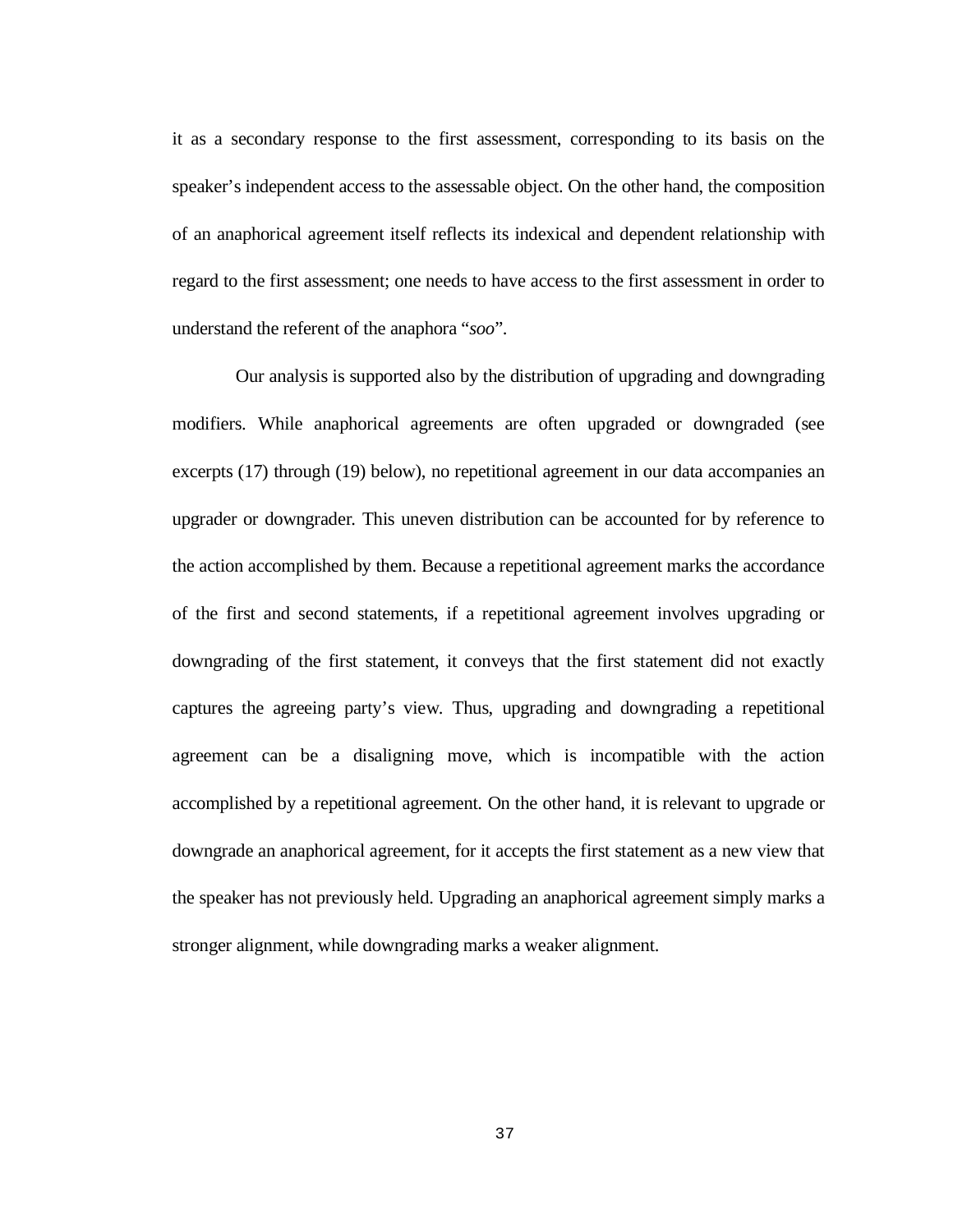- (17) "*honto* (really) upgrades the agreement:
- 21 -> L: **hehhehhe demo warui hito janakute yokatta desu ne.**  but bad person not good CP FP *But it was lucky that (he) was not a bad person.*
- 22 ->> R: **[aa ^honto soo desu nee:, un:, demo sono ato]=**  oh really that CP NE yeah but that later *Uhm, that really is true. But later,*
- (18) "*maa* (well)" marks hesitation, thus downgrading the agreement:
- 27 -> Daugh: **ningen no kotoba ni honnyaku dekiru to iu jite** human L language to translate can QP say poin-28 -> **omou jiten de machigatteru yo[ne**  think point at wrong FP *It's already wrong at the point where (they) think it can be translated into human language.*

29 ->> Mom: **[maa soo da yone** well that CP FP *Well that is right.* 

- (19) "*ma* (well)" marks hesitation, thus downgrading the agreement. the sentence-final connective "*kedo* (but)" also indicates some reservation about the view:
- 10 -> **an- maa somosomo kookoo no toki kara**  well in the first place high school L time from *Well, when (she was) a high school student.*  11 -> **sono soyou wa atta yone.** that talent TP was FP *she (already) had that talent (to live freely)*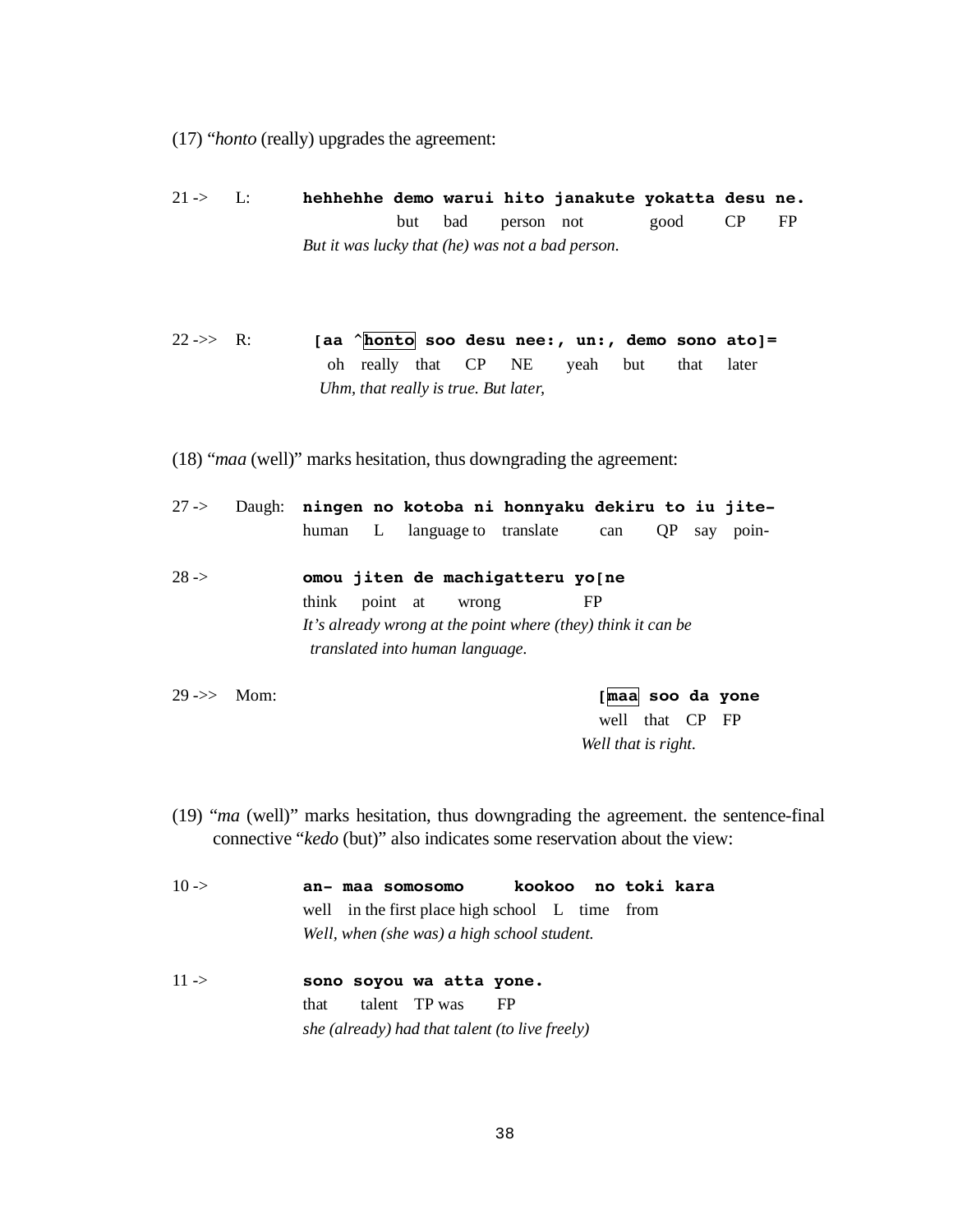# 12 ->> Mari: **ma soo da kedo [ne].** well that CP but FP *Well, I guess, but*

13 Nami: **[n=].** 

*Yeah.* 

 It should also be pointed out that first statements preceding repetitional agreements and those preceding anaphorical agreements tend to exhibit different characters. When repetitional agreements occur, the preceding first statements tend to be very short, often consisting of only a descriptor followed by particles (see excerpts (11), (12), and (13)). I argue that first statements preceding repetitional agreements can be short and simple because the agreeing party's preceding turn gives the first statement speaker a ground to presuppose alignment between them, and therefore they do not find it necessary to give accounts or support for their views in pursuit of an agreement. On the other hand, first statements preceding anaphorical agreements tend to include accounts and specifications of the object, and thus they tend to be much longer because the speakers do not have a basis for presupposing alignment or have a basis for presupposing disalignment. Therefore, the speakers of the first statements and those of anaphorical agreements in excerpts (14), (15), and (16) share the same stance toward the current state of their alignment. In short, speakers of first statements seem to be oriented toward whether their views are already shared by their co-participants or not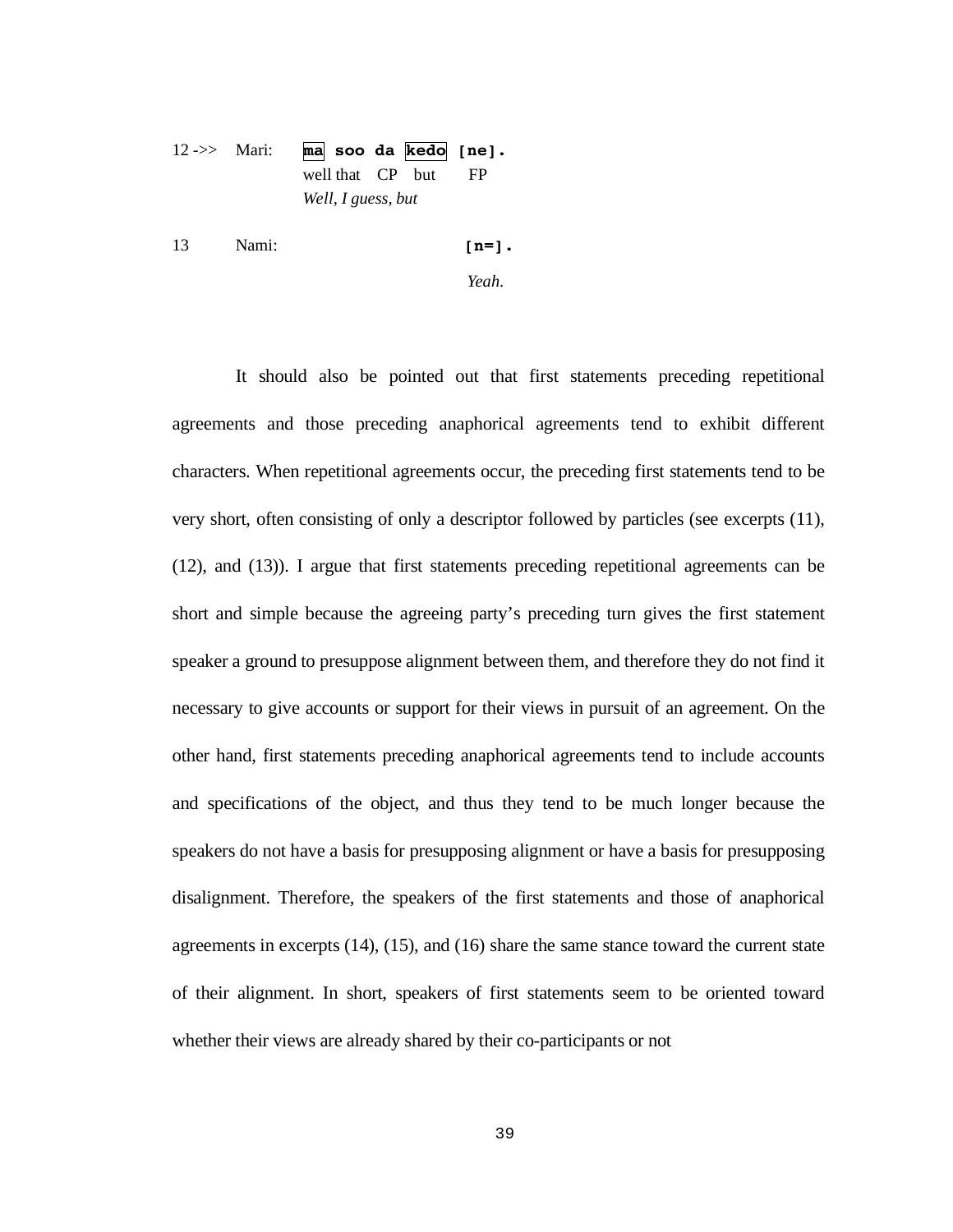However, parties to conversation do not always use the formulations of agreements conformingly in accordance with the sequential context, nor do they always agree on the relative stances between the first and second statements. Instead, as will be demonstrated in the following section, they can mobilize these formulations as linguistic resources to negotiate and coordinate relevant stances.

# **4.2 Interactional Consequences: Negotiation of Affiliation and Disaffiliation Through Repetitional Agreements and Anaphorical Agreements**

 By selecting either a repetitional agreement or an anaphorical agreement as they align with the first statements, speakers indicate their stances toward the views presented by their coparticipants. However, in interaction, stances are not always the matter of individual speaker's attitudes that are determined prior to utterances. Instead, they are subject to interactional negotiation. In this section, I demonstrate that repetitional agreements and anaphorical agreements can be deployed as linguistic resources through which interactants negotiate and coordinate their stances in terms of affiliation and disaffiliation between their views.

### **4.2.1 Repetitional Agreements as a Resource for Negotiating Affiliation**

 It has been demonstrated that a repetitional agreement is used to claim that the view was formed independently of and/or prior to the articulation of the first statement,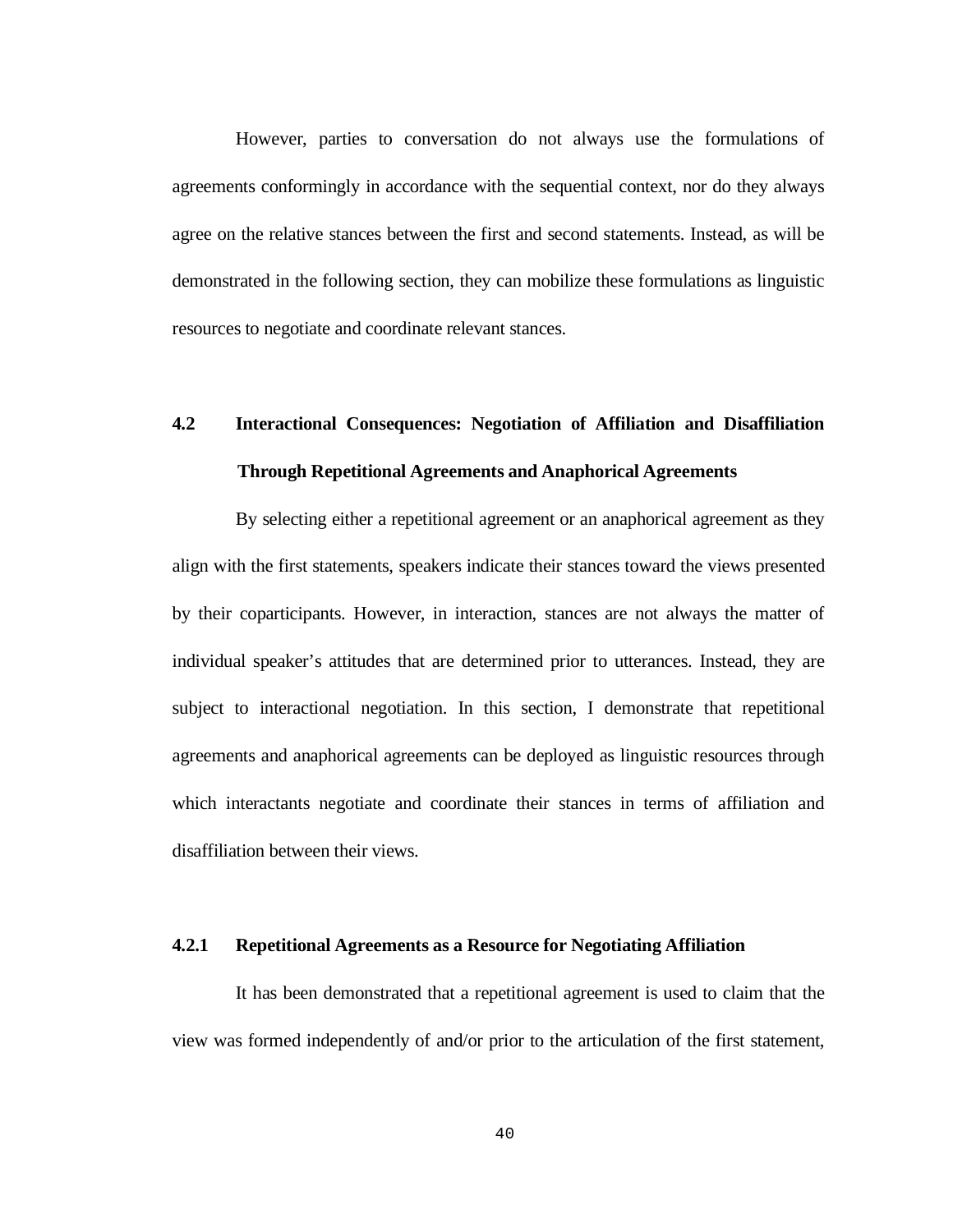whereas an anaphorical agreement presents its view as being formed after the first statement. It was also shown that the use of a repetitional agreement is found to be recurrently relevant when its speaker has alluded to his view in his previous turn. In this section, we will see that the use of a repetitional agreement and marking such a stance can be a resource for negotiating strong affiliation with a coparticipant.

 To claim that the agreeing party has had the view before the other party articulates the first statement can be a way of accentuating her commitment and upgrade the agreement. Consequently, the use of a repetitional agreement can propose strong affiliation with a coparticipant. That is demonstrably the case when a speaker alludes to her stance as she gives a report or a story and repetitionally agrees with the recipient's responsive comment on it. Let us see how that is the case with excerpt (12), seen earlier and reproduced here as (12)'.

 $(12)^{1}$ 

| 01 | Nami: | saigaa kekkon yubiwa shiteru shi.                      |
|----|-------|--------------------------------------------------------|
|    |       | marriage ring wearing<br>Saigaa<br>and                 |
|    |       | Saigaa is wearing a wedding ring.                      |
| 02 |       | itsu $no(h)$ $ma(h)$ $[ni(h)]$ .                       |
|    |       | when L<br>while<br>at                                  |
|    |       | (I didn't know)when(he/she got married/started to wear |
|    |       | <i>the ring</i> ).                                     |
| 03 | Mari: | $\begin{bmatrix} 1 & 1 \\ 1 & 1 \end{bmatrix}$         |

41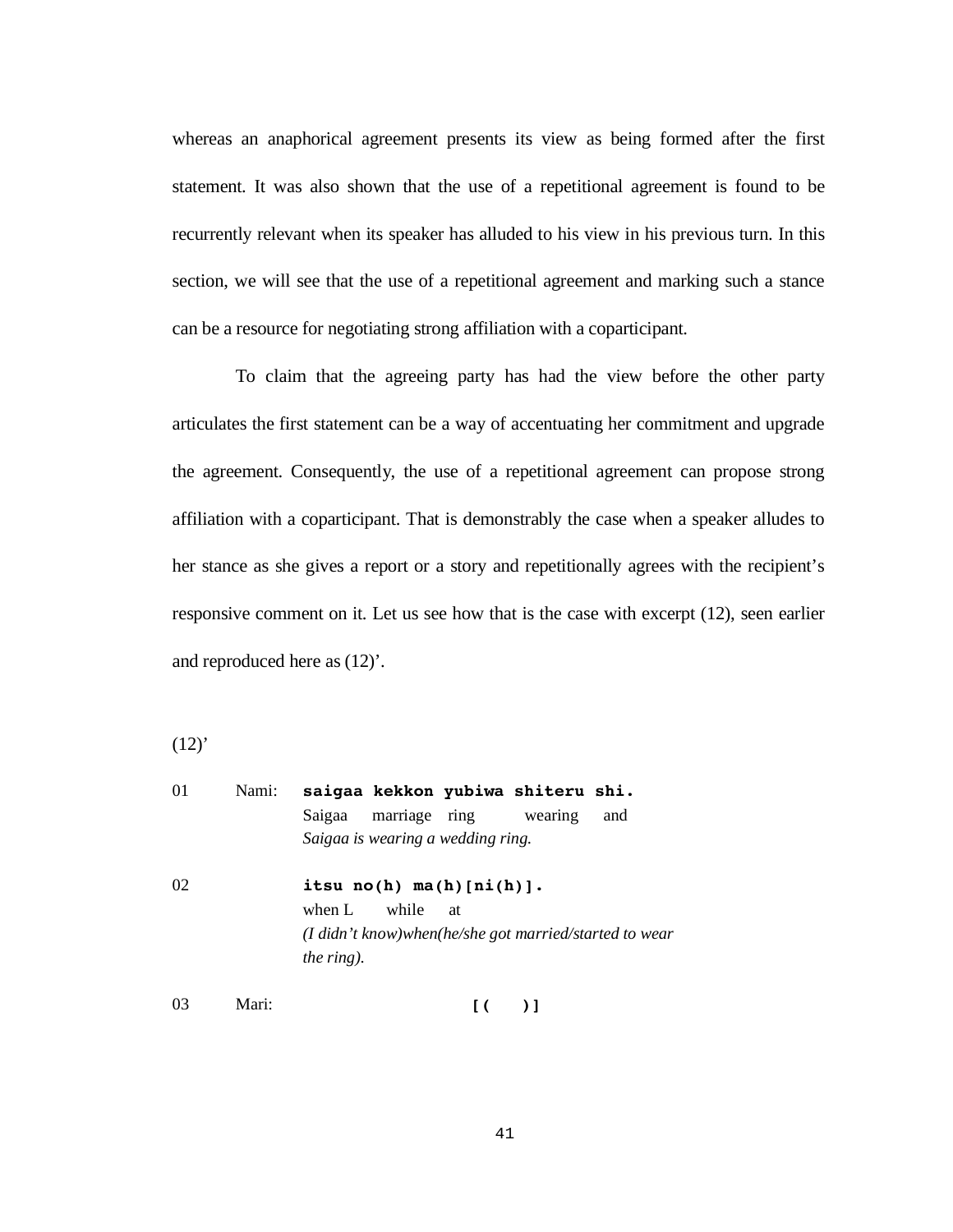04 Nami: **hhh**  05 -> Mari: **hayai na:.=**  fast FP (Time passes) fast. 06 ->> Nami: **=hayai na:.** fast FP (Time passes) fast. 07 (0.3) 08 Nami: **suzukisan mo moo kekkon shiteru shi.**

Suzuki-TL also already marriage doing and Mr./Ms. Suzuki is already married and.

Nami's report about their friend's marriage (lines 01–02) does not include an explicit descriptor, although, as was illustrated earlier, it implicitly expresses Nami's surprise at how fast things can change. Instead, Nami invites Mari to articulate the view first. Mari's first statement at line 05 ("*hayai na:* (Time passes fast)") incorporates and aligns with Nami's implicitly conveyed view. Therefore, at this point, Nami has already gotten Mari oriented toward establishing affiliation between them Yet, the final particle "*na*" makes the utterance sound spontaneous and thus makes a claim that the view was independently formed. Then Nami repetitionally agrees with it using the same final particle (line 06), conveying that Mari's first assessment exactly captures the position Nami has independently had. This pattern of exchange consisting of the three turns (i.e., a report or story with an implicit display of a stance, a responsive first statement, and a repetitional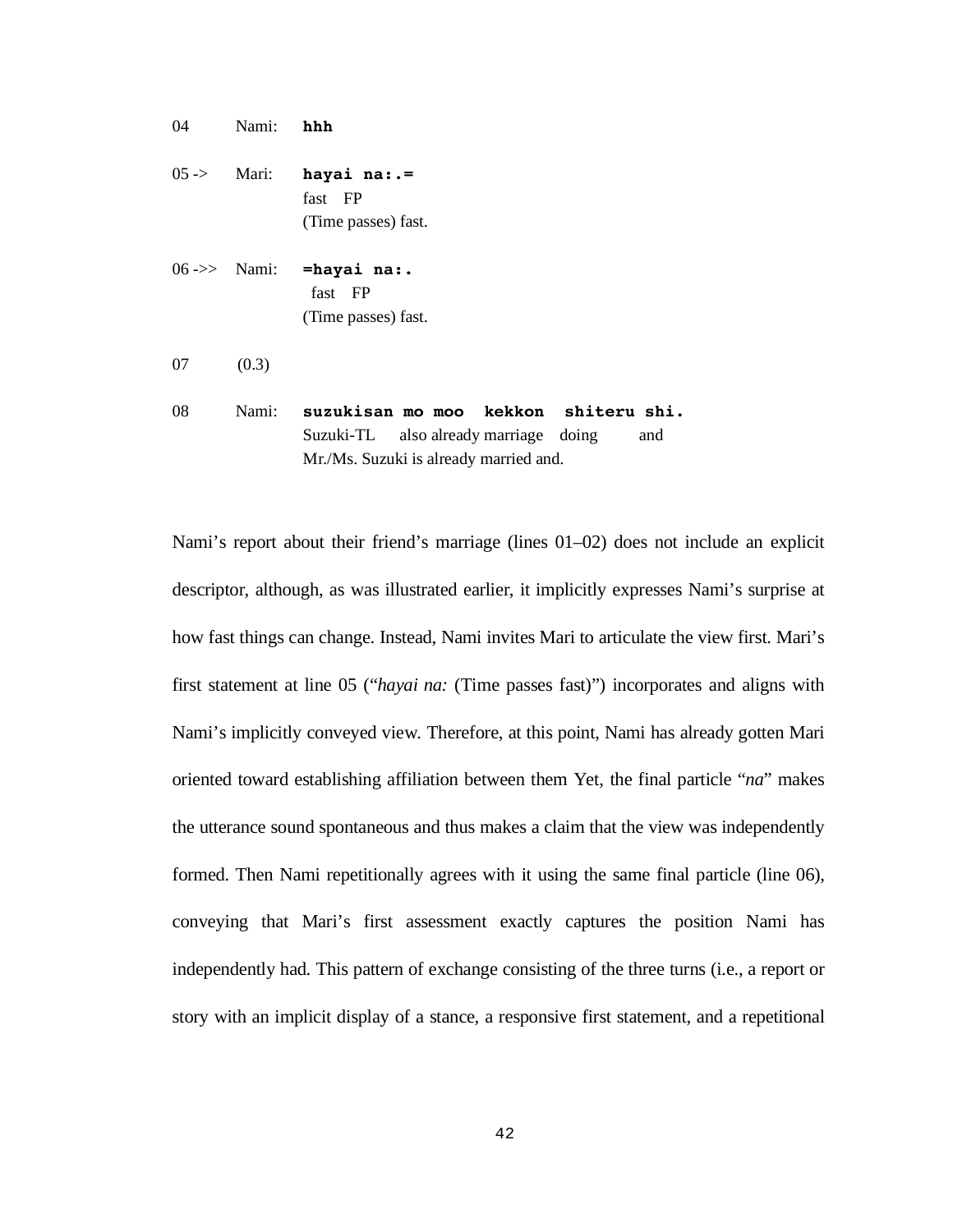agreement) can be a way of negotiating and establishing strong affiliation between two parties.

Similarly, in excerpt (13), reproduced here as (13)', a repetitional agreement follows Mari's response to the story, which is designed as her spontaneous reaction to what she has just heard but displays alignment with Nami's view allusively embedded in the story.

| (13)         |       |                                                                                                                                                                      |
|--------------|-------|----------------------------------------------------------------------------------------------------------------------------------------------------------------------|
| 01           | Nami: | sonnani renshuu shite >datte<<br>that much practice<br>do<br>cuz<br>Practicing that much, because,                                                                   |
| 02           |       | karera umai kuseni so(h)nnani renshuu shite<br>good despite that much<br>practice<br>they<br>do                                                                      |
| 03           |       | dou su n da yo tte kanji ja(h)nai.<br>how do N CPFP QP like<br>TAG not<br>They are (already) good, it's like what would they want practicing<br>that much, isn't it? |
| 04           |       | $(\cdot)$                                                                                                                                                            |
| 05           | Nami: | .hhh                                                                                                                                                                 |
| $06 - \ge 0$ | Mari: | kowai ne.=<br>FP<br>scary<br>It's scary.                                                                                                                             |
|              |       | 07->> Nami: = kowai yone:. dakara ne=<br><b>FP</b><br>FP<br>scary<br>SO <sub>2</sub><br>It's scary. So,                                                              |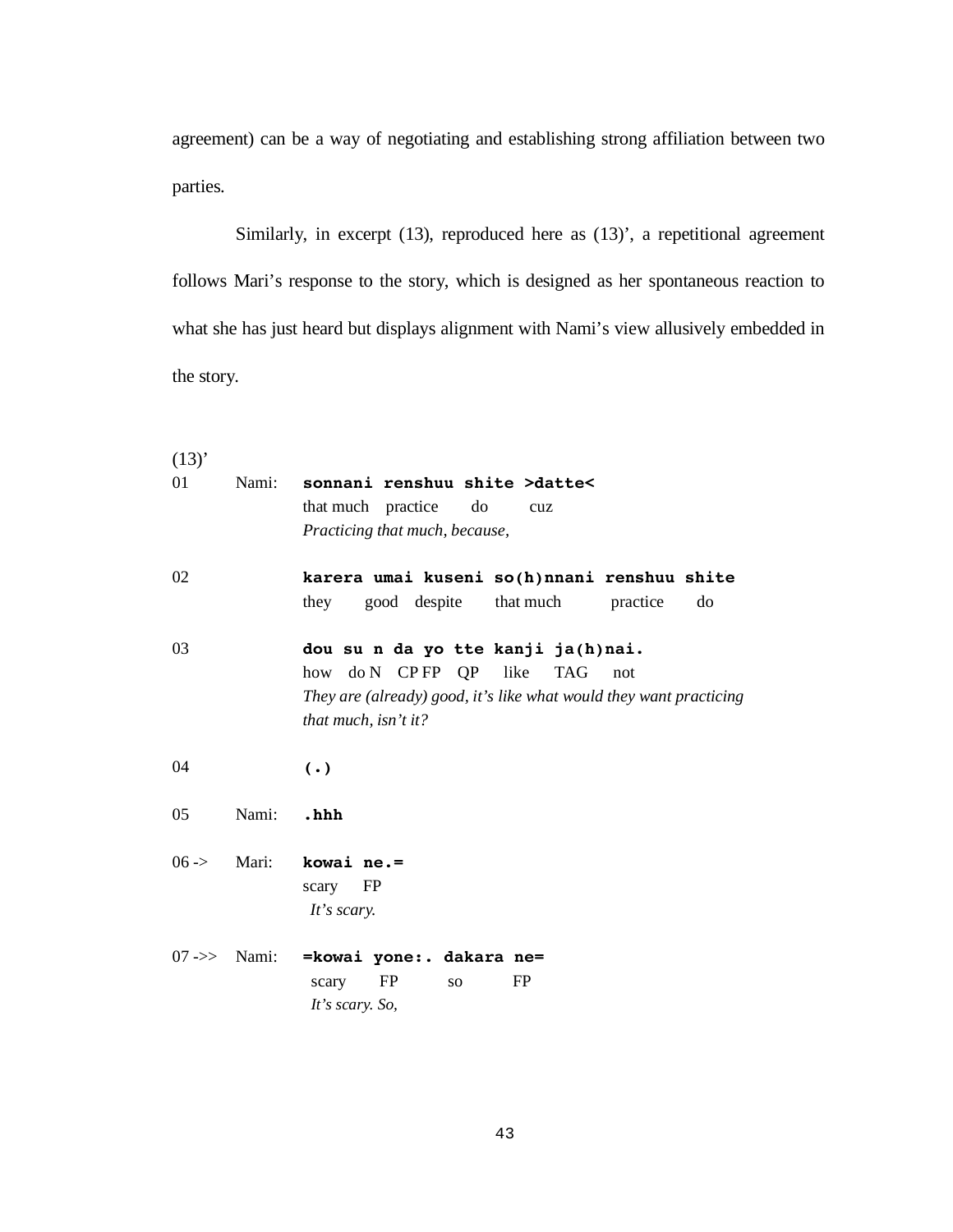In both (12)' and (13)', Nami, the teller of the report or the story, chooses not to provide an "initial characterization" (Sacks 1974) or a "prospective indexical" (Goodwin 1996) — i.e., her stance relative to the event she describes that would provide an interpretive framework for the story to the recipient. Instead of expressing her own stance, she invites Mari to "voluntarily" come up with the view and articulate it first ("*hayai na* (fast)" in (12)' and "*kowai ne* (scary)" in (13)'). In other words, she yields to Mari the first statement position, which inherently makes a claim for the primary right to evaluate the issue (Heritage and Raymond 2005: 16). Then Nami immediately gives repetitional agreement, claiming that she had independently had the same views. Through this exchange, the sisters establish that they "respectively" and "spontaneously" come to share the same view about the issue, producing a sense of strong affiliation.

 For the majority of the occurrences of repetitional agreements, the speaker's claim that the view was formed independently of or prior to the first statement is grounded either on the situational context (i.e., co-presence of the object) or the sequential context (previous allusion to the view). However, there are cases when a repetitional agreement is used with neither of these contextual grounds. Such ungrounded claims for an independent access to the view in such cases are vulnerable to the other participants' challenge and attack. In some such cases, the speaker preempts the challenge by demonstrating or claiming his independent access to the view (e.g., excerpt (20)). In other cases, she does confront a challenge and eventually gives the stance up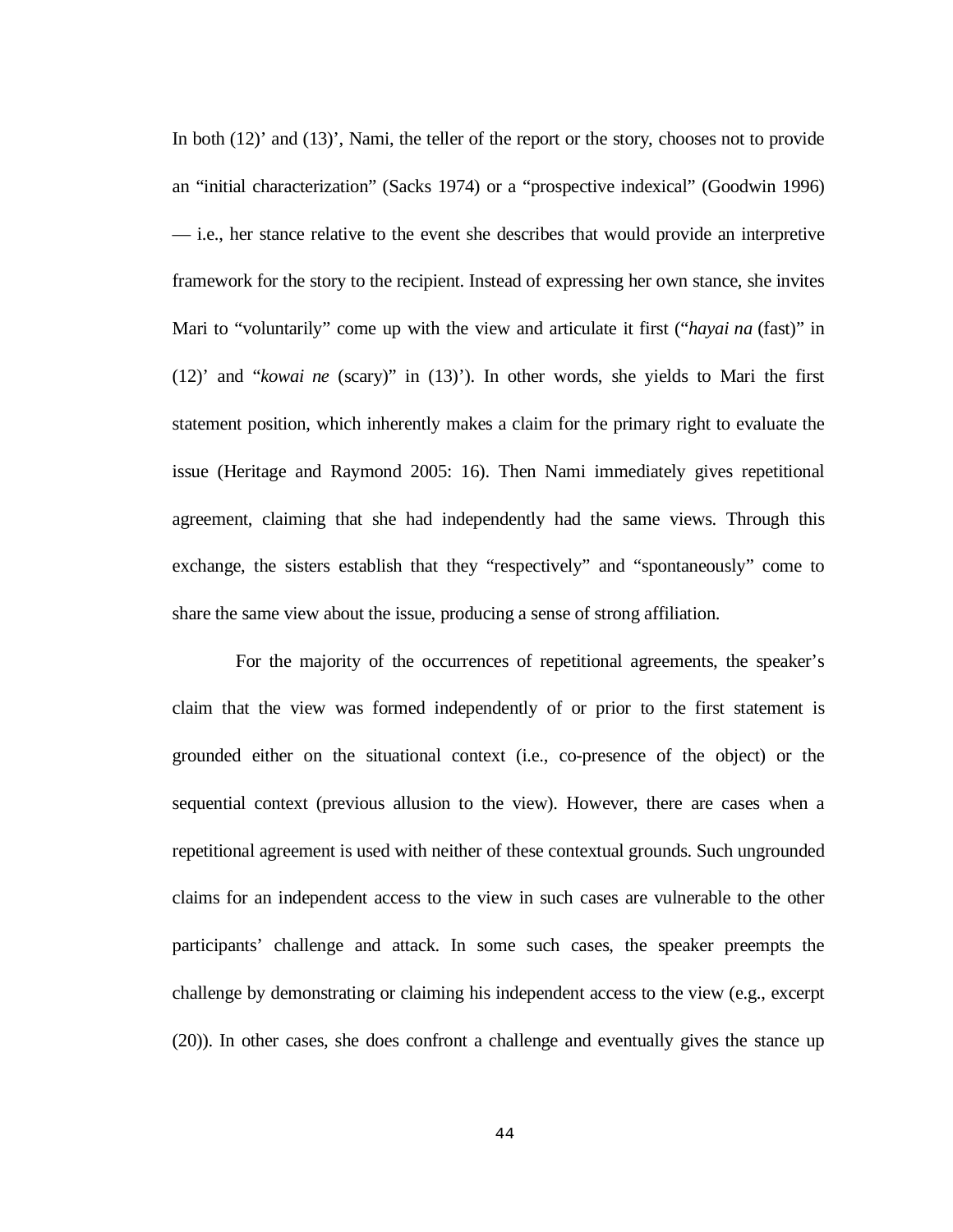(e.g., excerpts (21) and (22)).

 Excerpt (20) is an example of the former cases; Mari repetitionally agrees with Kay's first statement that a cup of soup would be nice to have with their sushi (line 03) and she claims independent access to the view by adding that she thought about the same thing before she heard Kay say it (line 04). Such "coincidental" agreement allows participants to share a sense of affiliation.

(20) Kay and Mari are eating sushi with two other graduate students.

|  |  | $03 \rightarrow$ Kay: aa kappu- kappu osuimono toka hoshii ne.= |              |  |
|--|--|-----------------------------------------------------------------|--------------|--|
|  |  | oh cup cup soup                                                 | etc. want ne |  |
|  |  | Oh, cup-, cup soup would be nice.                               |              |  |

04 ->> Mari: **=hoshii ne [atashi mo [omotta sakki.]**  want ne I also thought a while ago *Nice, I thought so, too, a while ago.* 

| 05       | Kav: | rn:   |                                          | [nanka ma-ma o] toru          |  |
|----------|------|-------|------------------------------------------|-------------------------------|--|
| tameni.= |      |       |                                          |                               |  |
|          |      | veah. |                                          | like int- interval O take for |  |
|          |      |       | Yeah, in order to take, like, intervals. |                               |  |

06 M: **=nhhhhh** 

 In other cases, an agreeing party faces a challenge by a coparticipant and is prompted to give up the claim for independent access to the view. Such a negotiation process can be observed in excerpt (21), in which Mari seems to be rejecting Nami's repetitional agreement.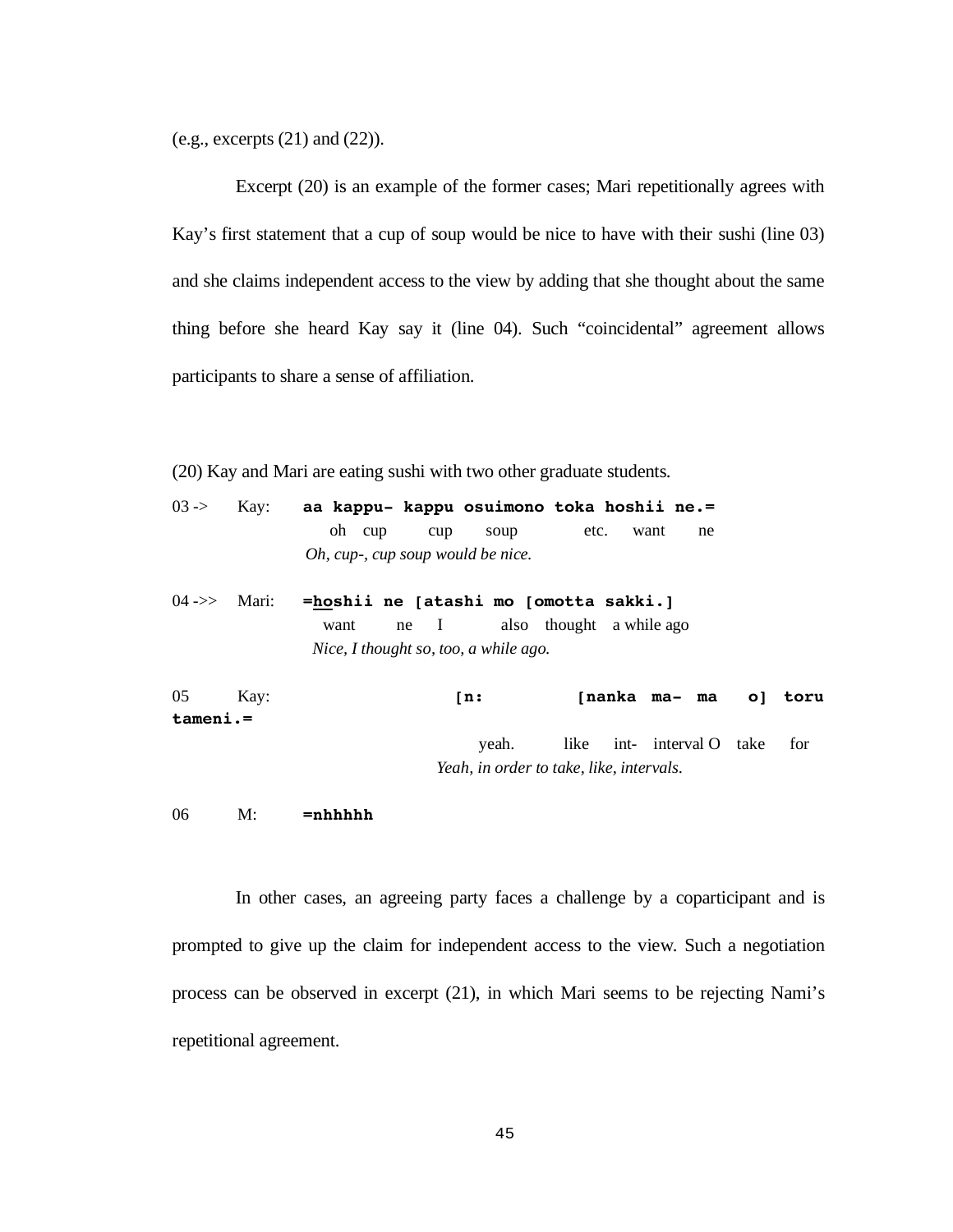|                        |       | $38 \rightarrow$ Mari: mas- masuda to sa:,<br>Mas-<br>Masuda and FP                                                                       |
|------------------------|-------|-------------------------------------------------------------------------------------------------------------------------------------------|
| $39 -$                 |       | aizawa[san] mo honto nagai shi sa:.<br>Aizawa HT also really long<br>and FP<br>Mas- Masuda and, Ms./Mr.Aizawa have been dating long, too. |
| 40                     | Nami: | [n:].<br>Yeah.                                                                                                                            |
| 41 - $>$               |       | nagai yone:.<br>$long$ FP<br>(They have been dating) long.                                                                                |
| $42 -$                 | Mari: | ma ikkai wakaretari shiteta kedo ne.<br>well once break up doing<br>but<br>FP<br>Well, (they) broke up once, but                          |
| 43                     | Nami: | n:<br>$Uh-hum$                                                                                                                            |
| 44                     | Mari: | ( )[( )]                                                                                                                                  |
| $45 \rightarrow$ Nami: |       | [a] soo na n [da].<br>oh that CP N CP<br>Oh really.                                                                                       |
| 46                     | Mari: | [un un].<br>Yeah yeah                                                                                                                     |

(21)

As the sisters discuss the fact that many of their friends are getting married, Mari mentions a couple, "Masuda" and "Ms./Mr. Aizawa" (lines 38–39), commenting on how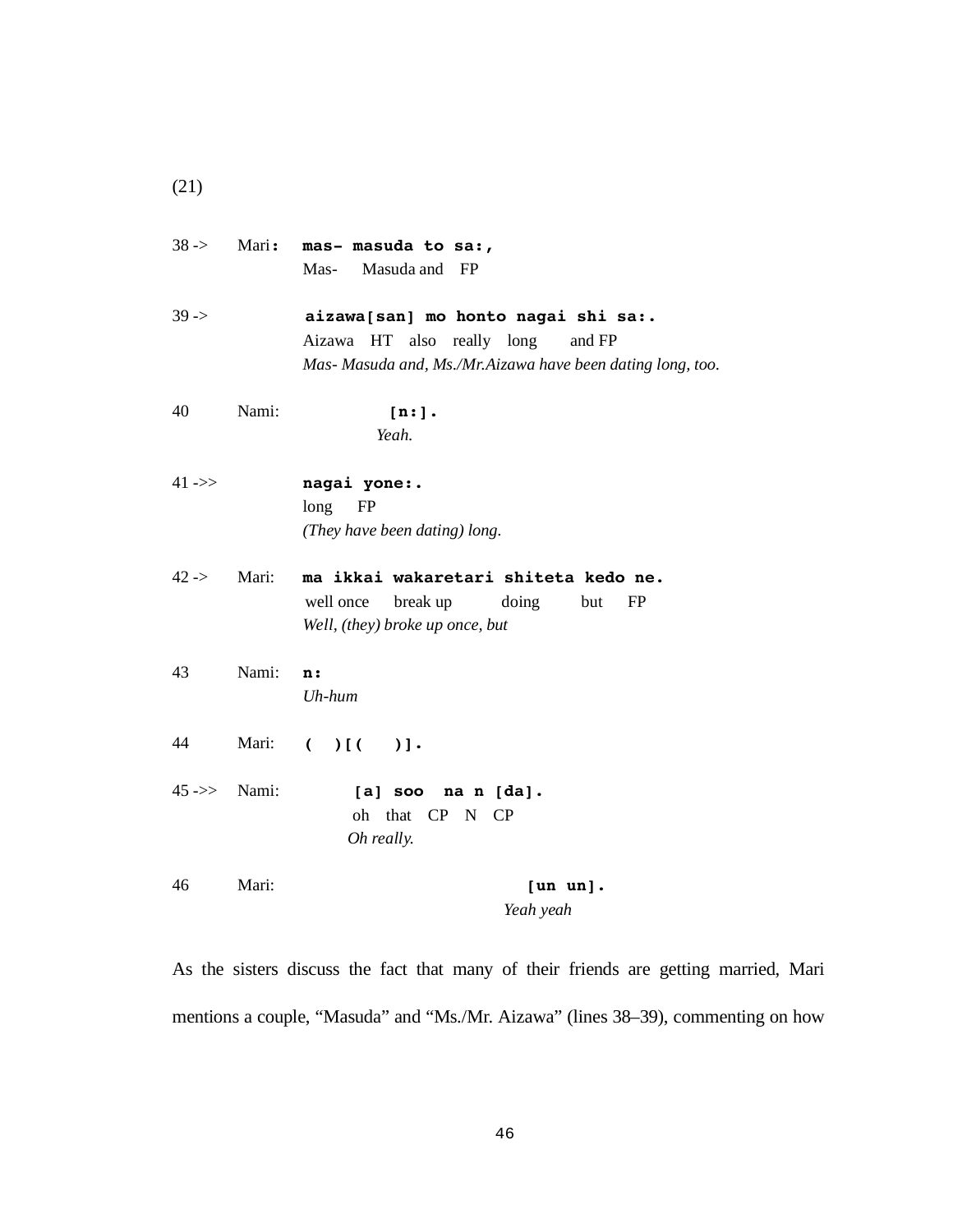long they have been together. Nami knows the couple as well, but Mari seems to be closer to them. Although she has not alluded to her view, at line 41 Nami agrees with Mari with a repetitional agreement ("*nagai yone* ((They have been dating) long*.*)"), claiming that she has independently had that view and treating Mari's first statement to have already been shared. This move is not treated as affiliating by Mari. Mari's utterance at line 42 can be seen as her challenge to Nami's stance; by providing a new piece of information that conflicts with or at least modifies her own previous utterance—i.e., the news that the couple once broke up and got back together—Mari seems to be undermining the validity of Nami's view (line 41) as well as her own previous statement (lines 38–39). It turns out that Nami didn't know that the couple had broken up before. She admits her ignorance by giving a news receipt token (line 45), which makes the sisters' knowledgeability of the couple clearly asymmetrical and thus makes disaffiliation rather than affiliation more relevant.

 Excerpt (22) below is another such example. It is a segment from a conversation between the sisters-in-law, Rika and Aki. Rika is agreed to be a better cook than Aki is, and Aki often learns new recipes from Rika. Here, Rika has been teaching Aki how to cook Ratatouille. The segment starts after Rika has gone through steps of the recipe. The relationship between Rika and Aki during the instruction can be characterized as one between an instructor and a student—Rika provides information and, Aki receives it, sometimes checking her understanding.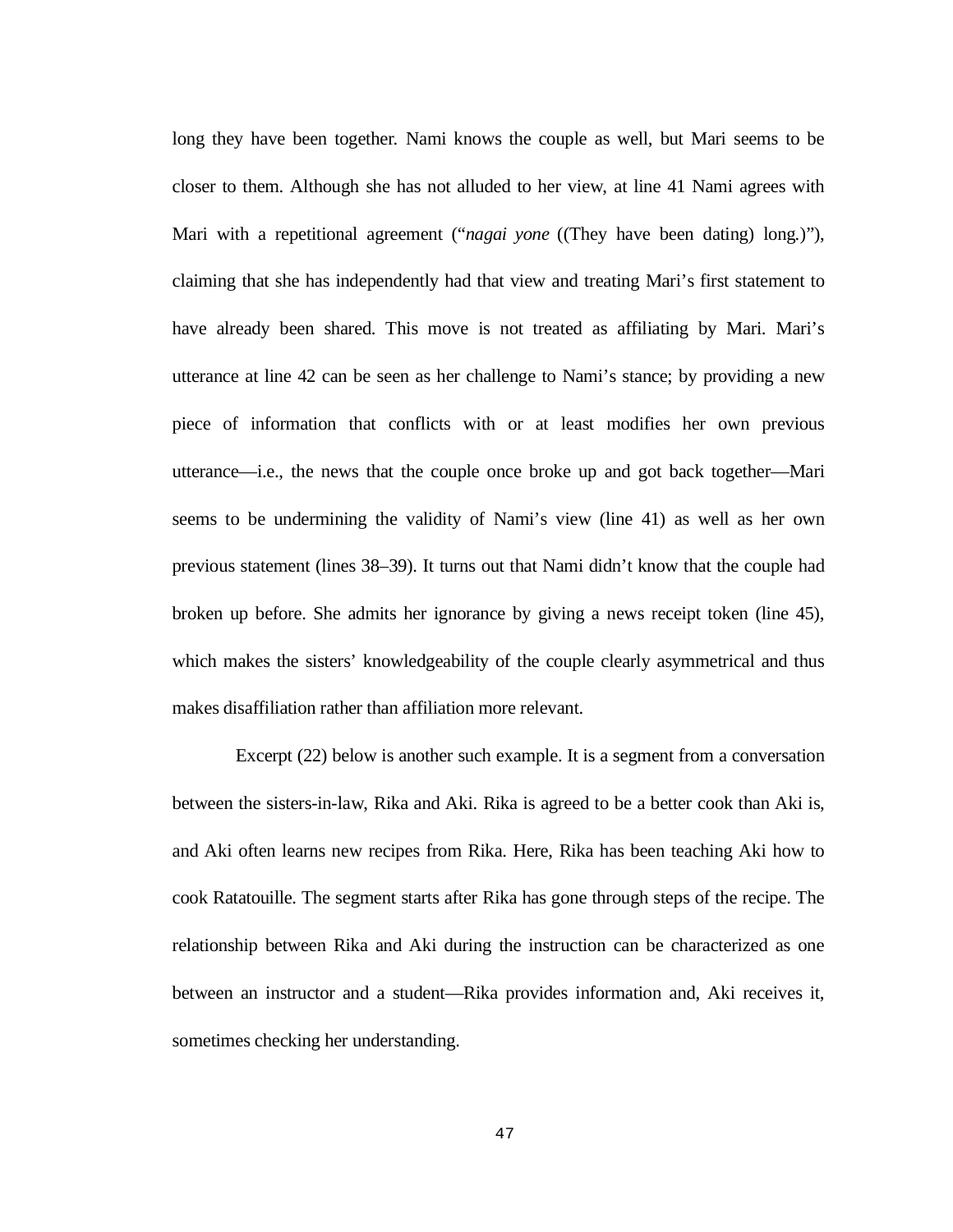| (22) Rika has been introducing a new recipe to Aki. Rika and Aki are sisters-in-law, and |  |  |
|------------------------------------------------------------------------------------------|--|--|
| Mari is a daughter of Rika.                                                              |  |  |

| 01                    | Rika: | soide (o.2) ko:u yatta ra ohiru ni ne:,<br>this<br>did<br>and<br>and lunch for FP<br>And when (I) did (it) like this, for lunch,                                                                                                   |
|-----------------------|-------|------------------------------------------------------------------------------------------------------------------------------------------------------------------------------------------------------------------------------------|
| 02                    |       | sore yatta ra papa oishii ttsutte kore [kaketeta].<br>did<br>and dad<br>tasty<br>QP say<br>this<br>that<br>put on<br>(I) did that, then Papa ((husband of Rika)) was saying (it's) delicious and was<br>putting it on ((a toast)). |
| 03                    | Aki:  | [n: :<br>$Um\text{-}hum$                                                                                                                                                                                                           |
| 04                    | Mari: | $[a$ :<br>0h                                                                                                                                                                                                                       |
| 05                    | Rika: | oishii tte, yasai,<br>delicious QP<br>vegetable<br>(He said it was) delicious, vegetables,                                                                                                                                         |
| $06 -$                |       | sorede sugoi herushii janai?<br>healthy<br>and<br>very<br><b>TAG</b><br>And it's very healthy, right?                                                                                                                              |
| $07 \Rightarrow$ Aki: |       | a:: herushii da yo[ne:].<br>healthy<br>CP<br>oh<br>FP<br>$Oh, (it's)$ healthy.                                                                                                                                                     |
| 08                    | Rika: | $\lceil u:n \rceil$ . oriibuoiru dake da mon.<br>olive oil<br>only CP FP<br>yeah<br>Yeah, (it) only (uses) olive oil.                                                                                                              |
| 09                    | Aki:  | un.<br>Yeah                                                                                                                                                                                                                        |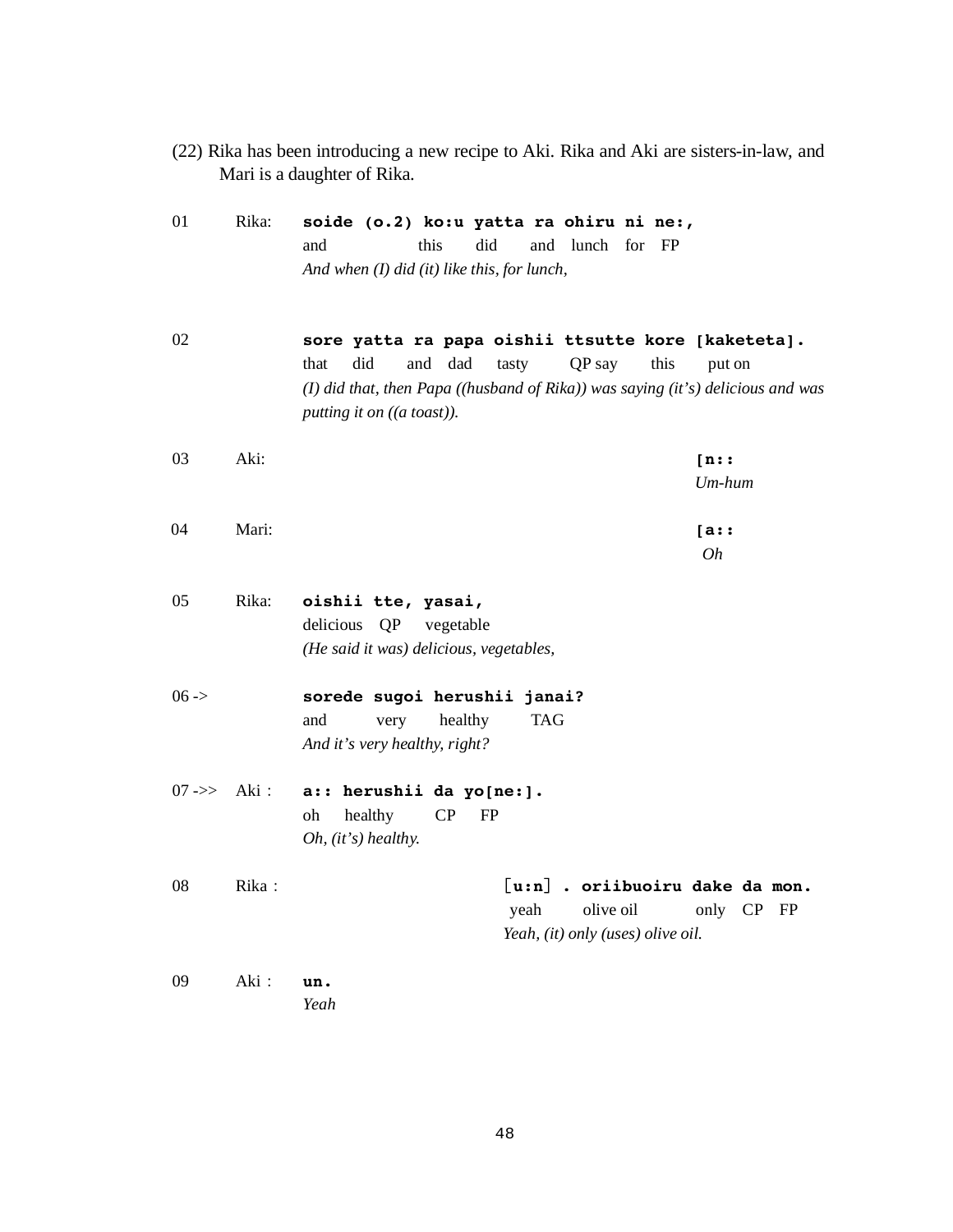10 Rika **ato wa suibun iranai [shi::],** rest TP water unnecessary and *Other than that, (it) doesn't need water, and* 

11 Aki **[a sou da yone.**  oh that CP FP *Oh that's right.* 

12 Rika **yasai no s- (.) aji.** vegetable L s- taste.  *The taste of vegetables.* 

Rika's statement that the dish is healthy at line 06 is followed by Aki's repetitional agreement—Aki is treating Rika's statement as something she already shared, not something new to learn. Thus, Aki now seems to be oriented toward affiliation with Rika, abandoning the asymmetrical relationship of an instructor and a student that had been relevant. Aki refuses to align with this stance, however. At line 08, she gives the reason why Ratatouille is healthy, referring to the recipe again (that it only uses olive oil) which shows that she is still giving Aki instructions and that their stances haven't shifted to more affiliating symmetrical ones. Aki's anaphorical agreement at line 11 seems to indicate that she gave up the affiliating stance and went back to the "student" stance.

## **4.2.2 Anaphorical Agreements as a Resource for Negotiating Disaffiliation**

 In the last section, we found that a repetitional agreement and its claim for independent access to a view can be utilized as a linguistic resource for negotiating and establishing affiliation with a coparticipant. When a coparticipant accepts the stance, the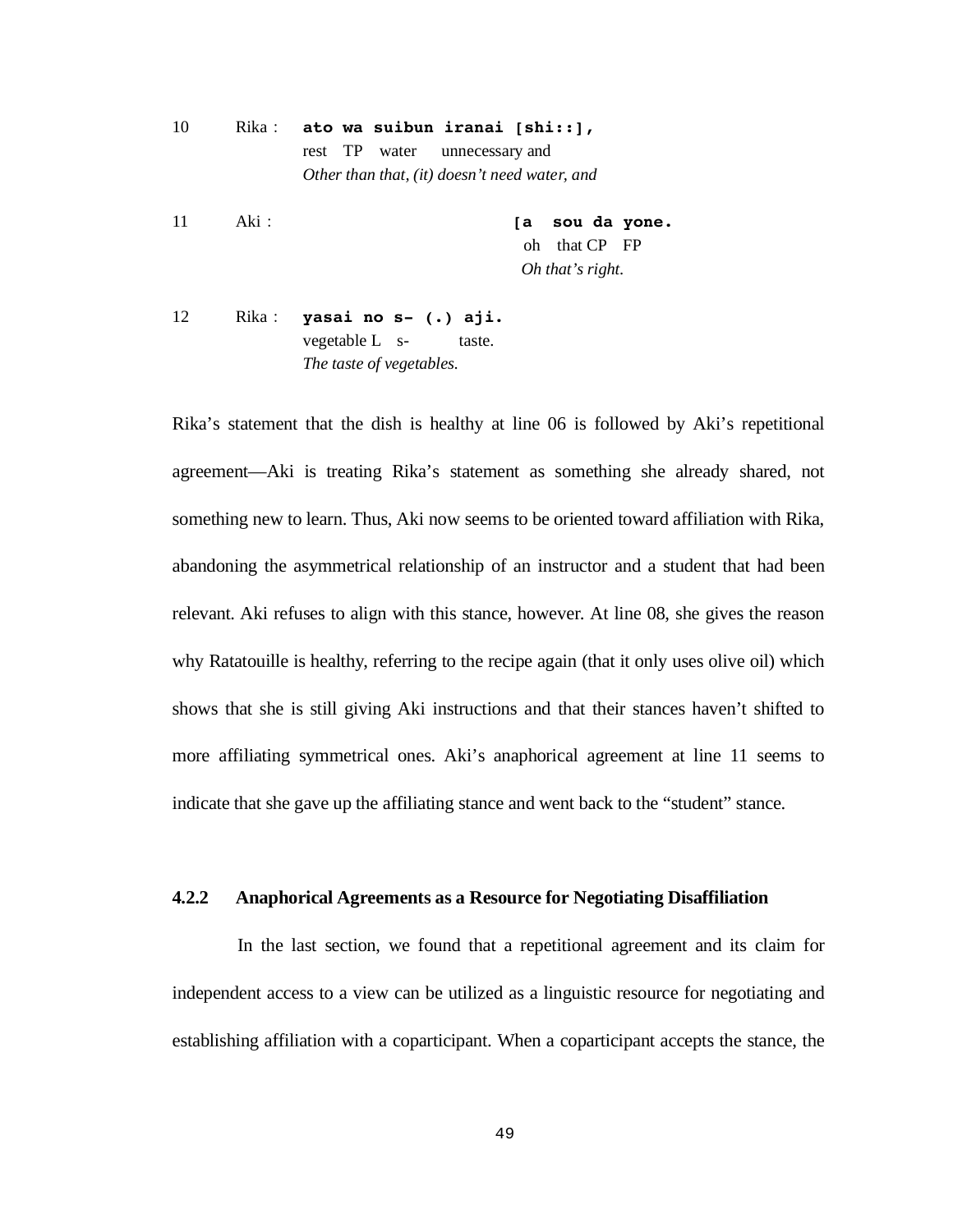affiliation is established, but when the coparticipant does not, the use of repetitional agreement can be regarded as an intrusive move, and its speaker may be urged to give up the stance.

 These interactional consequences of repetitional agreement become clearer once we compare them with those of anaphorical agreements. It was shown that an anaphorical agreement presents its view as being newly formed after prompting by the preceding first statement. In other words, it treats the view of the first statement as something new and previously not shared. Such a stance can be a means of acknowledging that the view of the first statement is new and credible, if the speaker completely accepts the view and abandons the position she had previously held, if any (see excerpt (14) for example). However, in other cases, it can also be a means of dissociating one's view from the other's, and marking disaffiliation from the other. Let us examine excerpt (15).

 $(15)^{4}$ 

| 16 | $\mathbb{R}$ : |                                 | ano souiu kowa(h)i kei(h)ke(h)n, [te iuka:(h), |                         |
|----|----------------|---------------------------------|------------------------------------------------|-------------------------|
|    |                | well that<br>scary              | experience                                     | - or                    |
|    |                | well, such scary experience, or |                                                |                         |
| 17 | L:             |                                 |                                                | $[a - na(h) ruhodo(h)]$ |
|    |                |                                 |                                                | oh indeed               |
|    |                |                                 |                                                | Oh I see.               |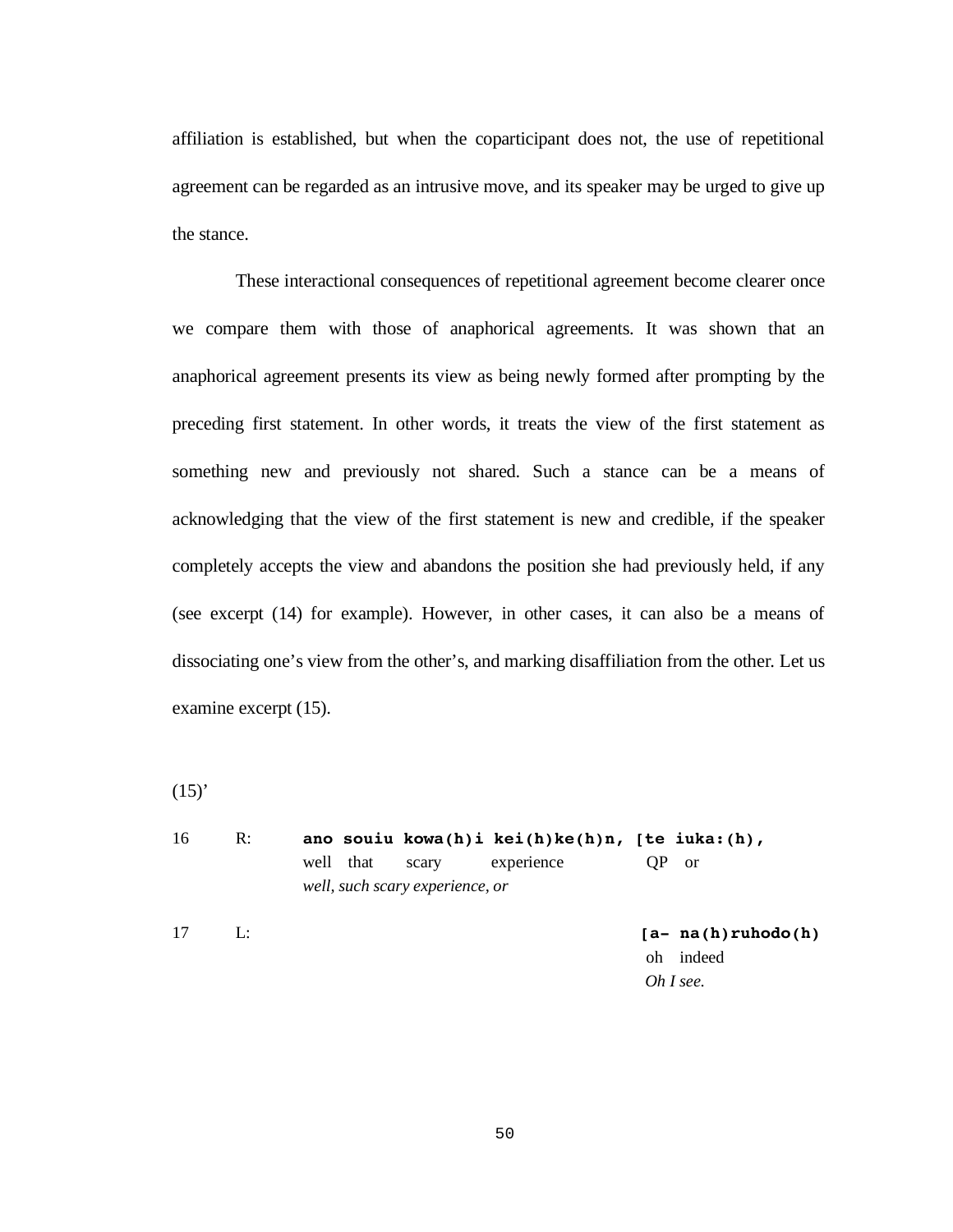| 18                     |    | bikkurishita keiken<br>o shimasita: $(h)$ =<br>surprising<br>experience O did<br>surprising experience, I had.                                              |
|------------------------|----|-------------------------------------------------------------------------------------------------------------------------------------------------------------|
| $19 - > 1$             | L: | =.h[hhh <demo hito="" janakute="&lt;br" warui]="">bad<br/>but<br/>person not<br/>But that (he) was not a bad person.</demo>                                 |
| 20                     | R: | [u n.h h]<br>Yeah.                                                                                                                                          |
| $21 -$                 | L: | =[yokatta desu ne. ehhehhehhe.hhhh u::n]<br>good<br>CP<br><b>FP</b><br>yeah<br>was fortunate.                                                               |
| $22 \rightarrow > R$ : |    | [aa ^honto soo desu nee:, un:, demo sono ato]=<br>oh really that<br>CP<br><b>NE</b><br>that<br>yeah<br>but<br>later<br>Uhm, that really is true. But later, |
| 23<br>wa,              |    | =nanka keisatsu kara iroiro, [kochira]ga kikareru no<br>like<br>from various this side SP heard<br>police<br>N TP                                           |
|                        |    | like the police asked us various questions,                                                                                                                 |
| 24                     | L: | [hat]<br>Yes                                                                                                                                                |
| 25                     | R: | chotto, iya- iya da(h)tta de(h)su yone, na(h)nka,=<br>CP<br><b>FP</b><br>little<br>annoying<br>like<br>It was a little annoying, like                       |

As we saw earlier, the first statement at lines 19 and 21 is prefaced with "*demo* (but)", which presents the view to be disjunct from the one R showed in her story. Accordingly, at line 22, R treats this view as not having been shared, and gives an anaphorical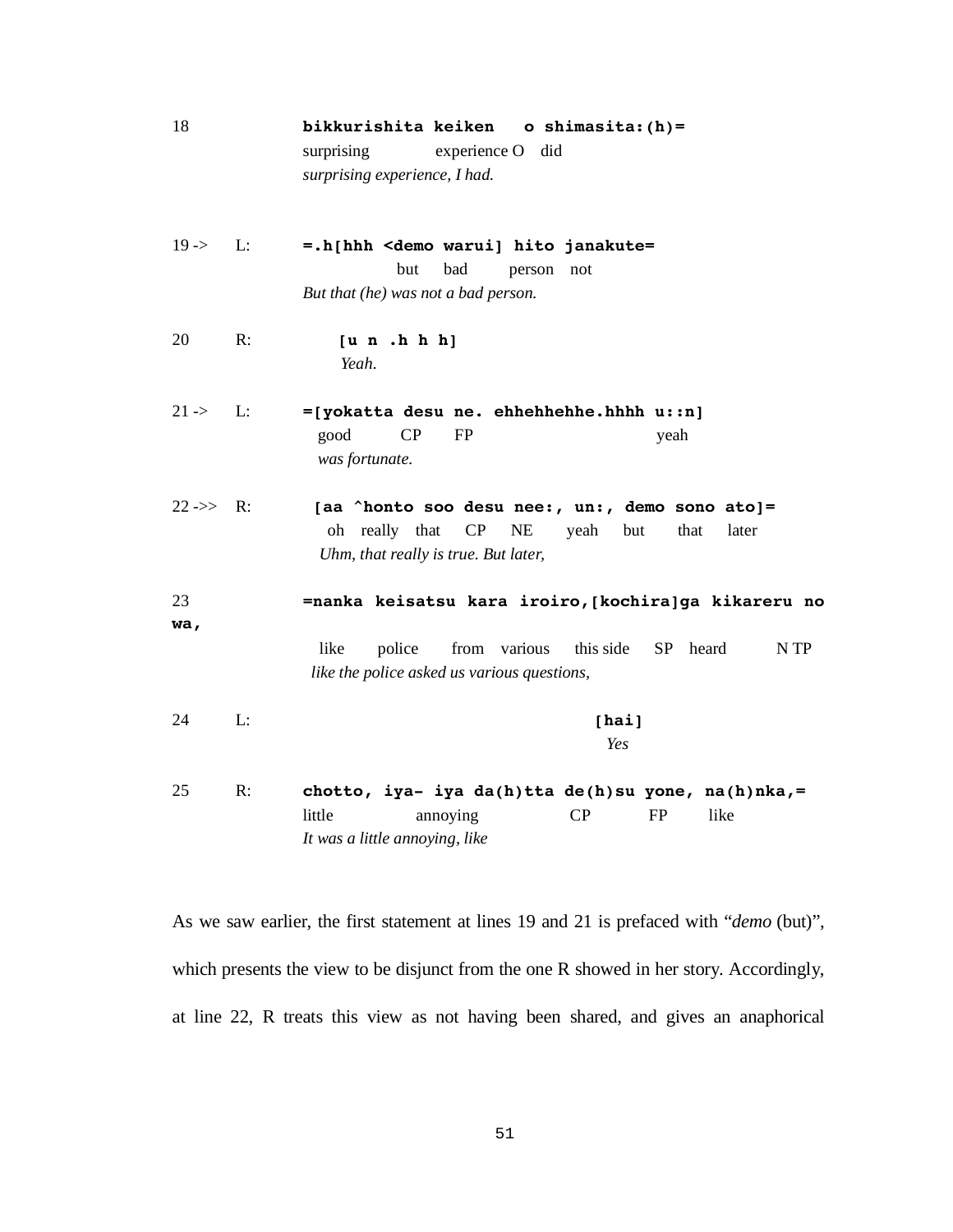agreement. In the same turn, R adds a negative assessment "*iya* (annoying)" with a report of an annoying consequence of the event, which disaligns with the positive view proposed by L. This addition is again prefaced with "*demo* (but)" (line 22), indicating that R as well as L is aware of and attending to the disalignment between them. Thus, R's anaphorical agreement is pre-disalignment as well as post-disalignment—through an anaphorical agreement, R disaffiliates herself from the view that she is agreeing with.

 Here is another example. Excerpt (23) is an exchange between female college students. They were requested by researchers to talk about "what was most surprising", and L has told R that it was surprising to her to see more than one brides in their wedding dresses at the same time at the cafe where she works. To the story, R responds to the story by saying, "How nice" (line 06).

(23)

| $05 \qquad L$      |              | $he[hhe u(h)h soo] =$<br>Yeah.                                      |
|--------------------|--------------|---------------------------------------------------------------------|
| $06 \rightarrow R$ |              | [.hh e:::::::: ]ii na: [ :=<br>good FP<br>How nice $(I$ envy you)). |
| 07                 | $\mathbf{L}$ | $[u -$                                                              |
| 08                 | $\mathbf{L}$ | $=$ [e-<br>What,                                                    |
| $09 -$             | R            | =[atashi hanayome-san toka sugoi akogareru                          |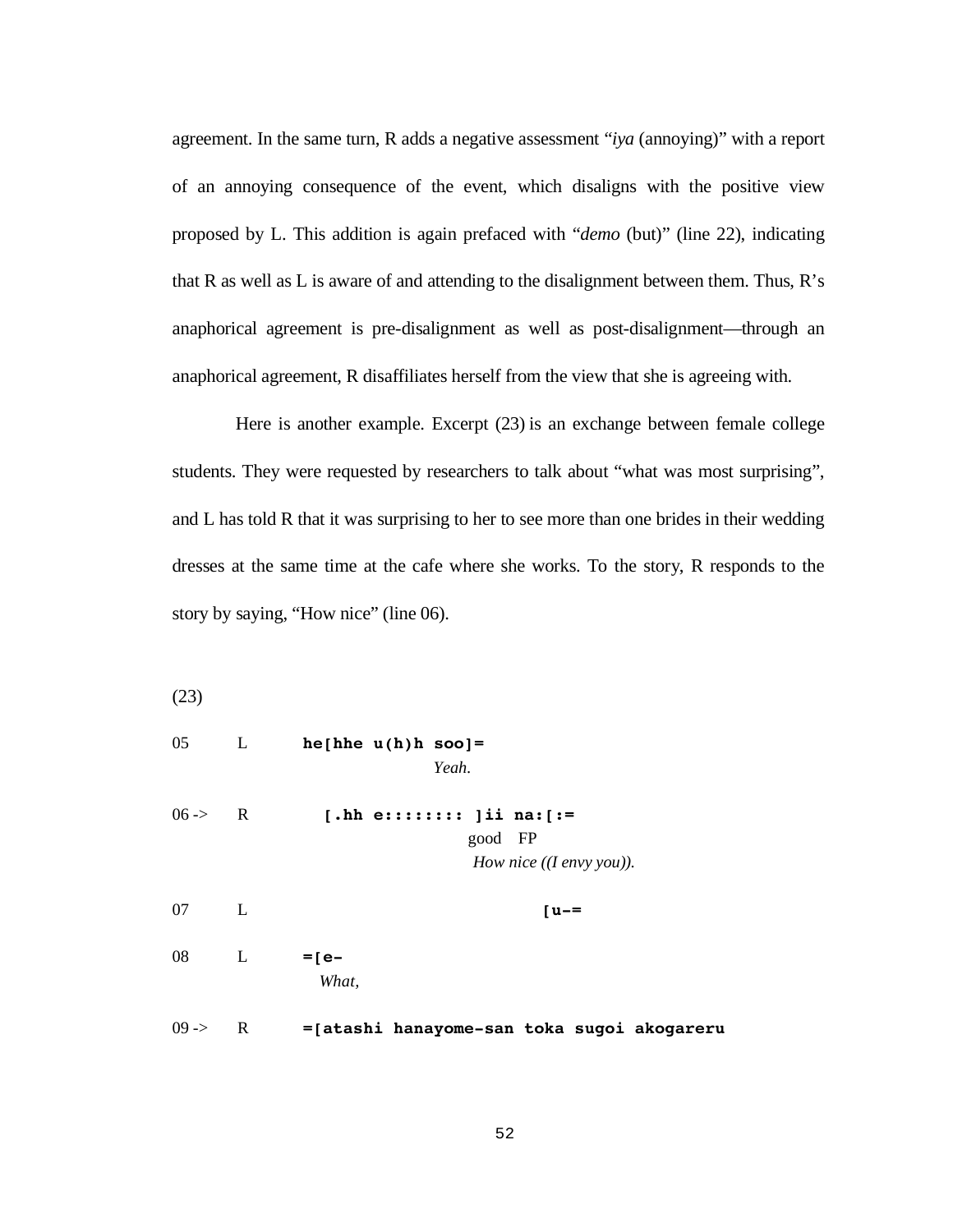|                      |              | I<br>bride<br>HT etc. very long for<br>I dream of brides.                                                                         |
|----------------------|--------------|-----------------------------------------------------------------------------------------------------------------------------------|
| 10                   | L            | niai soo(h)[da mo(h)n.<br>$CP$ $FP$<br>suit<br>seem<br>(It) would suit you ((You would make a pretty bride)).                     |
| 11                   | $\mathbf R$  | [ehe $n:(h)n\delta$<br>No.                                                                                                        |
| $12 -$               | R            | [.hh]demo dakara, ii na:, (.) mi rete.=<br>but<br>good FP<br><b>SO</b><br>see can<br>But so, it's nice that you can see (brides). |
| 13                   | L            | $[.\nhhh]$                                                                                                                        |
| $14 \rightarrow > L$ |              | $= a : [a : , soo da ne:]$<br>oh oh that CPFP<br>Oh, oh, that's true.                                                             |
| 15                   | $\mathbf R$  | [u::::::n]<br>Yeah.                                                                                                               |
| 16                   | R:           | uhhuhhu[hh h h h h h                                                                                                              |
| 17                   | L            | [n demo, nanka ne-=<br>but<br>like<br>FP<br>But, $(it's)$ like,                                                                   |
| 18                   | R:           | =^ <u>e</u> [hhe                                                                                                                  |
| 19                   | L:           | [nan[ka-<br>like,                                                                                                                 |
| $20 - 5$             | $\mathbb{R}$ | [bikkuri suru=<br>suprise<br>do                                                                                                   |
| 21                   | $\mathbf R$  | $=$ yo(h)ne[ $:$ .<br>FP                                                                                                          |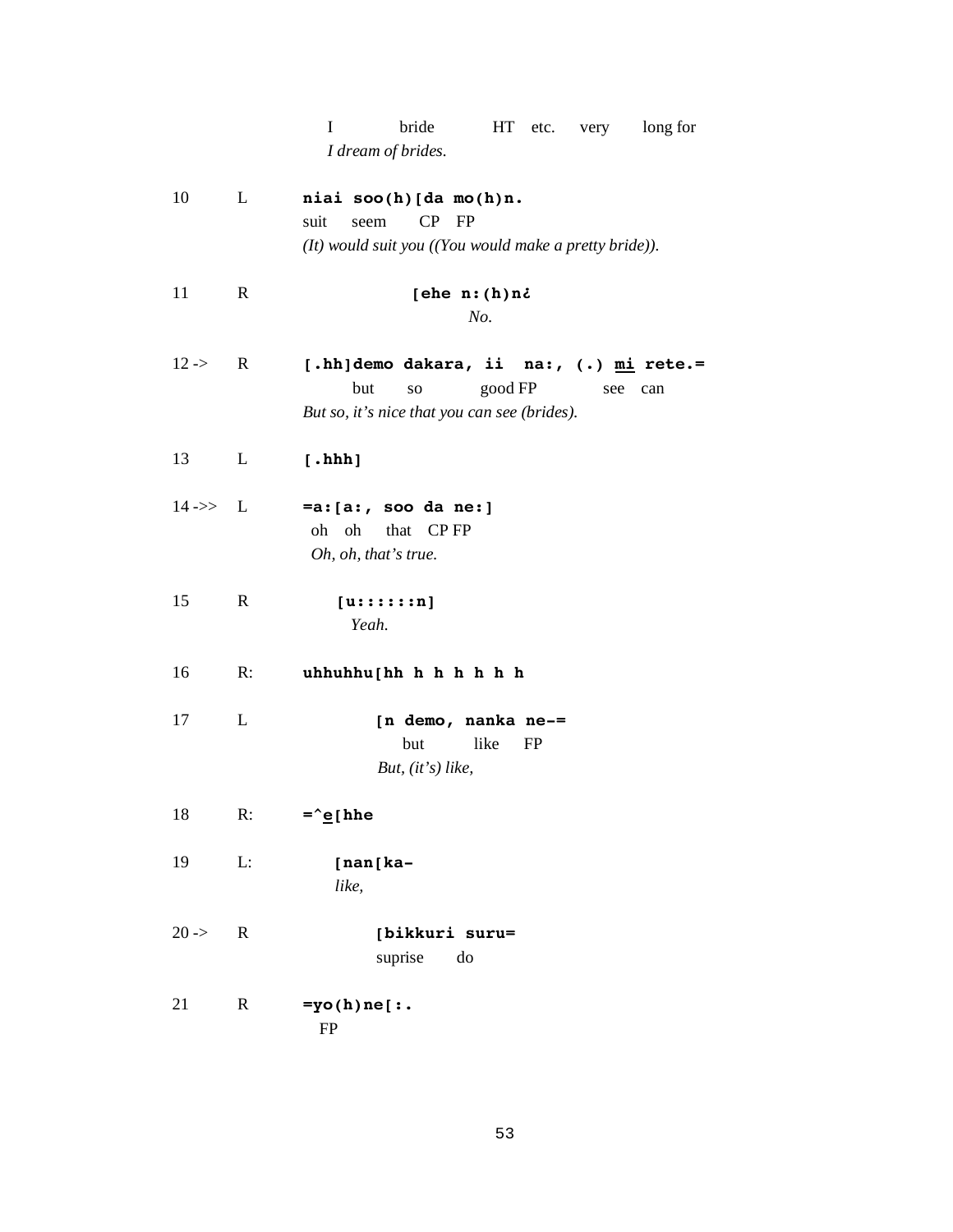*(It's) surprising (to see brides in the cafe)* 

| $22 \rightarrow > L$ |   | $[bi(h)$ kkuri su $(h)$ ru yo $[(h)$ hhh]<br>surprise<br>do<br>FP                                                                       |
|----------------------|---|-----------------------------------------------------------------------------------------------------------------------------------------|
|                      |   | (It is) surprising.                                                                                                                     |
| 23                   | R | $[.\text{hhh kafe}] =$<br>cafe                                                                                                          |
| 24                   |   | $= ni$ i nai mon ne $[fu(h) \text{tsuu}(h)$ hehhe<br>be not FP FP<br>at<br>usually<br>There aren't brides at a cafe usually.            |
| 25                   | L | [kafe (h) hhh<br>cafe<br>$(Not at) a$ cafe.                                                                                             |
| 26                   | L | shikamo(h)hhh, a, aisukoohii de, toka<br>oh iced coffee<br>with etc.<br>moreover<br>(They are) like, "(Uhm, $I'$ ll have) iced coffee," |

L, responding to R's comment on the story, first initiates a repair, showing that she is having difficulty in understanding (lines 07 and 08). An other-initiated repair can be a precursor to a disagreement, and it gives its recipient an opportunity to adjust his or her position in order to get an alignment (Schegloff 2007:100–106). R deals with this possible disalignment by offering a personal reason for her statement (that she dreams of brides) and indicates that she does not expect everyone to share her view (lines 10 and 12). At line 14, L anaphorically agrees with R, conveying that she hadn't previously shared that view but is now agreeing with it. But then she starts to present a disaligning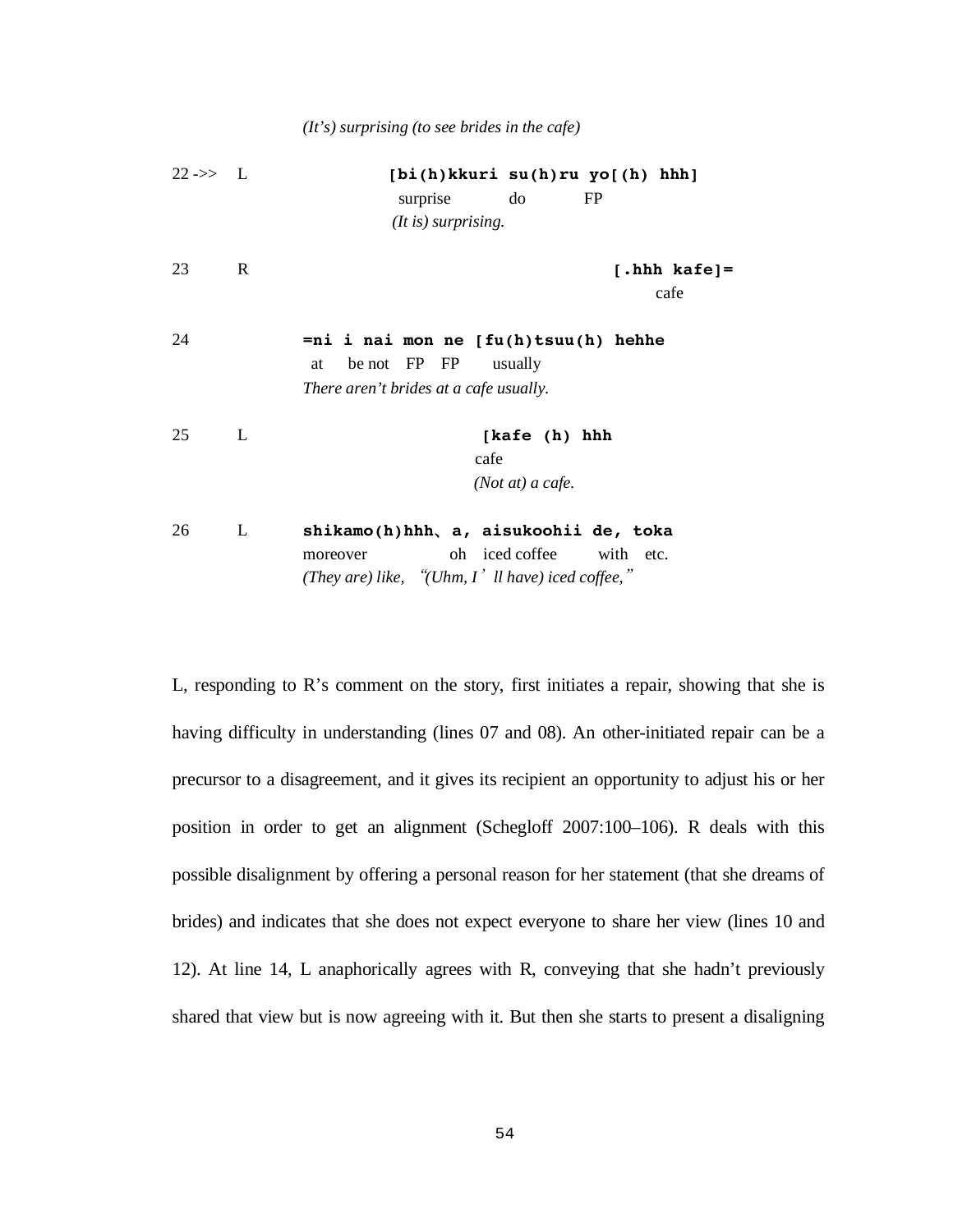view at line 17, prefacing it with "*demo* (but)". Given these signs of disalignment, R aligns with  $L$  by co-completing the sentence referring to  $L$ 's earlier characterization of the story, "*bikkuri suru yone* (it is surprising)" (lines 20-21). This time, R repetitionally agrees and alignment between them is restored. In this example, an anaphorical agreement is deployed to take a non-committal, disaffiliating stance, allowing its speaker and recipient to implicitly negotiate and deal with possible disalignment between them.

# **4.2.3 Summary and Implications: Negotiation of Locally Relevant Social Relationship**

In this section, we have explored interactional motivations for the use of repetitional agreements and anaphorical agreements in Japanese, and illustrated how speakers utilize them as resources for negotiating affiliation and disaffiliation between them. A repetitional agreement is used when a speaker has a ground to claim that her view has been independently formed and/or was formed prior to the articulation of the first statement. It can thus be a resource for suggesting, negotiating, and establishing affiliation. On the other hand, an anaphorical agreement is used when the first statement provides a view that the speaker of the agreement did not previously hold. By treating the first statement as being new, it can suggest that there was a gap between the speakers' views, which allows interactants to deal with the disaffiliation and sometimes negotiate and restore affiliation without making the process explicit.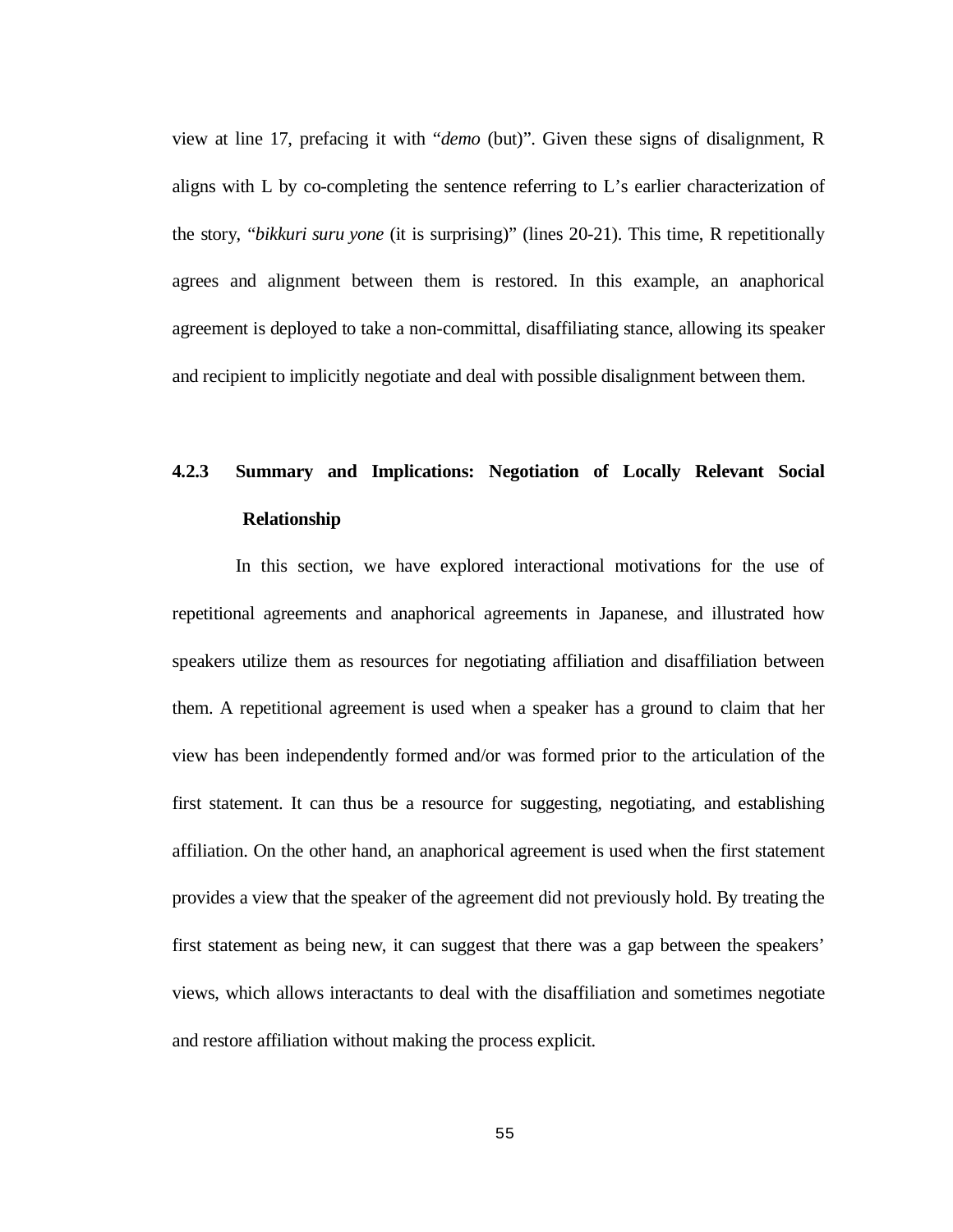Stivers (2005) suggests that interactants' concerns about relevant interactional or social roles motivate them to attend to who has the primary right to evaluate the issue in question. This also provides us with an insight into the practices on which this study has focused. That is, by negotiating affiliation and disaffiliation with regard to an issue, parties to talk negotiate whether or not they are in a symmetrical, affiliating relation or an asymmetrical, disaffiliating relation. If that is the case, then repetitional agreements and anaphorical agreements can be regarded as linguistic resources through which they negotiate and reconstruct social relationship that is relevant by reference to what they are discussing at a given moment of interaction. In everyday conversation, parties negotiate and establish intersubjectivity with regard such issues as whether they are being a teacher and a student or two housewives (excerpt 22), or, whether they are equally close friends with another person or not (excerpt 21).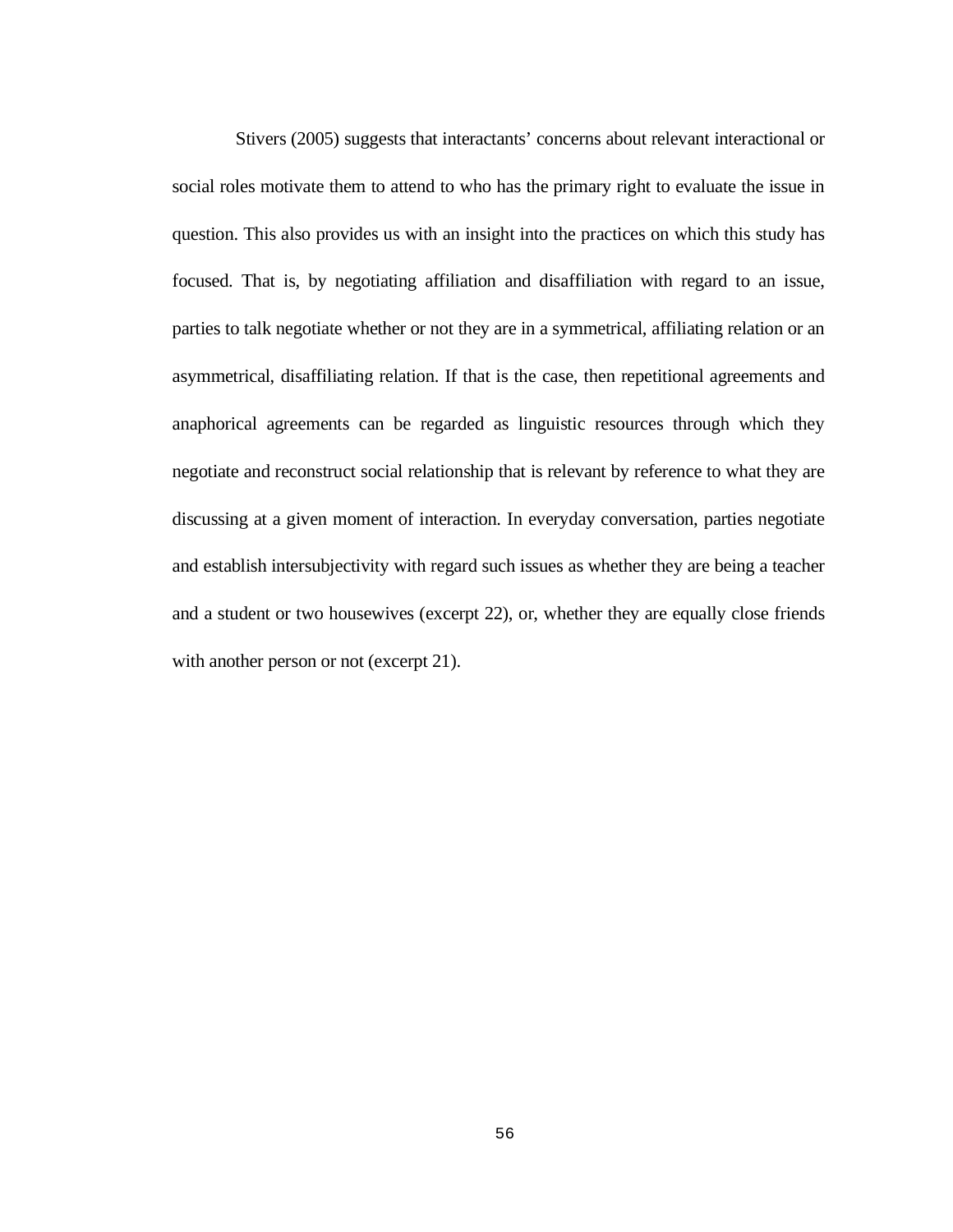## **Chapter 5**

### **Conclusion**

 Interactants are observed to be motivated to enhance solidarity or affiliation while avoiding disaffiliation (Heritage 1984b: 265-280, Heritage and Raymond 2005: 15–16). Agreements are preferred over disagreements, compliance with a request is preferred over rejection, and acceptance of an offer or invitation is preferred over refusal. Brown and Levinson (1987) call this orientation "positive face". However, people also have a want to be different from others and to not be impeded by them: "negative face", to use Brown and Levinson's terminology. Heritage and Raymond (2005) argue that the dilemma between affiliation and disaffiliation is practically handled in interaction. Parties to talk are shown to be sensitive to "the distribution of rights and responsibilities regarding what participants can accountably know, how they know it, whether they have rights to describe it, and in what terms is indirectly implicated in organized practices of speaking" (Heritage and Raymond 2005: 16). The findings of the current study provide an empirical basis for proposing that there is a cross-linguistic relevance to their argument. It was demonstrated that Japanese speakers handle the dilemma involved in agreements by employing practices very similar to those used in English conversation.

 Parties to talk are concerned about whether they are in an affiliating position with respect to their coparticipants in terms of the current topic in an asymmetrical and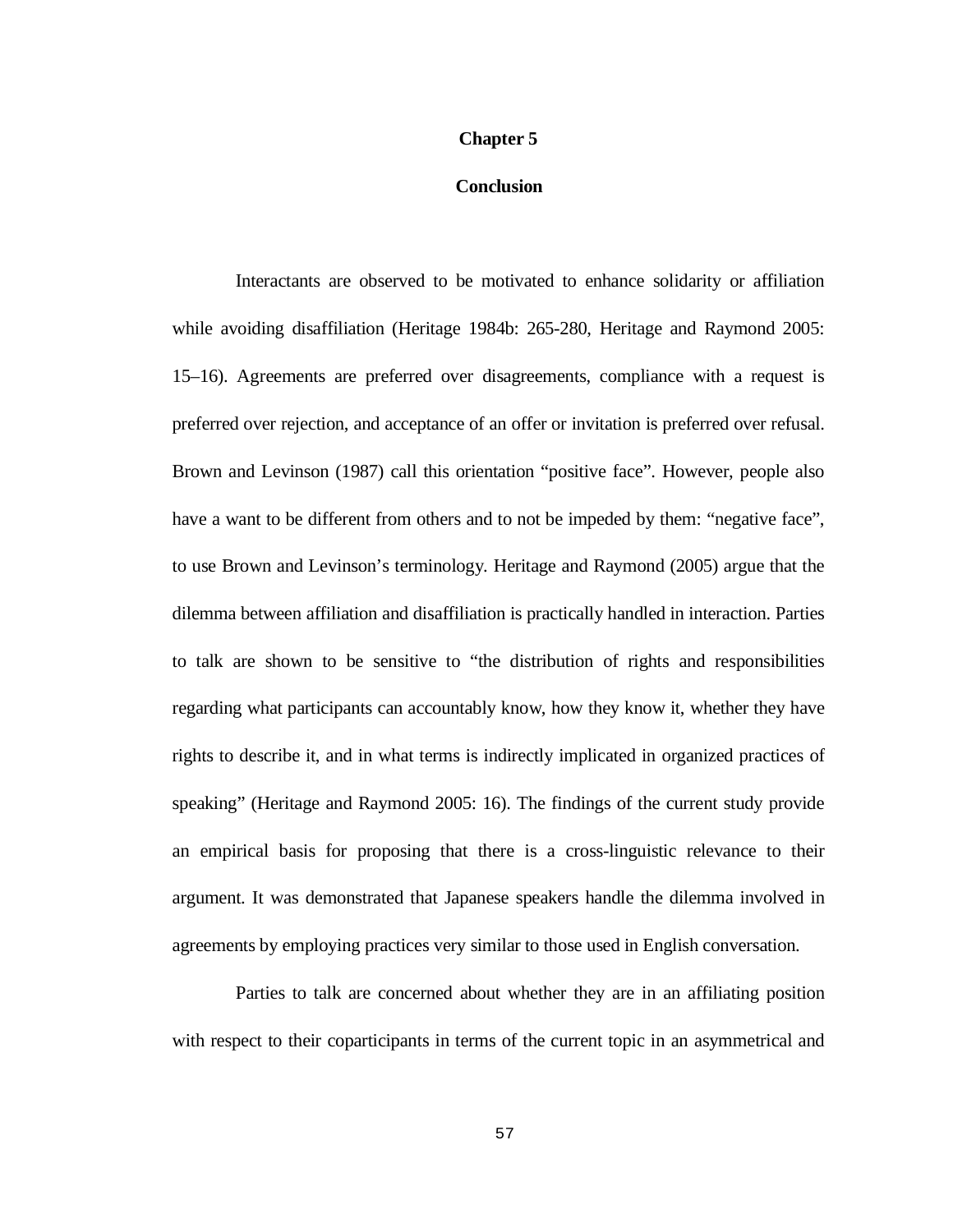disaffiliating position, and this concern significantly influences the composition of an agreement. However, it is not constantly predictable or predetermined which one of the orientations is relevant at a given moment and with regard to a particular topic. As we have seen, parties negotiate such matters turn by turn in interaction, and therefore the locally relevant stances and their social relationships are in a reflexive relationship with their social conducts. The distinction between repetitional agreements and anaphorical agreements in Japanese conversation is one of the resources through which parties negotiate, construct and reconstruct social relationship between them.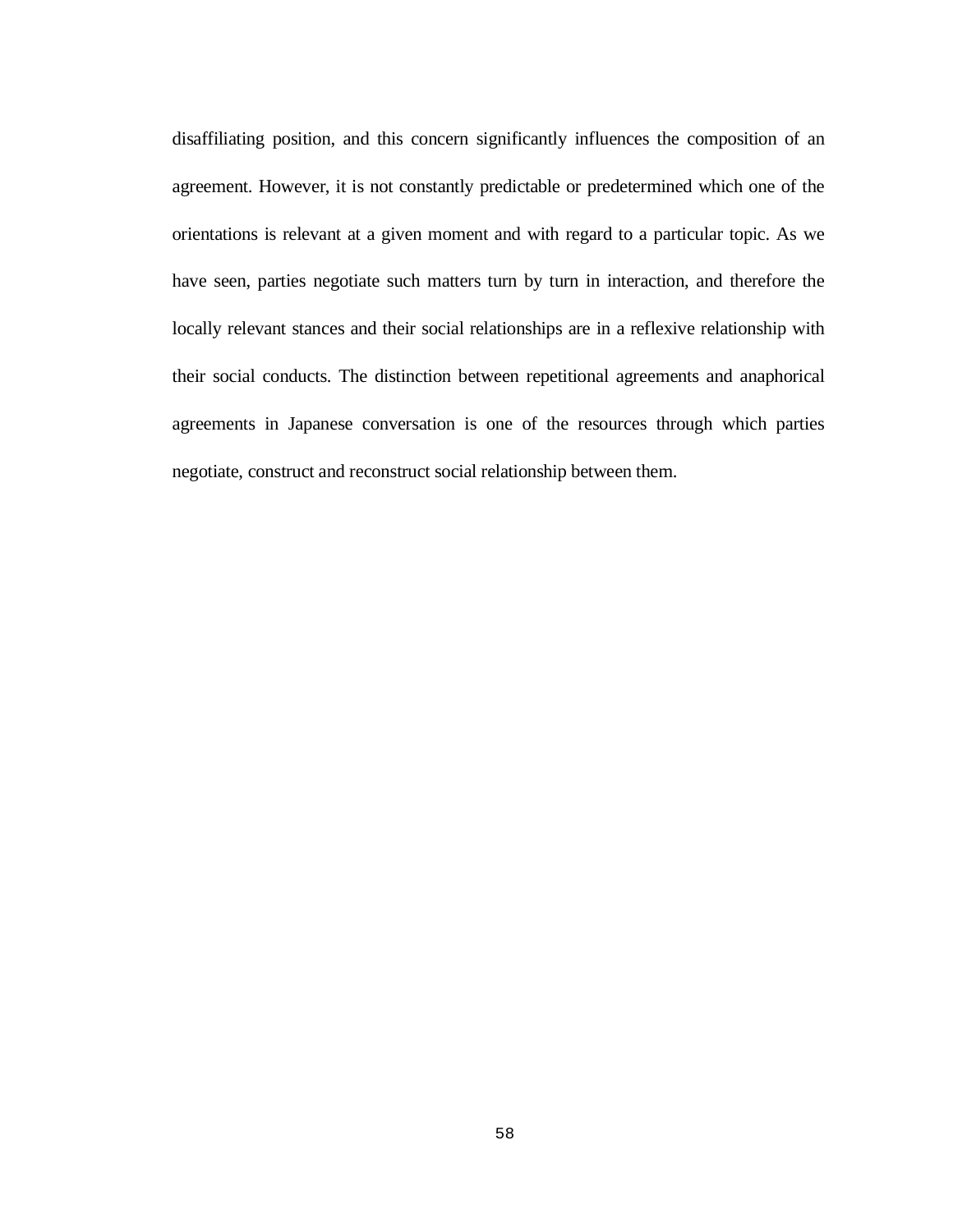### **Notes**

- While many of the previous studies on agreements and disagreements that this study draws upon have focused on assessment sequences (Pomerantz 1984; Heritage 2002; Heritage and Raymond 2005; Raymond and Heritage 2006), I included in the scope of this study those sequences in which a first speaker makes an assessment, expresses a view, or offers an interpretation of an issue and a second speaker agrees or disagrees with it.
- 2 Some first statements do not have a repeatable descriptor (e.g., single-word adjective, adverb or verb phrase) available for a repetitional agreement, and in such cases the agreeing speakers seem to have an option to adopt a contracted form of agreement that allows them to avoid the use of the anaphor "*soo*". Such turns have only a final particle with or without a copula and are regarded as incomplete and casual as sentences. Although it will require an empirical study to establish this point, it should be suggested here that the option between a repetition and anaphora does not seem to be contingent upon the existence of a repeatable descriptor.
- 3 This example is drawn from "Mr. O Corpus", which was collected as a part of the project "Practical and Theoretical Studies on Culture, Interaction, and Languages in Asia," Grant-in-Aid for Scientific Research(B) (1) (2003–2005)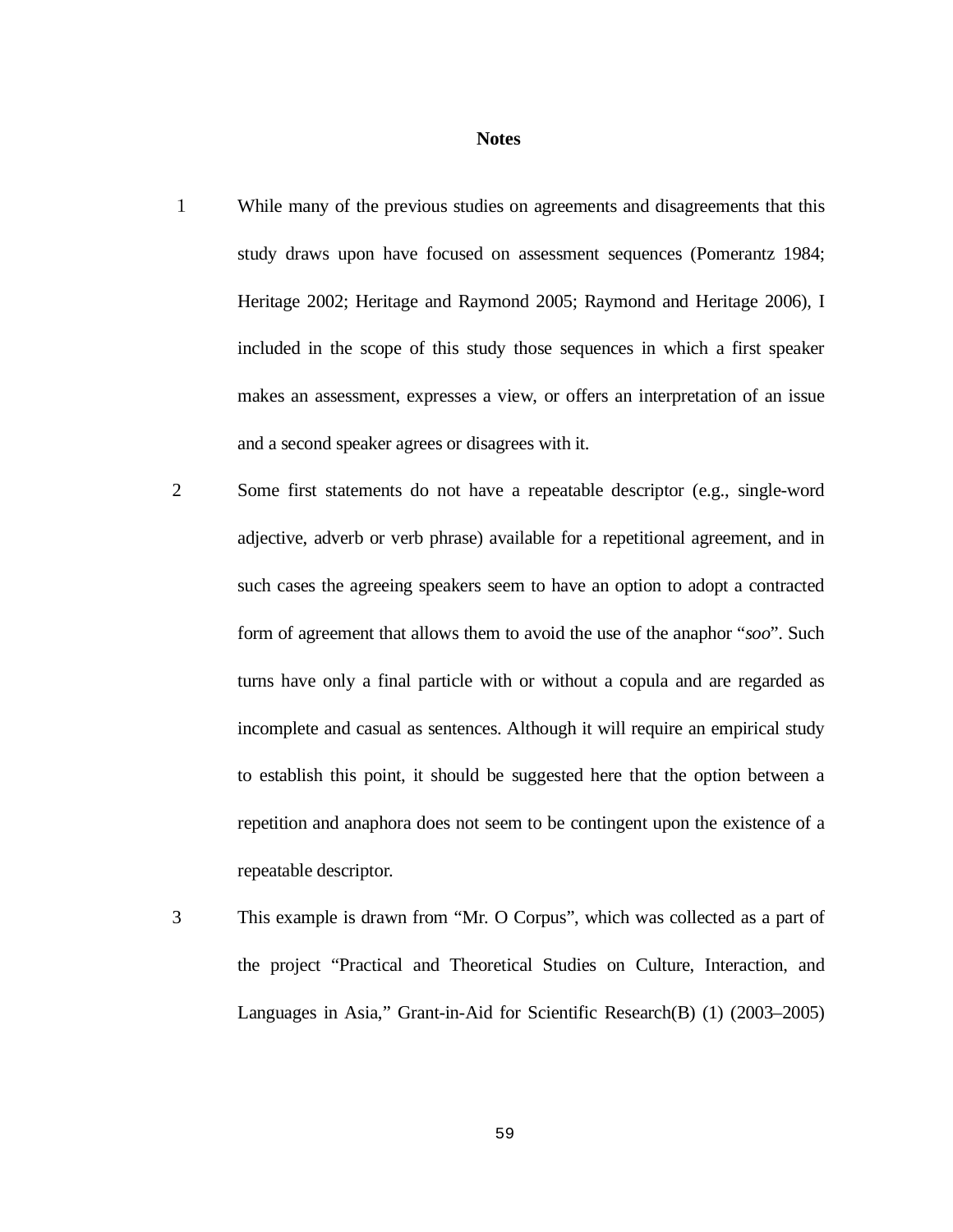supported by the Japan Society for the Promotion of Science and the Ministry of Education, Science, Sports, and Culture, Project No. 15320054, in which I participated as a research assistant. The example this study addresses is a dyadic conversation between a college teacher (R) and a college student (L). Both of them are female, and they met for their first time for the data collection.

- 4 Aki's utterance at lines 1 and 2 seems to be a compliment to Rika, who made the tasty plum wine. Thus, it is somewhat unusual that Rika, the recipient of a possible compliment articulates the statement at line 3. On the other hand, lines 1 and 2 can also be understood to have a flavor or self-mockery, for Aki confesses that she drank a lot in a short period of time. That makes it relevant for a recipient to volunteer an excuse for Aki, which explains the Rika's first statement. The final particle in the first and second statements "*mon*", which is often attached to an excuse, makes this account reasonable.
- 5 Mari's statement at line 26 does not include a descriptive word that could be repeated in the next turn. However, an anaphorical agreement is not the only option for Nami at line 27, because there are forms in Japanese that seem functionally equivalent to repetitional agreements. They consist of copula (*da*/*desu)* and final particle(s), or the final particle by itself, without the anaphor *soo*. Although am empirical study would be needed to confirm this point, they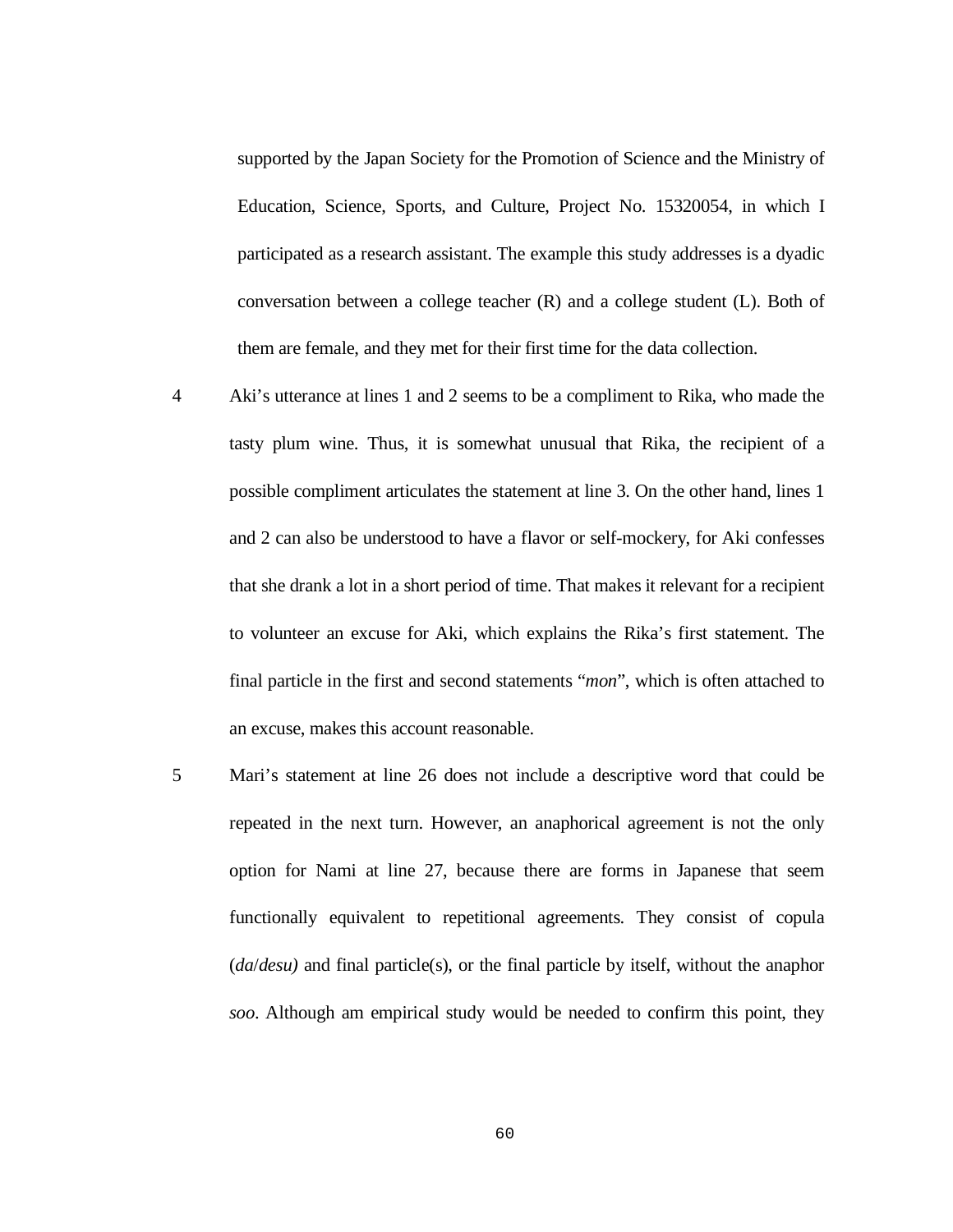seem to be used to present a view as being independently formed, just as a repetitional agreement is. Examples are provided here; in (24), Aunt has described a toy that translates dogs' barks into human language, and both Mom (i.e., the sister of Aunt) and Daughter (i.e., niece of Aunt) start to voice their suspicion sabout the toy. Mom's turn at line 07 is an agreement with Daughter's preceding statement, but Mom has already stated to state her negative position at line 05, which is in overlap with line 06. Thus, Mom has a ground for claiming previous and independent access to the view when she agrees using the self-standing final particle "*ne*".

(24)

01 Aunt: **[kou]nanda yo tte oshiete kureta no.**  this CP FP QP teach AUX FP *(She/He) taught me "(it's like) this."*  02 **(0.4)**  03 Mom : **fu:**[:::n. ] *uh-huh*  04 Aunt **[(cough)** 05 Mom: **do[no teido?]**  which extent *to what extent?*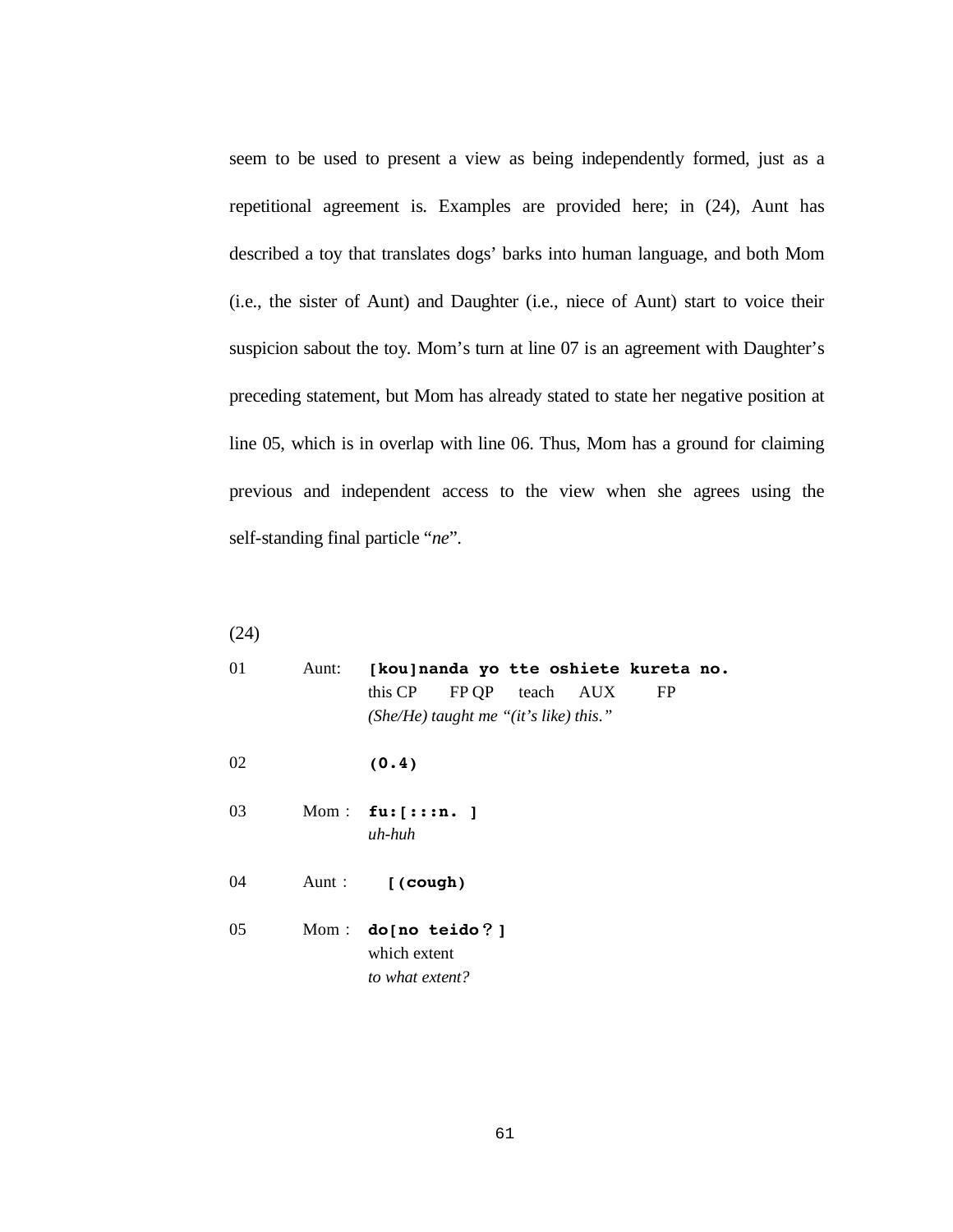| $06 - \ge 0$ | Daugh: | [mayutsu]ba da yone::= |       |
|--------------|--------|------------------------|-------|
|              |        | doubtful               | CP FP |
|              |        | $(It's)$ doubtful.     |       |

- 07 ->> Mom : **=ne.[dono=**  FP which *Yeah. which*
- 08 Aunt : **[n::** *uhm*
- 09 Mom **=dou na n da rou nee.** how CP N CP AUX FP *(I) wonder how (good) it is.*

 In (25), Mari uses the form of a copula followed by the final particle *yone* in order to indicate that what Nami tells her as a news report at lines 01 and 02 is not really a news to her (line 05).

(25)

| 01 |       |                          | Nami: sou ano ni rittoru gurai no:, ano=<br>yeah that two litter about L |  | that                                                                      |
|----|-------|--------------------------|--------------------------------------------------------------------------|--|---------------------------------------------------------------------------|
| 02 |       | pet bottle               | $(I hear)$ (he) brings that, that pet bottle of about 2 litters.         |  | =pettobotoru o mottekiteru rashii n da yone(h).=<br>O bringing AUX NCP FP |
| 03 | Mari: | =a: [ :<br>yeah          |                                                                          |  |                                                                           |
| 04 | Nami: | <b>litsumo</b><br>Always |                                                                          |  |                                                                           |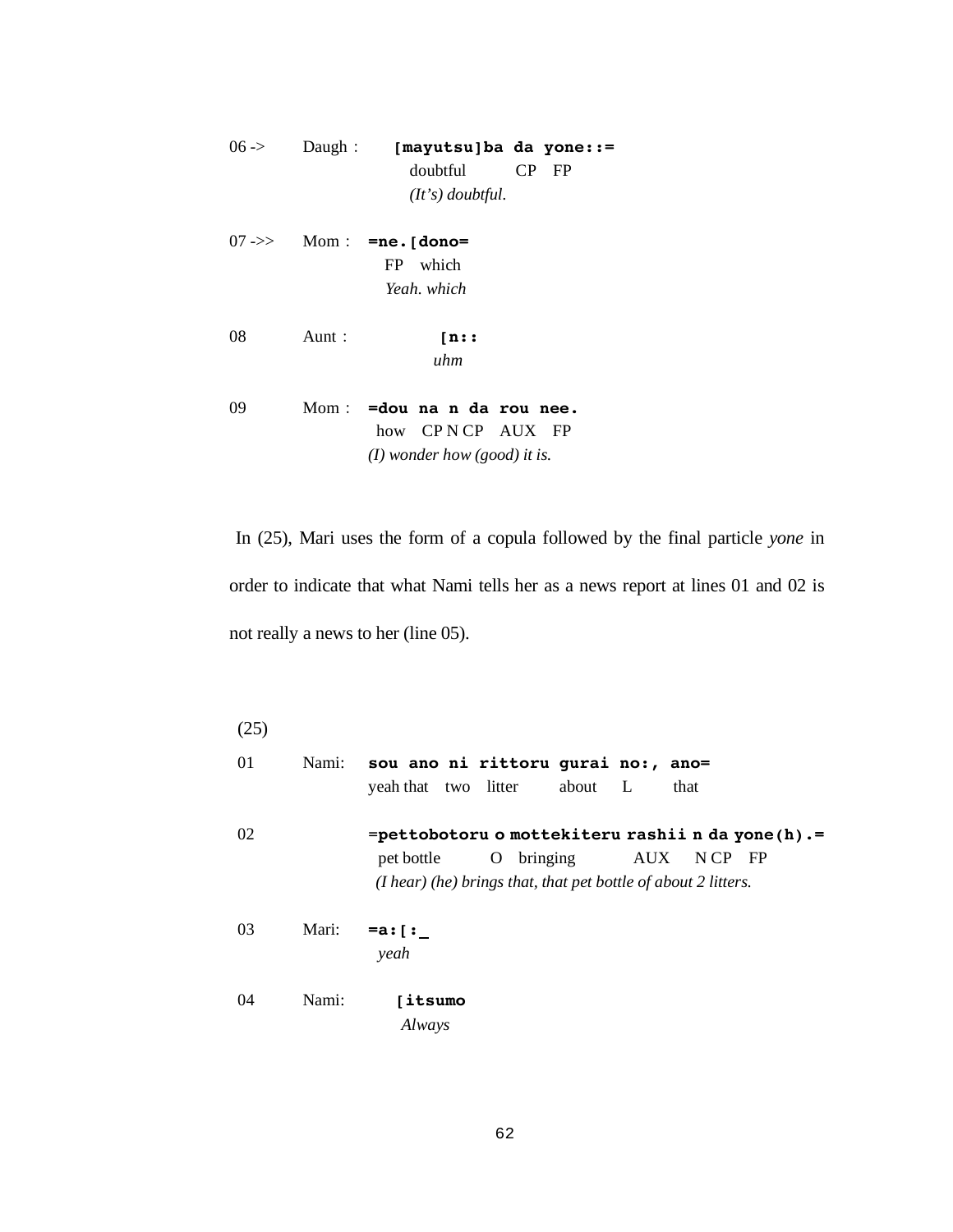05->> Mari: **da yone:: =** CP FP *He does.*  06 Nami: **=u:n** *Yeah.* 

6 Jay's turn at line 06 in excerpt (16) can also be seen as a repetitional agreement. Here, Jay has not alluded to her view that she wouldn't want to change her phone number, but nonetheless, her repetitional agreement does not result in any interactional problem. This repetition occurs in the environment in which Kay and Jay have been discussing what Jay should do with her cell phone. Thus, when Kay says that Jay or people in general do not want to change their phone numbers (line 05), she seems to be speaking on behalf of Jay rather than stating her personal view. This explains why it is relevant for Jay to confirm or disconfirm whether that (i.e., she wouldn't want to change her phone number) is what she has had in her mind; in this case, she utters a repetitional agreement relevant.

 $(16)'$ 

- 05 -> Kay: **datte denwa sa:,(0.2) bangoo kae taku nai jan.** because phone FP number change want not TAG *Because (you/we) don't want to change the phone number.*
- 06 ->> Jay: **kae taku nai yo[ne:].** change want not FP *(I/We) don't want to change (it).*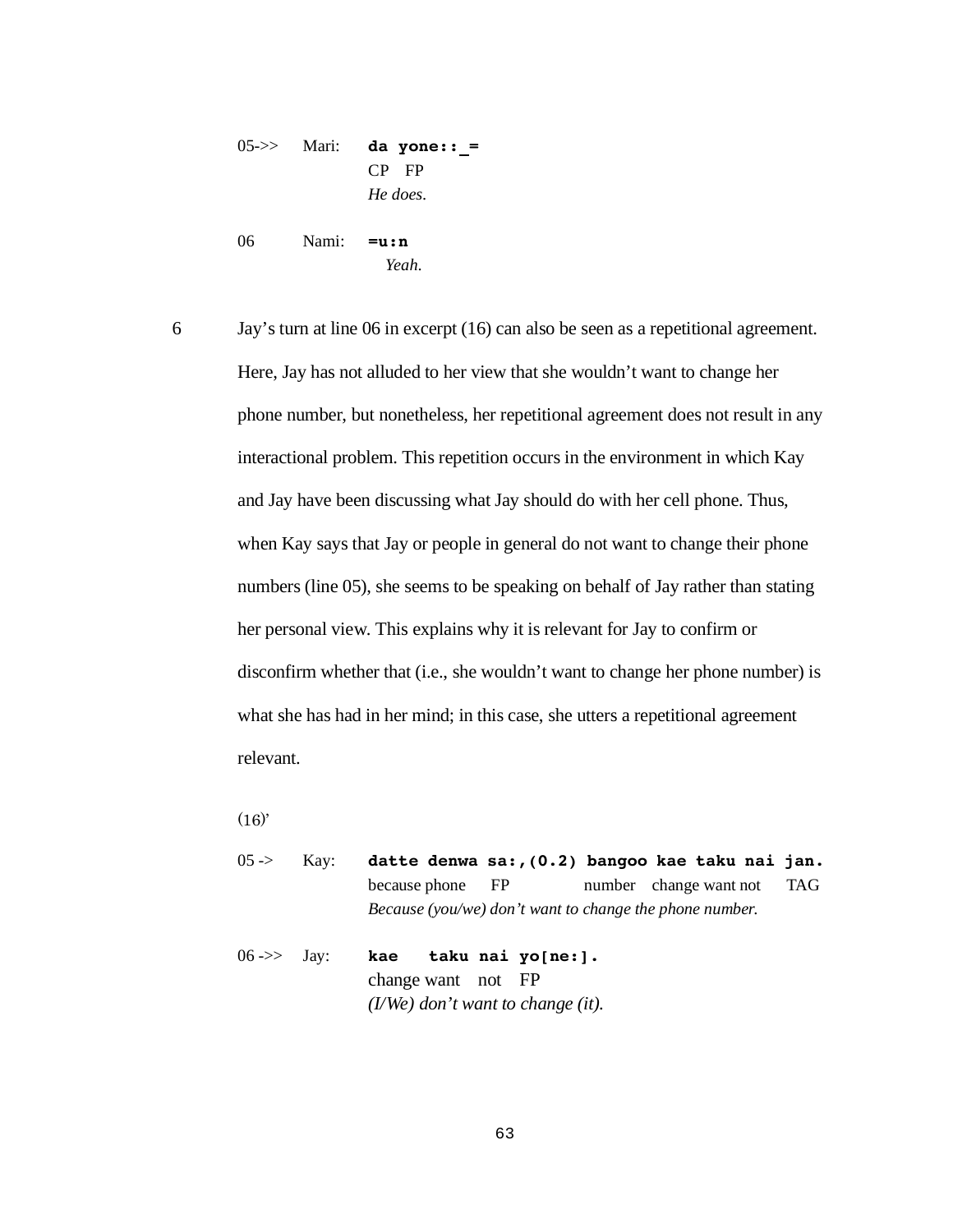# **APPENDIX**

# **1 Transcript Symbols**

| $\Gamma$                 | starting point of overlapping talk                                          |  |  |  |
|--------------------------|-----------------------------------------------------------------------------|--|--|--|
| $\vdots$                 | lengthened syllable                                                         |  |  |  |
| $\bullet$                | continuing intonation                                                       |  |  |  |
| $\bullet$                | falling intonation                                                          |  |  |  |
| $\overline{\mathcal{L}}$ | rising intonation                                                           |  |  |  |
| i                        | semi rising intonation                                                      |  |  |  |
| (0.0)                    | length of silence in tenths of a second                                     |  |  |  |
| hh                       | audible outbreath                                                           |  |  |  |
| .hh                      | audible inbreath                                                            |  |  |  |
| $=$                      | latched utterances                                                          |  |  |  |
| -                        | glottal stop                                                                |  |  |  |
| $\geq$<br>$\,<\,$        | increase in tempo                                                           |  |  |  |
| $\,<$                    | hurried start                                                               |  |  |  |
| <u>words</u>             | relatively stressed                                                         |  |  |  |
| €<br>$\mathcal{E}$       | inaudible word(s)                                                           |  |  |  |
| (words)                  | words that do not appear in the original data but are supplied to make      |  |  |  |
|                          | English translation grammatical or intelligible                             |  |  |  |
| ((words))                | contextually relevant information supplied by the author, or, a rather free |  |  |  |
|                          | translation by the author to capture the implication of an utterance        |  |  |  |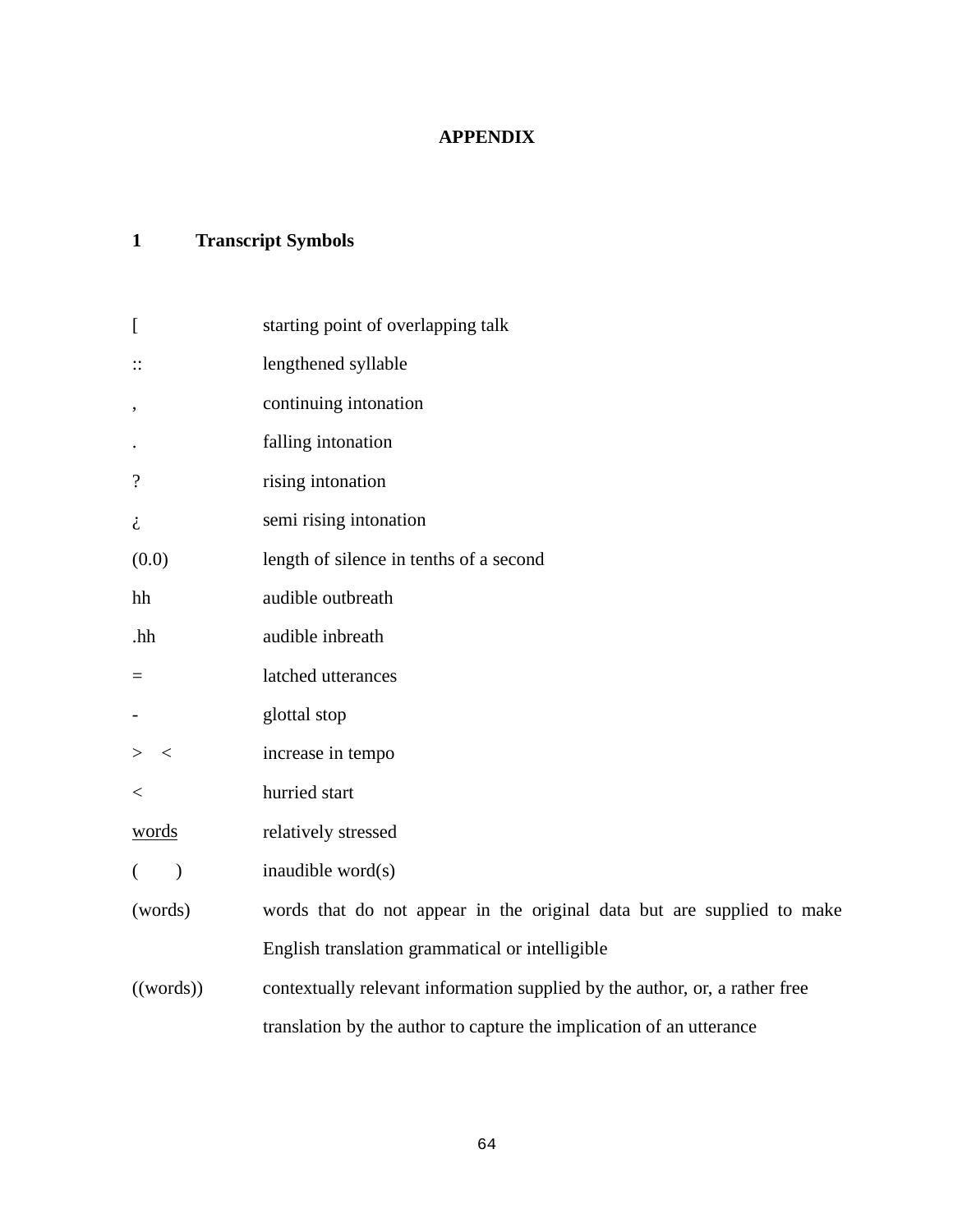# **2 Abbreviations used for gloss**

| <b>AUX</b>     | auxiliary                |
|----------------|--------------------------|
| DP             | dative particle          |
| CP             | copula                   |
| <b>DP</b>      | dative particle          |
| <b>END</b>     | term of endearment       |
| <b>FP</b>      | final particle           |
| <b>HT</b>      | honorific title          |
| <b>IMP</b>     | imperative particle      |
| L              | nominal linking particle |
| N              | nominalizer              |
| $\overline{O}$ | object particle          |
| PL             | plural marker            |
| QP             | quotative particle       |
| <b>SP</b>      | subject particle         |
| <b>TAG</b>     | tag question             |
| TP             | topic particle           |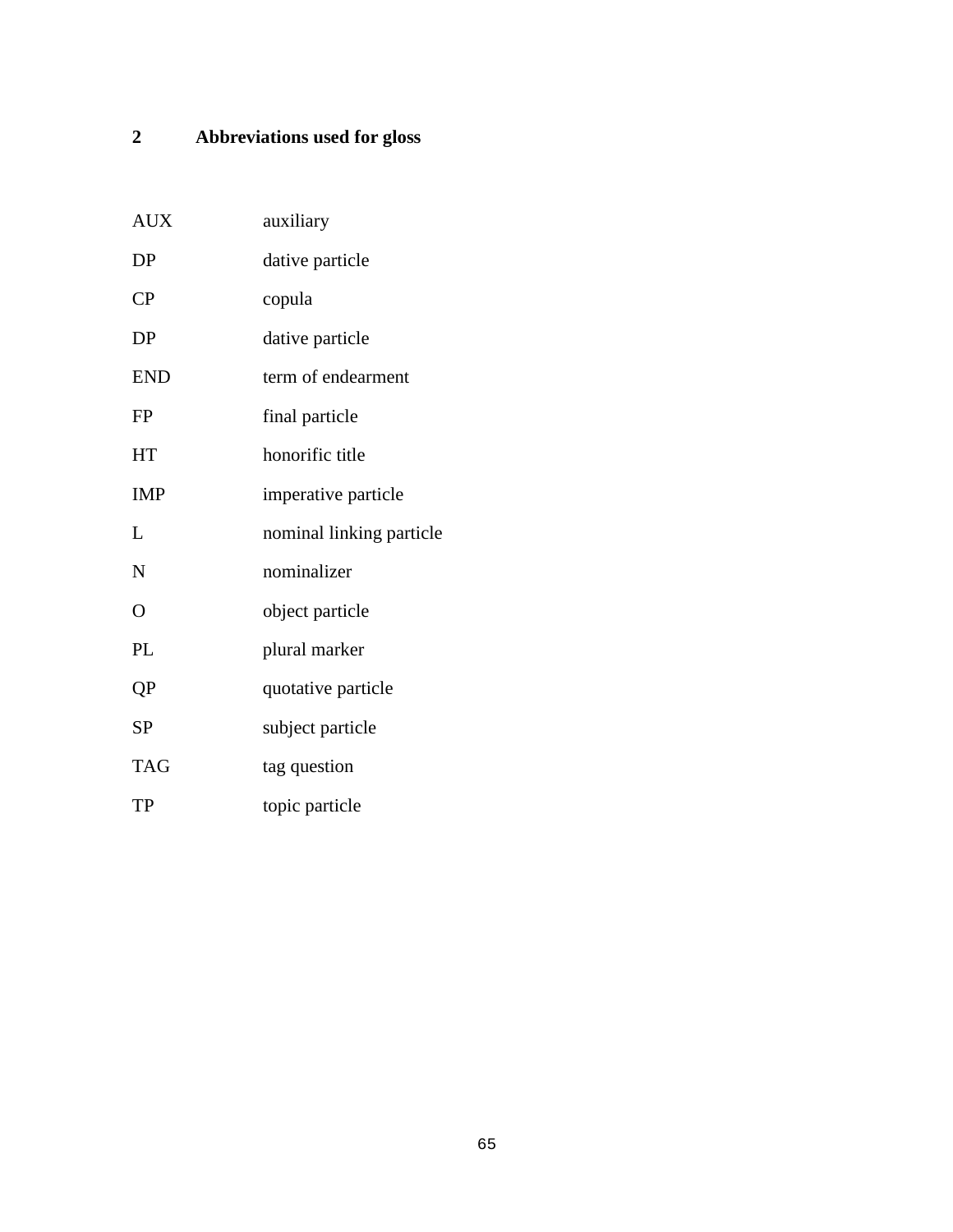## **References**

- Brown, P. and S. Levinson. 1987. *Politeness: Some universals in language usage.* Cambridge: Cambridge University Press.
- Goodwin, C. 1992. Assessments and the construction of context. In A. Duranti and C. Goodwin (eds.), *Rethinking context: Language as an interactive phenomenon,* 147-190. Cambridge: Cambridge University Press.
- -----. 1996. Transparent vision. In E. Ochs, E. A. Schegloff and S. A. Thompson (eds.), *Interaction and grammar*, 370-404. Cambridge: Cambridge University Press.
- -----. and M.H. Goodwin. 1987. Concurrent operation on talk: Notes on the interactive organization of assessments. *IPRA Papers in Pragmatics* 1 (1).1-54.
- Hayashi, S. 1983. Daimeishi ga sasu mono, sono sashi kata [what a pronoun refers to, how it refers]. In S. Mizutani (ed.), *Asakura nihongo kouza 5: un'you* [*Asakura Japanese Course 5: Usage*], 1-45. Tokyo: Asakura.
- Heritage, J. 1984a. A change-of-state token and aspects of its sequential placement. In J.M. Atkinson and J. Heritage (eds.), *Structures of social action: Studies in conversation analysis*, 299-345. Cambridge: Cambridge University Press.
- -----. 1984b. *Garfinkel and ethnomethodology.* Cambridge: Polity Press.
- -----. 2002. Oh-prefaced responses to assessments: A method of modifying agreement/ disagreement. In C. E. Ford, B. A. Fox, and S. A. Thompson (eds.) *The language of turn and sequence*, 196-224. Oxford: Oxford University Press.
- -----. and G. Raymond. 2005. The terms of agreement: Indexing epistemic authority and subordination in talk-in-interaction. *Social Psychology Quarterly* 6 (1).15-38.
- Kamio, A. 1990. *Joohoo no nawabari riron* [The theory of territory of information]. Tokyo: Taishuukan.
- -----. 1998. An analysis of Japanese *ne* in terms of the theory of territory of information. In H.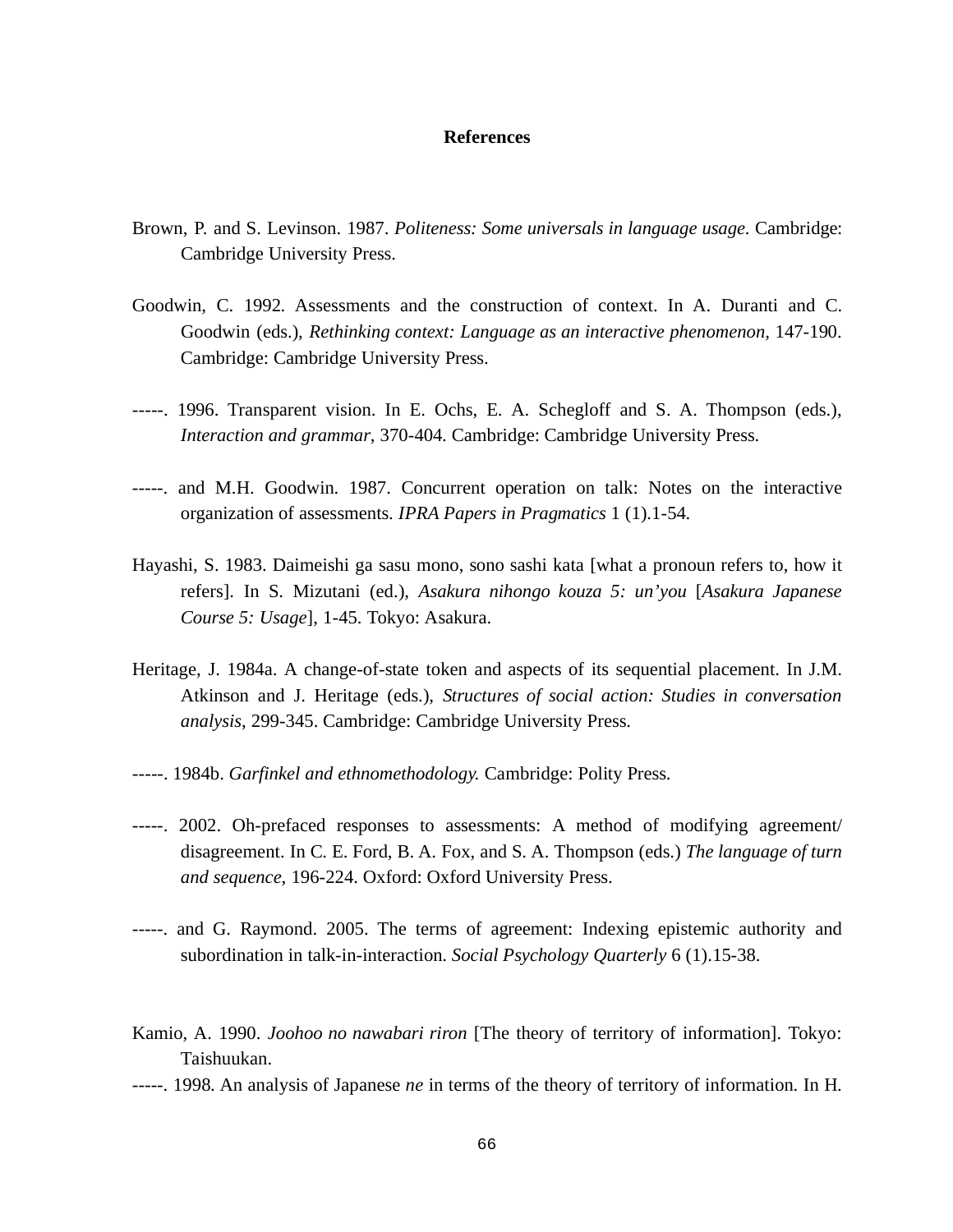Hoji (ed), *Japanese/Korean Linguistics*, 231-242.

- Kanai, K. 2004. Kaiwa ni okeru ninshikiteki ken'i no koushou: Shuujoshi *yo*, *ne*, odoroki hyouji no bunpu to kinou [Negotiation of epistemic authority in Conversation: On the use of final particles *yo*, *ne* and surprise markers.] *Studies in Pragmatics* 6.17-28.
- Kinsui, S. and Y. Takubo. 1997. Discourse management in terms of mental spaces. *Journal of Pragmatics* 28.741-758.
- -----. and Y. Takubo. 1998. Danwa-kanri ni motozuku *yo, ne yone* no kenkyuu [A study on *yo*, *ne*, and *yone* based on the theory of discourse-management]. In S. Doumoto et.al. (eds.), *Onsei ni yoru ningen to kikai no taiwa* [*Vocal Dialogue between the Human and the Machine*], 257-271. Tokyo: Ohmsha.
- Kuroda, S. 1979. (Ko)/So/A *ni tsuite: Eigo to Nihongo to* [*On (*Ko)*/*So*/*A*: English and Japanese*]. Tokyo: Kuroshio Shuppan.
- Mori, J. 1999. *Negotiating agreement and disagreement in Japanese: Connective expressions and turn construction.* Amsterdam: John Benjamins.
- Morita, E. 2002. Stance marking in the collaborative completion of sentences: Final particles as epistemic markers in Japanese." In N. M. Akatsuka and S. Strauss (eds.), *Japanese/Korean Linguistics vol. 10*, 220-223. Stanford: CSLI.
- -----. 2005. *Negotiation of contingent talk: The Japanese interactional particles* ne *and* sa*.*  Amsterdam: John Benjamins.
- Noda, H., T. Masuoka, M. Sakuma and Y. Takubo. 2002. *Fukubun to danwa* [*Complex sentences and discourse*]. Tokyo: Iwanami.
- Pomerantz, A. 1984. Agreeing and disagreeing with assessments: Some Features of preferred/dispreferred turn shapes. In J. M. Atkinson and J. Heritage (eds.), *Structures of social action: Studies in conversation analysis*, 57-101. Cambridge: Cambridge University Press.
- Raymond, G. and J. Heritage. 2006. The epistemics of social relations: Owning grandchildren. *Language in Society* 35.677-705.